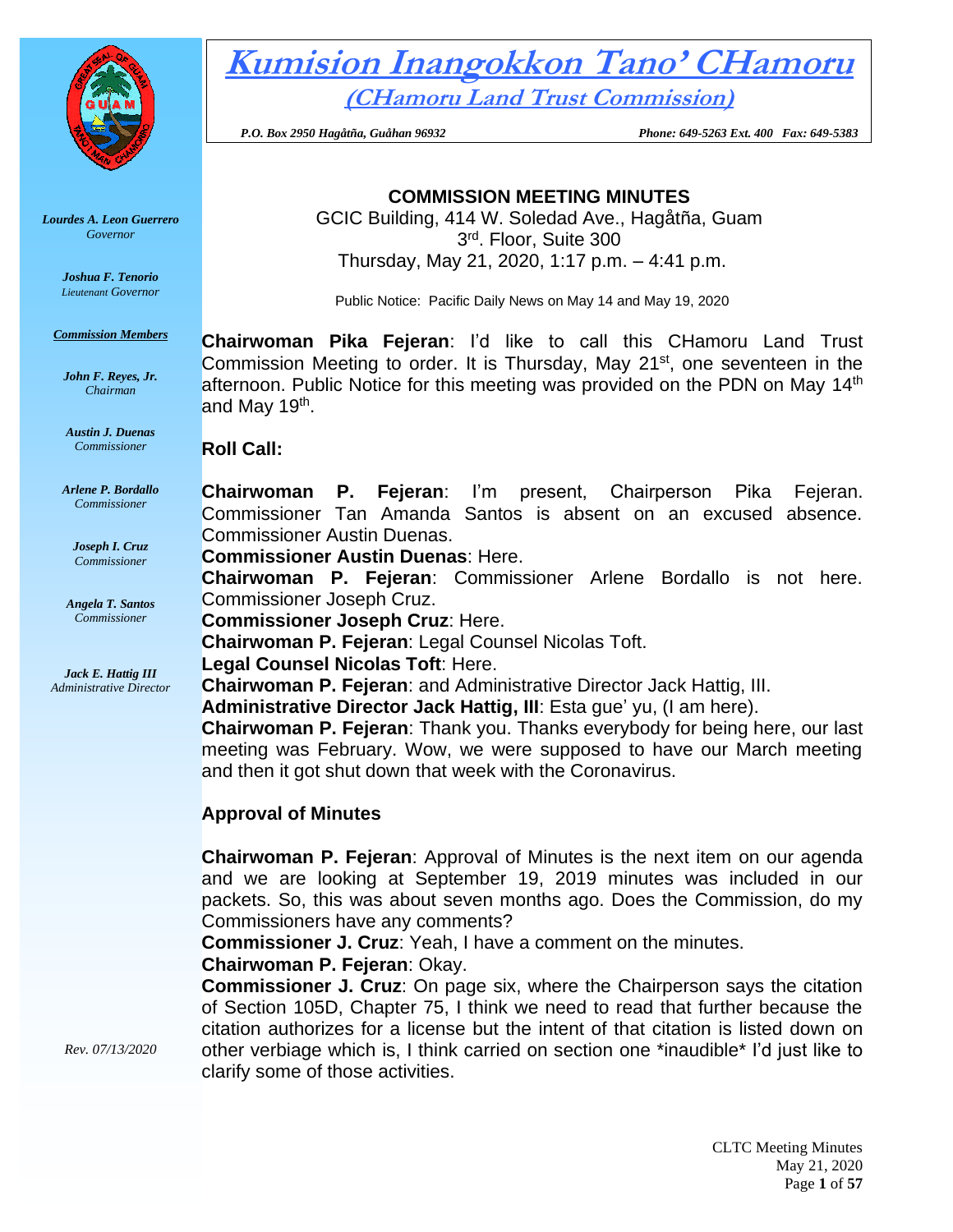**Chairwoman P. Fejeran**: Okay, so Commissioner Cruz, your question is more about that section but not as it pertains to the contents of the minutes, is that right?

**Commissioner J. Cruz**: Well, it was used and the section is concurrent with the approval of application granting a license.

## **Chairwoman P. Fejeran**: Okay.

**Commissioner J. Cruz**: And there's another one here it's the same intent of this section on page six and the other section is 107, it's supposed to authorize a lease on commercial activity. If you read further on those sections you can get a better picture of what activity is authorized as a commercial license.

**Chairwoman P. Fejeran**: I see, so you're wanted to correct the reference on Page six, on 75105D and looking at that section doesn't seem like it's the right section that was being quoted. It would actually be 75105 Section 7D.

**Commissioner J. Cruz**: Yes, and also if 75105 Chapter 75 \*inaudible\* this section reads on Section five it says, controlled by the Commission of available lands return to the department now if we're citing section 105C because on that section you mentioned D and on Section D, it says, if the Management of any retained available land not required on section seven the Commission may lease or license such land to the general public and we determined that as a not required for leasing under 107.

**Chairwoman P. Fejeran**: You know, I think I got the number wrong I think the citation should have been 75105D.

**Commissioner J. Cruz**: So, 105 is excluded from this discussion?

**Chairwoman P. Fejeran**: I don't know because the section referenced in the minutes there was no decision that available lands are not required for leasing in fact, what we decided with Legal Counsel was that it was for public use or improvement for public purposes which would be 75107.

**Legal Counsel N. Toft**: Yeah, that's correct and down on page 17 \*inaudible\* should be 107 instead of 105.

**Commissioner J. Cruz**: Okay so go onto 75107, section says lease to CHamoru or lease to CHamoru license so is our clients qualified under this section that says, lease to Chamorro? And if we're citing 107 you would indicate C to determine the \*inaudible\* which is 21 years \*inaudible\* and also if you continue on C it says the Commission is also granted to authorize a lot in a village in which land or lease \*inaudible\* in this section. The applicant does not have an existing lease so how is this eligible to grant them a license when they don't have a lease to begin with.

**Legal Counsel N. Toft**: That's not exactly how it's supposed to be read and also at this time we're kind of just objecting to the \*inaudible\* of the minutes \*inaudible\* arguing over the \*inaudible\* of.

**Commissioner J. Cruz**: Yeah, but if you go all the way down to the end of the minutes it says the Commission approved to execute a license by using these two sections.

**Legal Counsel N. Toft**: Yeah, I mean if you're going to…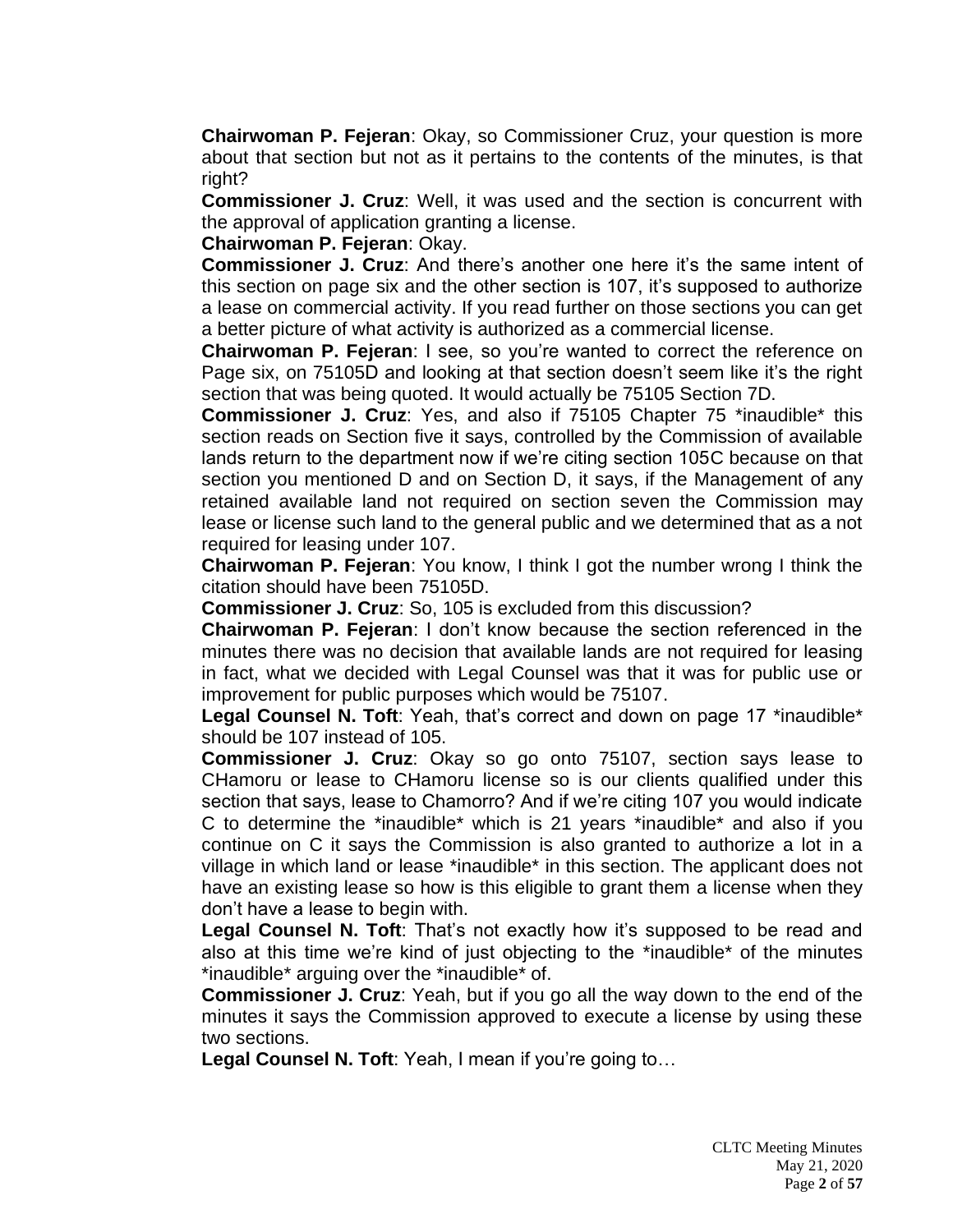**Commissioner J. Cruz**: My take on this is that we're citing this section piece meal. We already have a guideline of a commercial lease, and the client has been sitting there for the last decades, six months with whatever commercial lease we got. We have a guideline to follow a commercial lease instead of running into a created license we're creating on a piece meal and that's what I don't…

**Legal Counsel N. Toft**: Okay, I understand that but what we've discussed about this was that there are certain business that don't really lend themselves to a traditional commercial lease \*inaudible\* for a reason that some sort of like it's a community improvement type thing that would not have a chance of being able to afford \*inaudible\* a commercial lease so then we looked at their lot and said given their location size and the service that they're offering like recycling which we don't really have a lot of them on Guam right now. If we put that out for a commercial bid there would be basically zero chance at this place basically to win it. We do appreciate the service that they offer for recycling and then also the cleanup for Mayors because we have a lot of mayors come in supporting their proposal because they take a lot of their debris and green waste…

**Commissioner J. Cruz**: At cost though.

**Legal Counsel N. Toft**: No, there was an agreement that they would be taking some under cost or even for free as part of this \*inaudible\* so it's not in any way going to create it like a commercial lease. It's done with very much with \*inaudible\* it's done hand in hand…

**Commissioner J. Cruz**: I understand all that but when I was reading the minutes it's stated through the commercial process lease, we require an appraisal, we require an as built and at the same time the lot is not conducive by zone \*inaudible\* on a surrounding area by recreational golf course and \*inaudible\* residential use and the whole reason why they relocated Public Works Transfer Station is because of that nuisance and here we are condoning this nuisance in the middle of this surrounding area. That's my \*inaudible\* so if we're citing something for this license I don't agree with the \*inaudible\*.

**Chairwoman P. Fejeran**: Okay well I think we can… Well, thank you Commissioner Cruz. Your point is well taken I think we can get that as an agenda item at another meeting because we don't have an update about where we are in the process with that anyways. So, thank you for bringing that up but in terms of looking at the minutes and having any comments on the minutes themselves, did the Commission have any revisions that they wanted to see, changes they wanted to see.

**Commissioner A. Duenas**: None for me.

**Chairwoman P. Fejeran**: None? I mean there were some typos typographical errors I think but nothing really from my perspective that will change the real content.

**Commissioner J. Cruz**: None from me.

**Chairwoman P. Fejeran**: None from you either. Okay, thank you. So, this was the September 19, 2019 meeting minutes.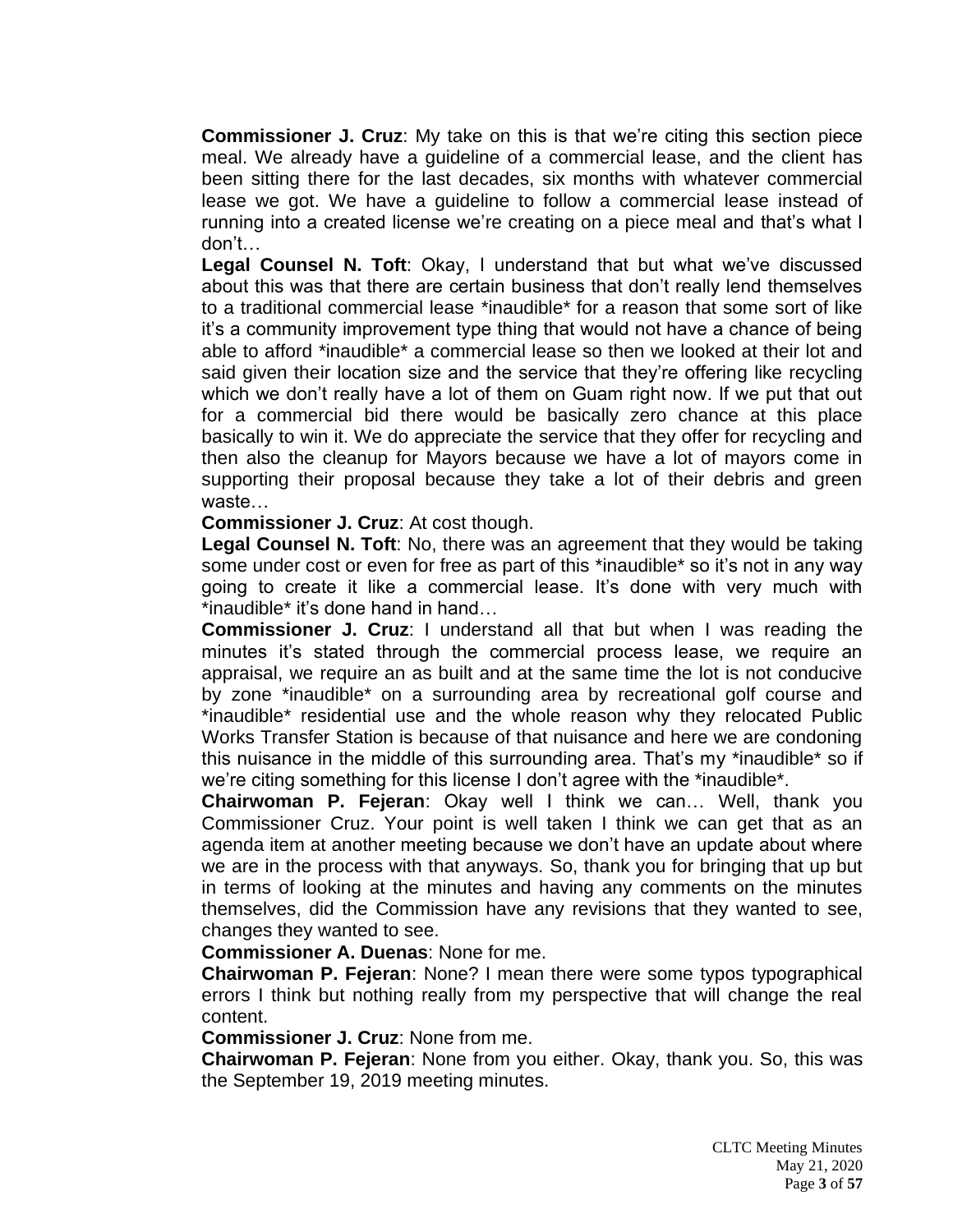**Commissioner A. Duenas**: Motion to approve the September 19, 2019 regular meeting minutes pending corrections to grammatical errors.

**Commissioner J. Cruz**: I second it.

**Chairwoman P. Fejeran**: Okay, motion made and seconded. All those in favor? **Commissioners**: Aye.

**Chairwoman P. Fejeran**: Okay, ayes have it, thank you. Minutes are approved. Okay, before we move on, I just want to point out in my read of these meeting minutes, September was a good eight months ago. We were asking or talking to the Director and asking him for certain things that we are still asking him today so you can understand my frustration of this. Back in September if you look at the meeting minutes, I'm talking about how we just approved May 2<sup>nd</sup> and 16<sup>th</sup> meeting minutes from 2019 and back in those meeting minutes we had asked for simple SOP's on how to run the program. That was five months prior to the September 19th meeting and here we are eight months later after that and we're still asking for the same thing. So, it's on our agenda and I'm hoping…

**Administrative Director J. Hattig, III**: We've been discussing the SOP ma'am several months now actually. The January and February meetings were heavily discussed so I know we've already submitted the SOPs for leasing and the Commission has already been \*inaudible\* to the process with editing the SOPs to provide so you have a copy of the edited SOPs for today is also on there. We've been working diligently to try to provide those things that you have requested. A lot of our issues is being able to compile it so you've we've been working on it before Coronavirus broke for about two or three months already but we've addressed it.

**Chairwoman P. Fejeran**: It still stands. It's been about a year since we've asked for it and it's about time and I'm not asking for it for my personal gain I'm asking for it for everybody waiting in line okay so… I just had to put that on the record that I'm very tired of having to look at the same thing I mean we're still having to deal in our old business with so many things that keeps coming up and haven't been resolved and I really hope that in this meeting today we can finally resolve it and move forward and make real progress.

**Commissioner J. Cruz**: May I add to that, since we requested this SOP from you, do you have a tally of how many clients \*inaudible\* that is required by this SOP?

**Administrative Director J. Hattig, III**: We can provide that information…

**Commissioner J. Cruz**: Just out of hand, 10? 20? Hundreds?

**Administrative Director J. Hattig, III**: It's hard to say because we've been going by \*inaudible\* Public Law 23-38 as our main, that's our main document that we were using in order to process the lease agreements.

**Commissioner J. Cruz**: So how many have you done based on that?

**Administrative Director J. Hattig, III**: I can have that… I don't have that information available right now but I can provide it to you. Since I came on board on February \*inaudible\*.

**Chairwoman P. Fejeran**: \*inaudible\* I'm sure our frustration is echoed and probably felt more in their heart of all the constituents coming forward.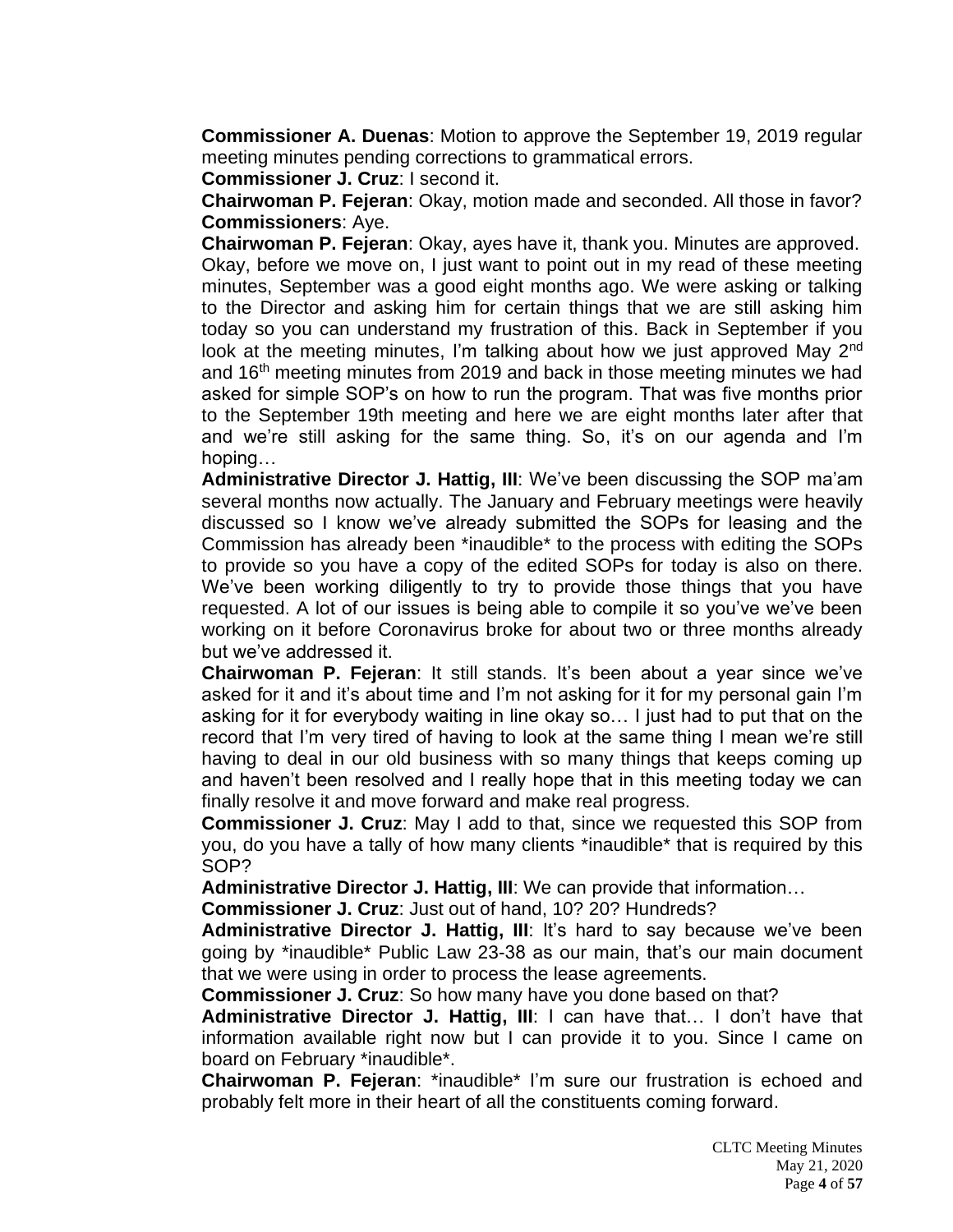**Commissioner J. Cruz**: I think I can \*inaudible\* of a lot of clients and like you said. They're frustrated of waiting and waiting but your position can at least smooth out that frustration with them because we haven't received any… It's not soon enough for us to make a decision of this SOP so it's at your ball court where \*inaudible\* those clientele that are frustrated right now because I'm encountering them out there. That's why I'm asking, how many of those have you entertained since we've required you to put an SOP together and if it's that hard, we need to know.

**Administrative Director J. Hattig, III**: The SOP has since been provided. What I can do is tally how many people have come in and we've entertained since we discussed.

**Commissioner J. Cruz**: The reason why I'm asking is it's not because I want to know the number, I want to know how you are entertaining them \*inaudible\* kind of smooth the frustration because we don't see them. We see them at funerals, rosaries and all that but can't do anything.

**Administrative Director J. Hattig, III**: There have been many of them coming in that the staff have dealt with very professionally and again we've dealt with it with Public Law 23-38 the actual Rules and Regulations and that's what we've been using. \*Inaudible\* any SOP that the Commission would be willing to approve I think there was also discussion about the SOP being approved the beginning of it at least. At least the qualification the processing portion so once the Commission does approve that then we can definitely start implementing that daily.

**Chairwoman P. Fejeran**: Okay. Let's move on to Old Business.

## *Old Business*

## **Hal's Angels Football Association and Guam Rugby Club**

**Chairwoman P. Fejeran**: First item is Hals Angels Football Association and Guam Rugby Club. In our packet we have an agreement between Guam Rugby and Hal's Angels and the Land Trust. This agreement has gone back and forth between all parties, the beginning part of the agreement from letters A through O document the sorry story of what's happened with our Land Trust property with the two parties involved so however I believe that this agreement to my knowledge that both parties have agreed to is the right way to go to get both properties whole again and let this issue of easement and access, let it lay to rest. I see we have parties from Guam Rugby and Hal's Angels, did you want to come up today? Did you have anything to represent or it's just the agreement that's submitted.

## **Unknown**: \*Inaudible\*

**Chairwoman P. Fejeran**: Sorry, Mr. Shiroma can you come up so we can hear you and if there's a representative for Guam Rugby to join Mr. Shiroma.

Hi thank you, state your names for the record. \*Inaudible\*

**Mr. Ivan Shiroma**: Hi my name is Ivan Shiroma representing Hal's Angels. **Mr. Douglas Perez**: Hello, Douglas Perez representing Guam Rugby Club.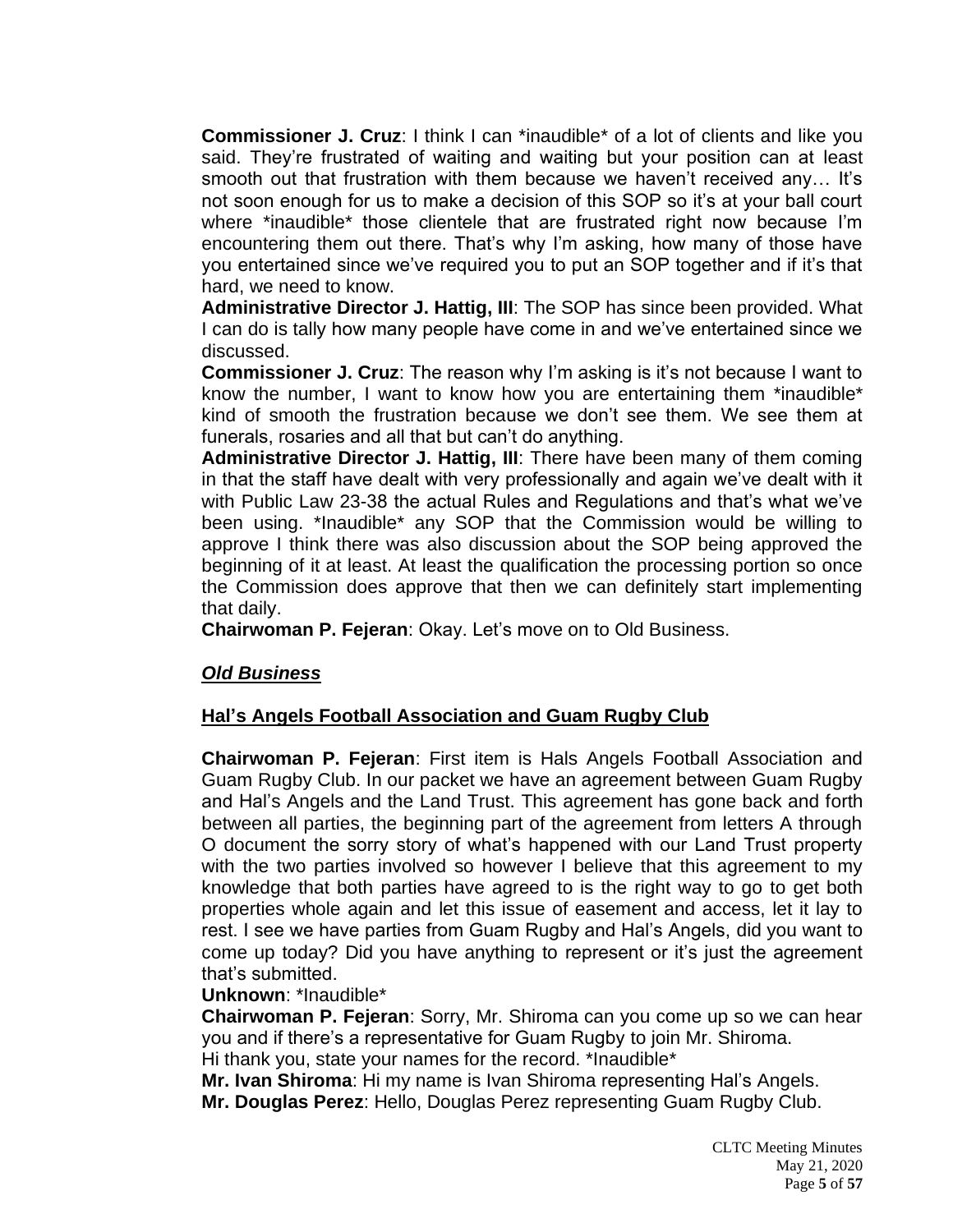**Attorney Genevieve Rapadas**: Good afternoon Commissioners, I'm Genevieve Rapadas representing Guam Rugby Club and I was just in communication with Attorney (Jacqueline) Terlaje, \*inaudible\* we also got the location mixed up so I'm not sure if she's on her way but she is aware that we're here.

**Chairwoman P. Fejeran**: Oh, okay and that's Mr. Shiroma's attorney? Is that correct?

**Attorney. G. Rapadas**: Yes.

**Chairwoman P. Fejeran**: Do you want to wait for her? Do we need to wait for her?

**Mr. I. Shiroma**: We can proceed.

**Chairwoman P. Fejeran**: We can proceed; okay, thank you. So, has the Commission been able to review the agreement? Any questions, concerns at this point?

**Commissioner A. Duenas**: Regarding the agreement?

**Chairwoman P. Fejeran**: Yeah, regarding the agreement.

**Commissioner A. Duenas**: Not right now.

**Chairwoman P. Fejeran**: None? Mr. Cruz…

**Commissioner J. Cruz**: I've got no questions regarding the agreement but \*inaudible\* Mr. Shiroma comment that he's here for the final and will that be input in here or is this the final?

**Chairwoman P. Fejeran**: Yeah, my understanding, Mr. Shiroma please let us know but my understanding is that this agreement was routed through all parties or I'm sorry to both parties and both parties has agreed as written and that it was ready for signature. Is that understanding correct?

**Mr. I. Shiroma**: We're supposed to sit down and discussed how long, the time lines; that's where the problem lies.

**Chairwoman P. Fejeran**: Okay.

**Attorney G. Rapadas**: Maybe we can wait for Mr. Shiroma's attorney because \*inaudible\* her and I have been communicating with the Director about this and it's our position that everything has been memorialized in this agreement and any of the details that had to be worked out per the Commission's last meeting had worked out and we've gone through extensive discussions, back and forth with \*inaudible\* the Commission, oh I'm sorry with the Director and Ms. Terlaje about the terms of this. It's our understanding that what we're here for today is to get this agreement approved which has already been done \*inaudible\*.

**Chairwoman P. Fejeran**: Okay, well we can table this until your attorney comes Mr. Shiroma, is that okay?

**Mr. I. Shiroma**: I agree with \*inaudible\* for example, is the government going to come in and do the road? How long is that going to be? Is there \*inaudible\* as far as timeline? \*Inaudible\* for four or five years because of whatever reason now we need that gate back open again \*inaudible\* because technically I can't close it so it's stuff like that, I want to make sure I got it all in writing.

**Commissioner J. Cruz**: Excuse me, but may I ask the Director did you inquire or did you have any communication with Public Works regarding the completion of the access? A timeline and a…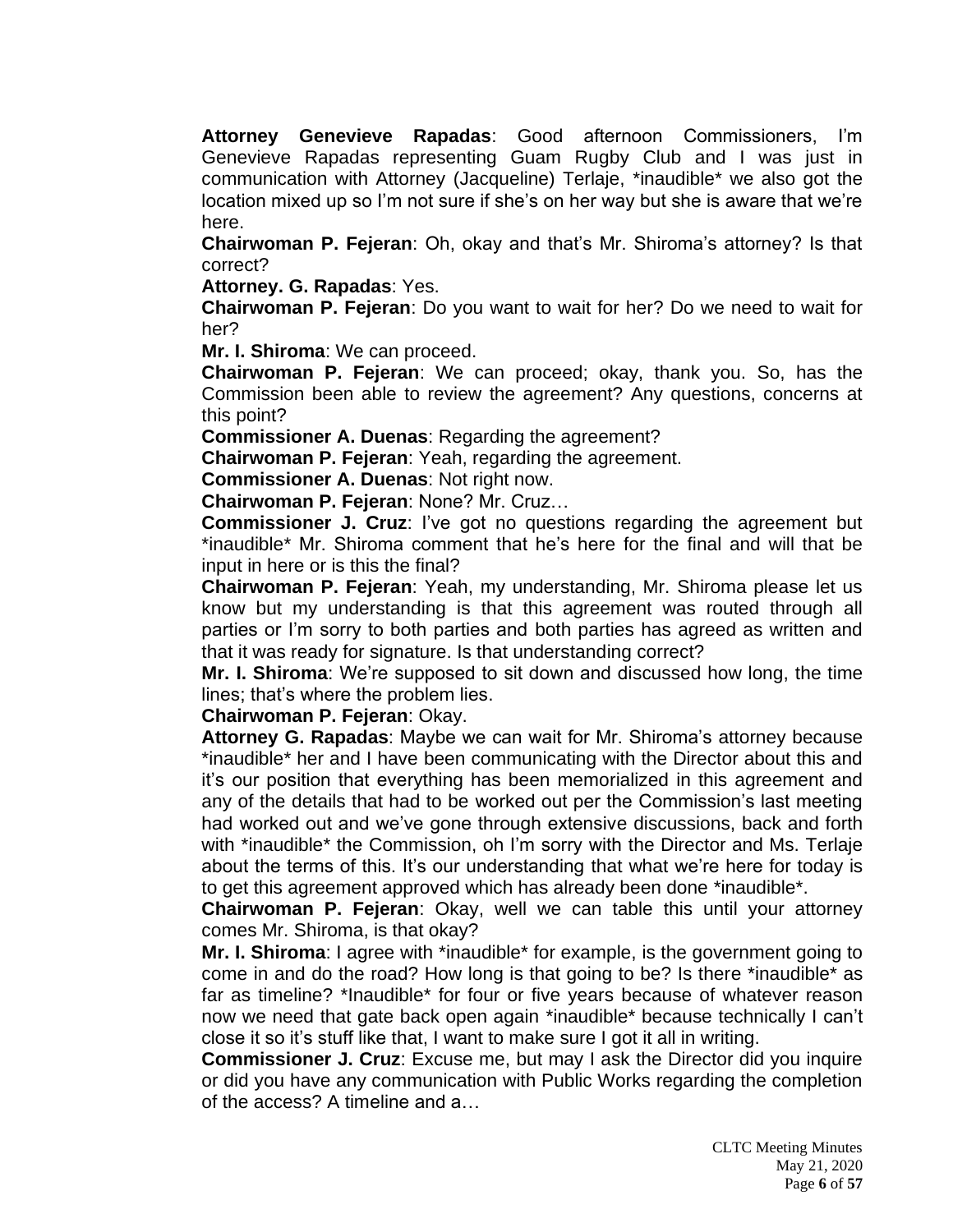**Administrative Director J. Hattig, III**: Public Works \*inaudible\* they contacted Public Works.

**Commissioner J. Cruz**: Who's they?

**Administrative Director J. Hattig, III**: Both parties, principally Guam Rugby because they're going to have the utilities access way implemented so they took it upon themselves \*inaudible\* that's why Public Works is a signatory to their agreement that's why \*inaudible\*

**Commissioner J. Cruz**: Does that agreement indicate the timeline as when it's going to be done and how wide the road is or what not?

**Attorney G. Rapadas**: It actually does. Its two years.

**Chairwoman P. Fejeran**: So, its two years to build the road?

**Legal Counsel N. Toft**: its number five on the agreement.

**Chairwoman P. Fejeran**: No more than twenty –four months.

**Commissioner J. Cruz**: Does that satisfy for you?

**Mr. I. Shiroma**: \*inaudible\* the reason why I'm asking is because the other letter that I got that was Board approved back in 2010 for the easement that we're all arguing about. That was approved by the Board and nobody even said anything about that issue. Guam Rugby promised to build that field and I'm going back to the beginning again. They promised to build that field if the Board would renew their license that's in black and white so that's why I want to make sure again because you guys might not be here in five ten years again and if I get stuck in this issue again, we're back to square one. It's a trust issue with me right now.

**Chairwoman P. Fejeran**: Yeah. So is there something in here, I mean usually if…I mean, usually there would be a provision that would alleviate Mr. Shiroma's concern. It's that "if", if any part of this agreement is not completed within the timeframe described.

**Legal Counsel N. Toft**: Under part six, he would not have to provide the temporary access anymore. So, if it's completed before the twenty-four months, whichever is greater of the two. So, if it's completed, he can eliminate the temporary access or if it's not completed and the twenty-four months had passed, he can eliminate the temporary access.

**Attorney G. Rapadas**: That was one of the incentives for us to move as quickly as we can and you know to request that the government move quickly as they can understanding that there are special circumstances right now but if it's not completed within twenty-four months then obviously, we lose our temporary access is a concern for us. So, the Rugby Club is eager to move on this as quickly as possible and it's my understanding before we went into the quarantine is the DPW was ready to move as well and even had the materials ready.

**Chairwoman P. Fejeran**: Mr. Shiroma, does that satisfy your concern? Is that Hal's agrees to provide you the temporary access for the purposes of maintenance and practices of the teams \*inaudible\* forty-foot-wide public access \*inaudible\* right of way and until completion of the new public access way or for a period of twenty-four months following the execution of this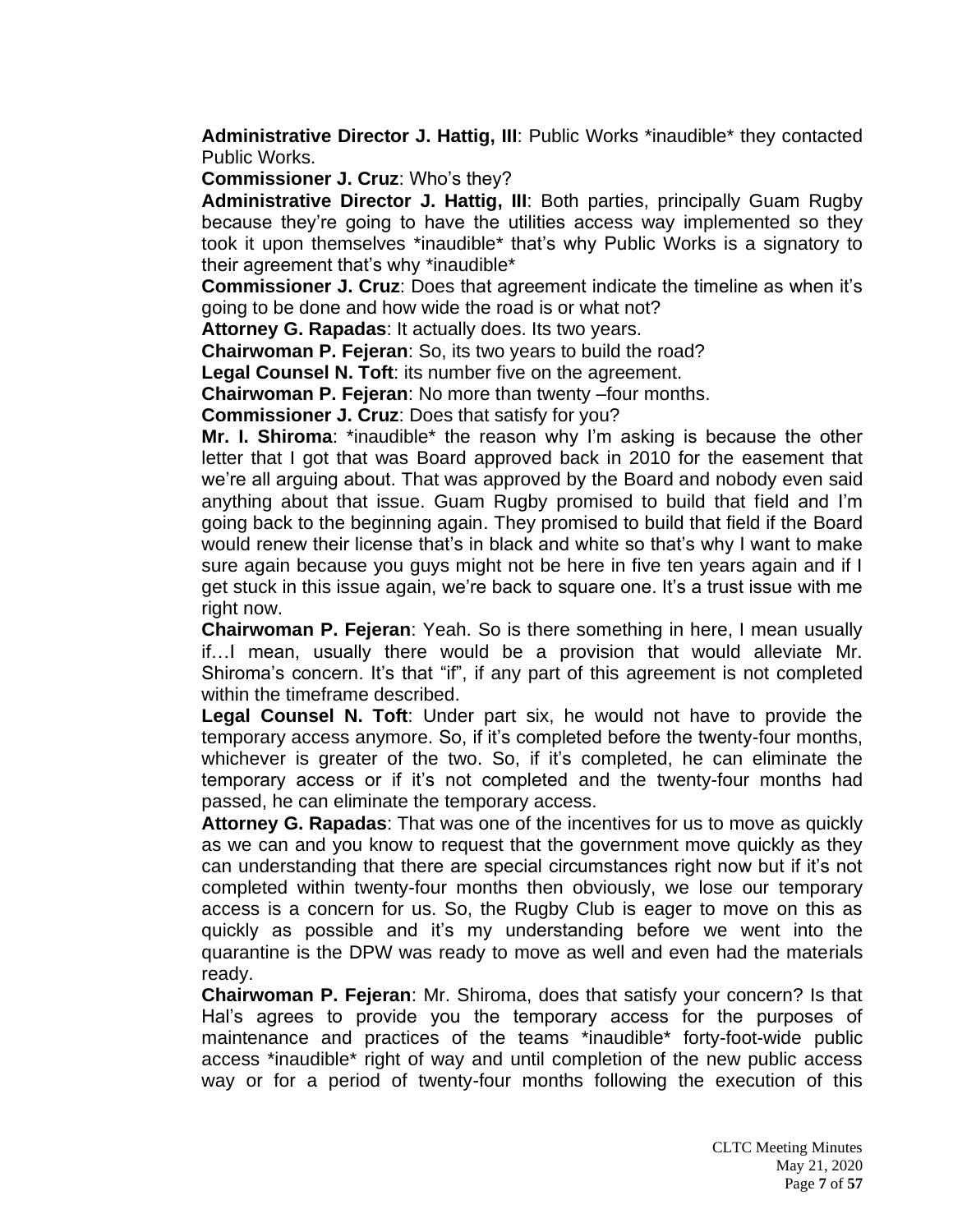agreement whichever is greater. Wait, so does that mean if the completion of the public access way is in thirty-eight months, he still has to provide it?

**Attorney G. Rapadas**: I'm sorry I was talking to Jackie. Could you repeat that? **Chairwoman P. Fejeran**: Whichever is greater, does that mean if the completion takes four years, he still has to provide it?

**Attorney G. Rapadas**: Yeah.

**Commissioner J. Cruz**: No, because the limitation says twenty-four months. **Attorney G. Rapadas**: Yeah.

**Chairwoman P. Fejeran**: So, it's until completion of the new public access way up to a period of twenty-four months, not for a period of twenty-four months whichever is greater because it's whichever is greater \*inaudible\*

**Attorney G. Rapadas**: That's correct.

**Commissioner J. Cruz**: \*inaudible\*

**Chairwoman P. Fejeran**: Yeah. Does GRC agree that the twenty-four months is the maximum?

**Attorney G. Rapadas**: Yes, twenty-four months is the maximum.

**Chairwoman P. Fejeran**: So, it's not…

**Attorney G. Rapadas**: So, what its saying is basically is the greater or twentyfour months, I see where the confusion lies but no, we… it's our position no greater than twenty-four months.

**Chairwoman P. Fejeran**: So, let's revise that section so it's clear that he only provides temporary access until completion or up to a period of only twenty-four months.

**Attorney G. Rapadas**: I think it's because it ties into number five which says, shall be completed no later than twenty –four months so number five basically clears it as the public access, rights of way be completed within the two years.

**Legal Counsel N. Toft**: Yeah, she's just pointing out that if you use whichever is greater it flips the…

**Attorney G. Rapadas**: Yeah.

**Legal Counsel N. Toft**: I mean we could just revise that word \*inaudible\* **Chairwoman P. Fejeran**: Does that satisfy your concern, Mr. Shiroma? They have two years.

**Mr. I. Shiroma**: Yeah \*inaudible\*

**Chairwoman P. Fejeran**: Yeah? Okay, great. The agreement also does leave open for future discussions for joint use parking's after the temporary access. \*Inaudible\* Both parties are okay with that?

**Attorney G. Rapadas**: The Guam Rugby Club is.

**Chairwoman P. Fejeran**: The Guam Rugby Club is. Mr. Shiroma, do you have any other issues or concerns?

**Commissioner J. Cruz**: Do we have the Exhibit?

**Chairwoman P. Fejeran**: No, I don't think we were provided the Exhibit.

**Commissioner J. Cruz**: Exhibit A?

**Administrative Director J. Hattig, III**: We just provided the actual agreement because it was… the initial exhibits were provided as far as the previous discussion so that's why \*inaudible\*

**Commissioner J. Cruz**: So, Exhibit A is an outline of the access?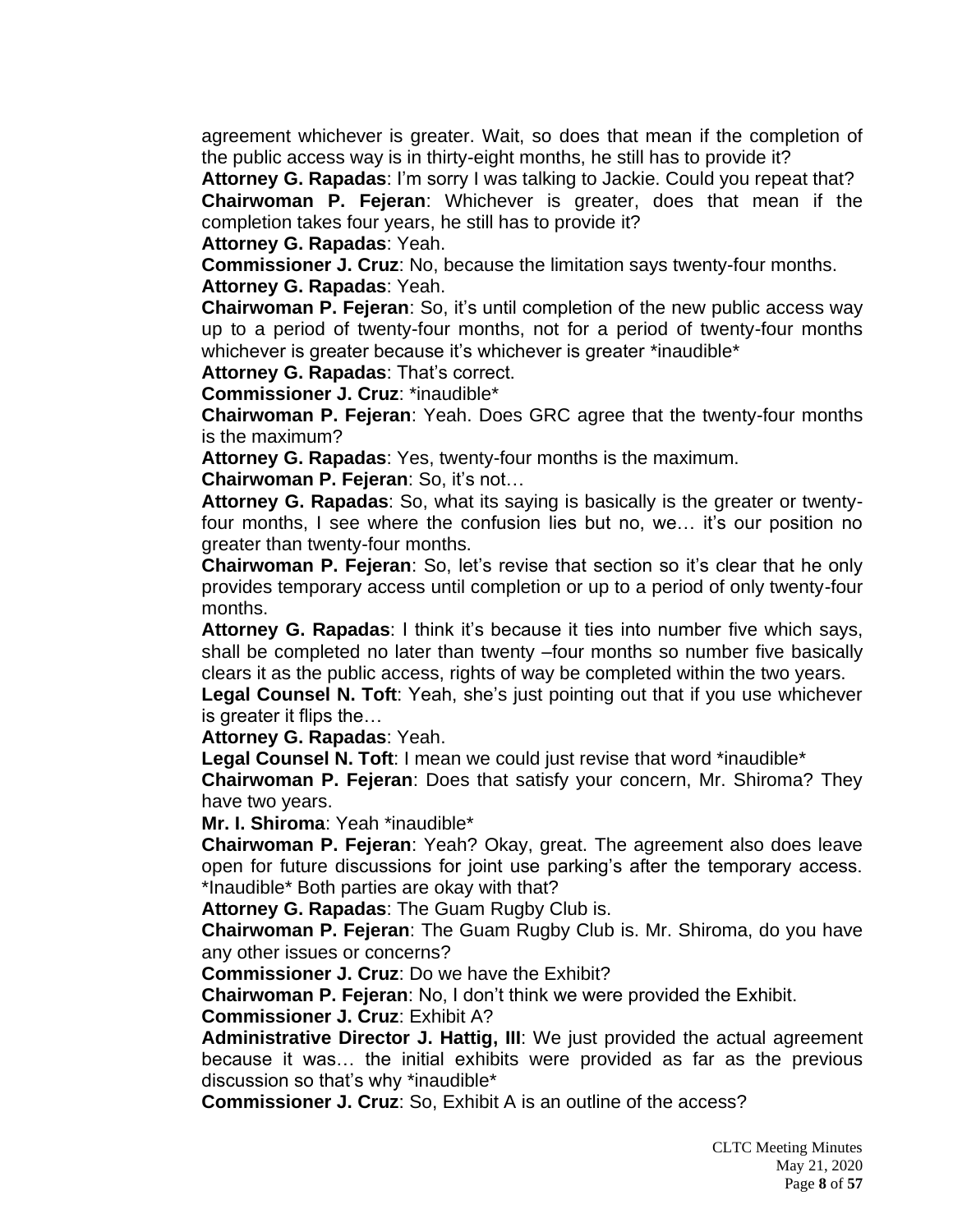**Administrative Director J. Hattig, III**: Right.

**Commissioner J. Cruz**: And we don't have it here? Because what will be concrete is that Exhibit A you do a scope of work for timeframe and have Public Works acknowledge that and you can use that as a supplemental to this agreement.

**Administrative Director J. Hattig, III**: Okay.

**Commissioner J. Cruz**: Because you're confirming the commitment of Public Works. Because in item five it says \*inaudible\* there's no such commitment there, except for time.

**Administrative Director J. Hattig, III**: Also, when Public Works acknowledges the approval of this agreement it will also activate that so we would give all the necessary exhibits on behalf of CLTC and Land Management.

**Commissioner J. Cruz**: Will they understand what you're giving them to make their determination to approve it or not? Because right now without that Exhibit A, I don't know what I'm approving for the alignment and that's the issue here is the access.

**Administrative Director J. Hattig, III**: In the portion of number one, section four, it does state that \*inaudible\* survey is subject to the approval of Land Management and \*inaudible\* of their intent so that's part of the process that's part of Public Works process.

**Commissioner J. Cruz**: I understand that the creation of easement has to go through the Department of Land Management. That's the determination of public rights of way not only for their use because if \*inaudible\* so in other words, once we have that Exhibit A in place, we can utilize that on our tenant behind those people to access on \*inaudible\* but right now it's a blind spot on us without that exhibit to determine hey, this is good it's helping those CHamoru Land Trust people over there. We don't see that here, the exhibit.

**Chairwoman P. Fejeran**: Does anybody have a copy of Exhibit A that we could we look at.

**Commissioner J. Cruz**: Or reference a joint that it's \*inaudible\*

**Administrative Director J. Hattig, III**: Yeah, because the Commission made the approval already in February so… that's the initial approval. We're just finalizing the terms and the exhibit was presented in that initial approval so that's why we're just looking at the language of the term. The exhibit was already \*inaudible\* but what we can do is make sure that process is closed by providing the exhibit as per this agreement because Public Works is signing off on it.

**Unknown**: This exhibit has been previously provided along with this agreement but…

**Commissioner J. Cruz**: Yeah, I understand that but the attachment of this agreement should go together with this document here so that…

**Attorney G. Rapadas**: Yeah, we agree.

**Commissioner J. Cruz: I saw the exhibit it's just that it's not here.** 

**Attorney G. Rapadas**: We agree that Exhibit A is one of the most \*inaudible\* parts of this agreement and also, I was just informed by Mr. Perez that he had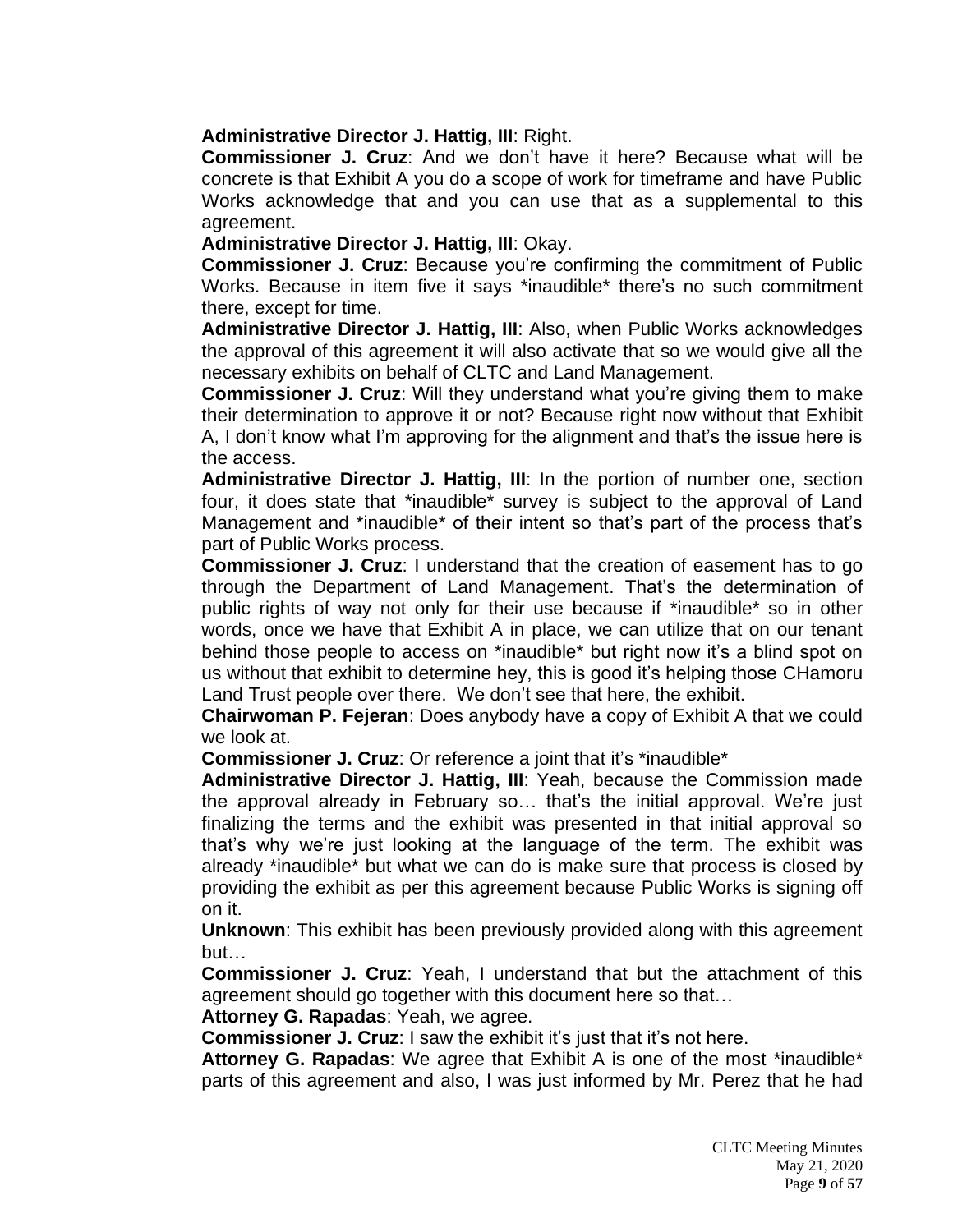already been working with DLM as well to do the tracing so they have been involved in this process.

**Commissioner J. Cruz**: Because another thing that you can work with is that the creation of that exhibit can be justified that the deletion of that access is realigning it because I don't know if whether they took that map where the easement was deleted to the Commission and is an approved map because any deletion of easement has to come out of the Land Use Commission, not us. It's our land but the action of \*inaudible\*

**Administrative Director J. Hattig, III**: Well, the deletion has already been made.

**Commissioner J. Cruz**: I understand that, but if you have that map make reference to this alignment to accommodate that \*inaudible\*

**Administrative Director J. Hattig, III**: I understand that, we'll make note of that \*inaudible\*

**Chairwoman P. Fejeran**: Does the Commission have any other questions?

**Commissioner A. Duenas**: Is it possible, I'm not too sure, I've never done this before and I don't know if this is something that we can do and maybe we can get the other Commissioners' comments but is it possible to include on the signature block, our legal counsel? Just to show that everything…and there's no flaws \*inaudible\*

**Chairwoman P. Fejeran**: We'll add Mr. Toft's signature. And Mr. Toft, you had a very good look at these provisions? And there were no issues?

**Legal Counsel N. Toft**: No and then you know we've been working hand in hand with both of the attorneys and the Director as well. There have been very many revisions back and forth but we ironed down all the \*inaudible\* I'll review it again and you know…

**Chairwoman P. Fejeran**: Does the parties have anything final that you wanted to add?

**Attorney G. Rapadas**: We don't. We just want to thank the Commission's effort for the time into this issue. This obviously means a lot to both of these organizations so we're just looking forward to getting this agreement signed and hopefully when this is all over you know everybody has access to the fields and the sports can continue.

**Chairwoman P. Fejeran**: Anyone else?

**Commissioner A. Duenas**: Should we wait for Mr. Shiroma's legal counsel to weigh in on this? \*Inaudible\*

**Administrative Director J. Hattig, III**: There's nothing substantial that we're going to add. We're just going to add the signature blocks and the issue with part six but nothing substantial and if something does come up then it will go for the Commission's approval again but I have from both parties both attorneys that there is nothing substantial that would change this agreement.

**Chairwoman P. Fejeran**: Does the Commission want to make a motion for approval? I think a motion would be appropriate just to memorialize that this agreement.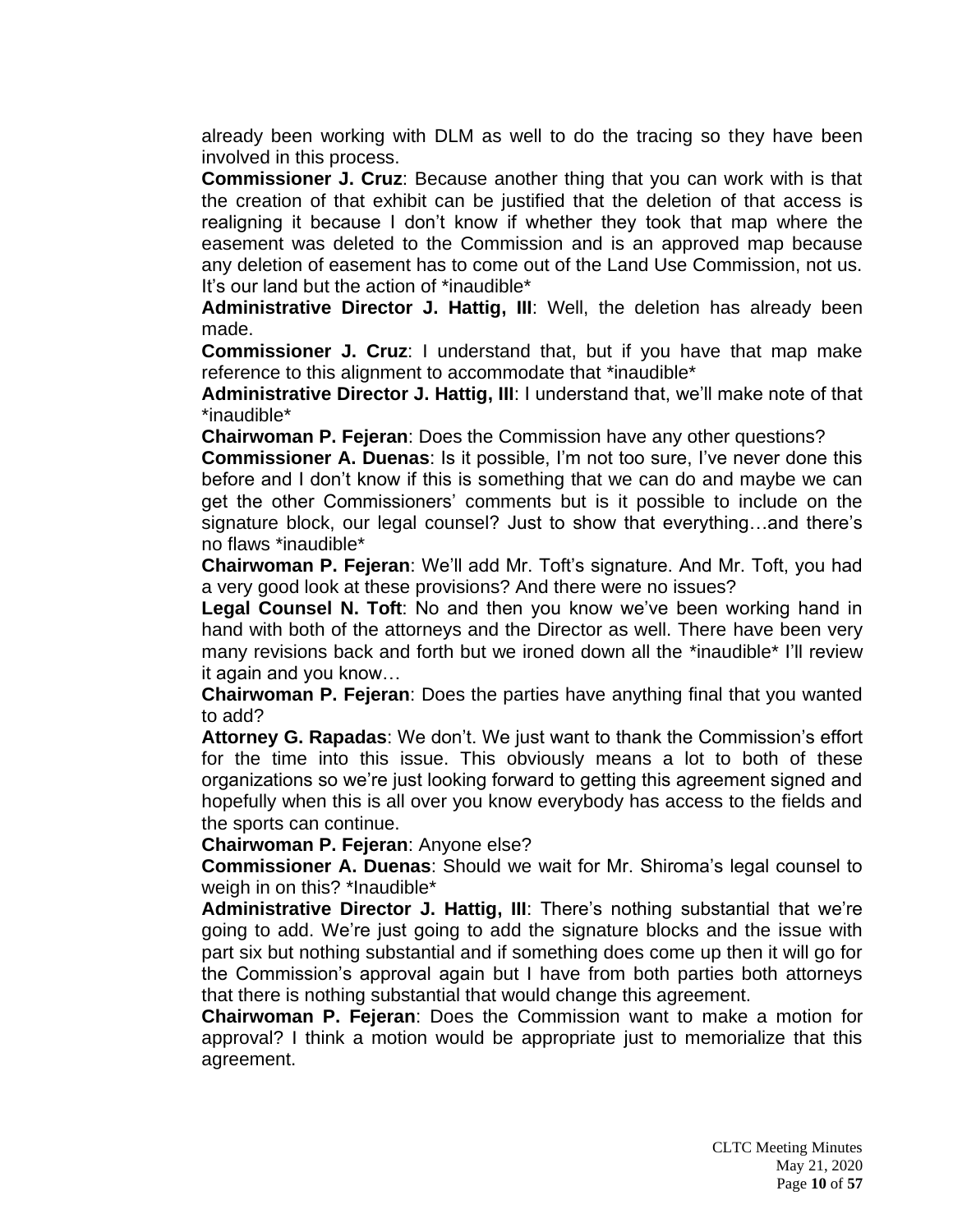**Commissioner A. Duenas**: Motion to approve the agreement between GRC and Hal's Angels pending the edits to item number six and to the signature block.

**Chairwoman P. Fejeran**: Motion made.

**Commissioner J. Cruz**: I second the motion.

**Chairwoman P. Fejeran**: Motion made and seconded by Commissioner Cruz. Just for clarification the signature block will be the addition signature of our CHamoru Land Trust Legal Counsel.

**Commissioner J. Cruz**: Yes.

**Chairwoman P. Fejeran**: Further discussion?

**All Commissioners**: None.

**Chairwoman P. Fejeran**: All those in favor?

**All Commissioners**: Aye.

**Chairwoman P. Fejeran**: Ayes have it. Okay motion passes. Thank you. I'm very hopeful \*inaudible\* and let you guys get out there and play ball.

**Commissioner J. Cruz**: Finish the road before the Coronavirus.

**All**: \*laughing\*

**Administrative Director J. Hattig, III**: Use this opportunity because construction can still go on. So, use this opportunity to get it done, I'll be in touch with you for the final \*inaudible\*

**Attorney G. Rapadas**: I'll be in touch with you for the edits.

**Chairwoman P. Fejeran**: And I can be available for signature.

**Attorney G. Rapadas**: Thank you so much.

#### *New Business*

#### **GTA Teleguam, Inc.**

**Chairwoman P. Fejeran**: Okay, the next item on the agenda is Proposed SOP. However, I'd like to ask the Commission if we can table that \*inaudible\* of the proposal for GTA TeleGuam, I believe a representative is here. Is that okay? **Commissioner J. Cruz**: Yes.

**Chairwoman P. Fejeran**: Okay so let's move to New Business, number one Proposal for GTA Teleguam. Okay, so we have Mr. Tydingco here.

**Dan Tydingco**: Hafa Adai Madam Chairwoman, members of the Land Trust Commission. Good to be back here looking at it from the last time I saw you guys back in February and as requested you guys asked us to come back and be a little more in regards to the project that we're \*inaudible\* under GTA and requesting provisional Land Trust Commission their support particularly for submerged land…submerged land license agreement similar to what we've done down in Piti. I want to thank the Administrator and also the Commission again and staff. I'd like to pick up from where we left on our informational briefing, joining me \*inaudible\* he'll be here. His name is Carl Leon Guerrero, he's our Vice President for Operations so he'll be the one to answer any technical questions that either anyone of you guys may have. I sent over to the Administrator and also to Staff based on our February meeting a copy of a draft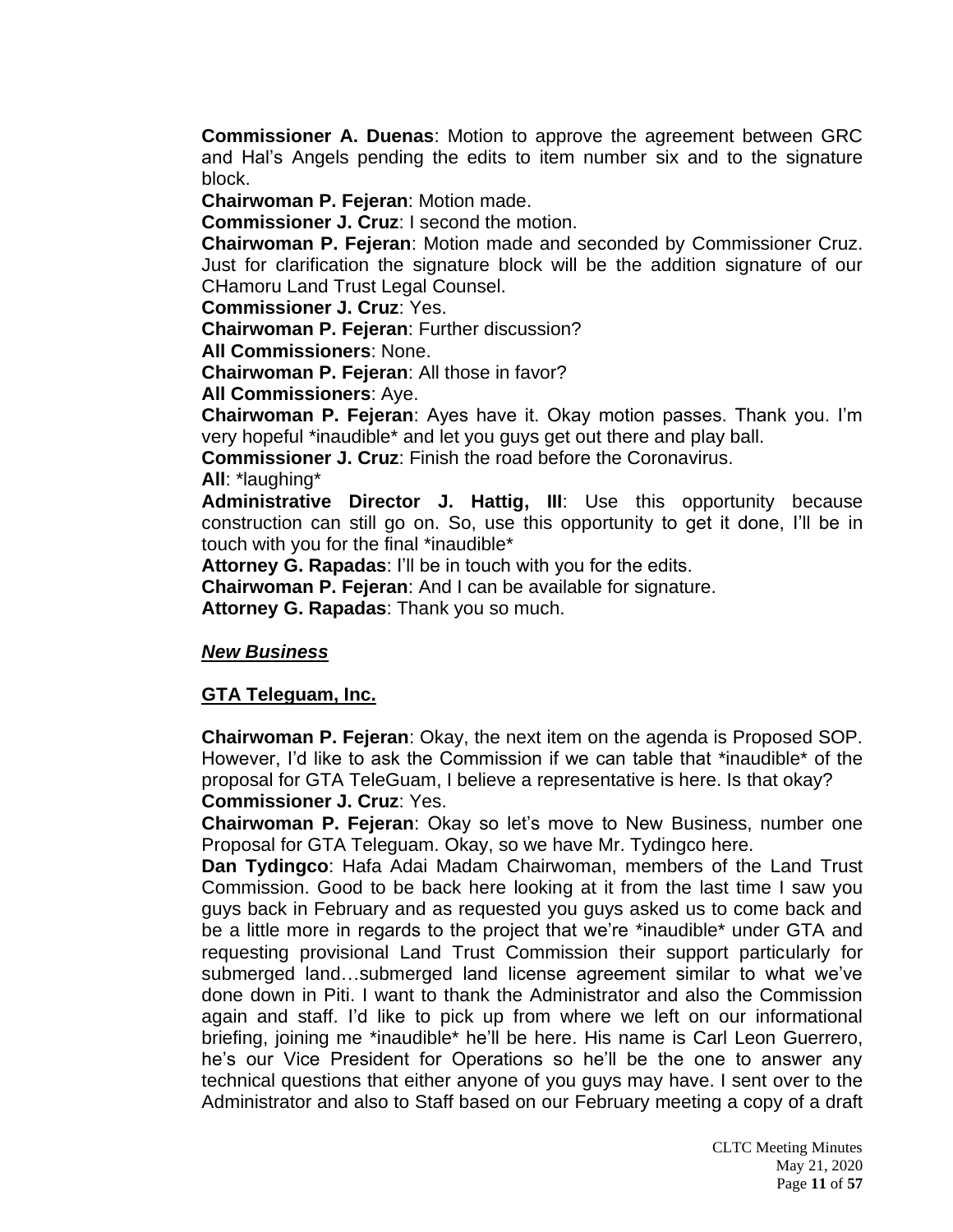license agreement which would enable us to effectuate the submerge license that we seek over at Alupang and in Agat. I think Mr. Hattig may have that.

Administrative Director J. Hattig, III: It's provided in their packet.

**Mr. D. Tydingco**: I included also as well some google earth shots that indicate the pathways in the submerged area where we seek to get your approval. This project is a part of our Company's commitment to invest in the growth in the \*inaudible\* islands and \*inaudible\* the new investment which we will be undertaking will be an initial thirty million dollars (30,000,000.00) in the capital improvement investment undertaking by our company \*inaudible\* we're positioning our island to expand in \*inaudible\* communication services. \*Inaudible\* operated by local residents and additional \*inaudible\* that is a hundred percent American owned and operated. Once built \*inaudible\* CLTC and \*inaudible\* South East Asia \*inaudible\* which have come in and out of Guam within the last decades \*inaudible\* so in Alupang and Agat these cables will be the state of the art \*inaudible\* and the requirement to distant ourselves from one another. It's time that we're all here today to \*inaudible\* for our island and our people to stay in touch with each other near or far \*inaudible\* Zoom video calls or talking online or through Facebook \*inaudible\* distance learning, these cables will help all of us stay in touch faster and more reliably. As a local owned company and \*inaudible\* over the years, GTA \*inaudible\* growth of its employees and a part of that growth is with the help of the CLTC as a good lessor to GTA the past sixteen years. Many departments and facilities are situated on throughout CLTC property. As the CLTC has the authority over submerged lands around the island and is afforded the authority to grant licenses over twenty-one-year term, similar to what you guys did and granting and authorizing us to what we did in Piti, we respectfully request your consideration \*inaudible\* in the Agat and Alupang submarine license agreements. We've been working with engineers, designers and environmental consultants to assess the liability of such cables landing on island \*inaudible\* we know there's a need to adhere to all environmental and regulatory \*inaudible\* however, as we proceed forth, we'd like to secure \*inaudible\* license agreements with the CLTC as we march forward in obtaining regulatory \*inaudible\* and compliance \*inaudible\*

**Chairwoman P. Fejeran**: Thank you. So, in this draft license agreement that you submitted; you described the Alupang being flat and channeled and you're requesting for a ten-foot wide by two thousand four-hundred-foot section to bring the cable in (inaudible) and then in Agat it's another ten-foot wide by fourhundred-foot section?

**Mr. D. Tydingco**: That's correct. That's the approximate estimate cable from the rechanneled \*inaudible\* to the shore side.

**Chairwoman P. Fejeran**: That would be in the Land Trust submerged lands? **Mr. D. Tydingco**: Yeah, the Land Trust Commission has complete control over all the submerged lands around island so that's why we're coming to CLTC like we did for Piti. Sorry, this is Carl Leon Guerrero he's the Vice President for Operations.

**Chairwoman P. Fejeran**: Hi.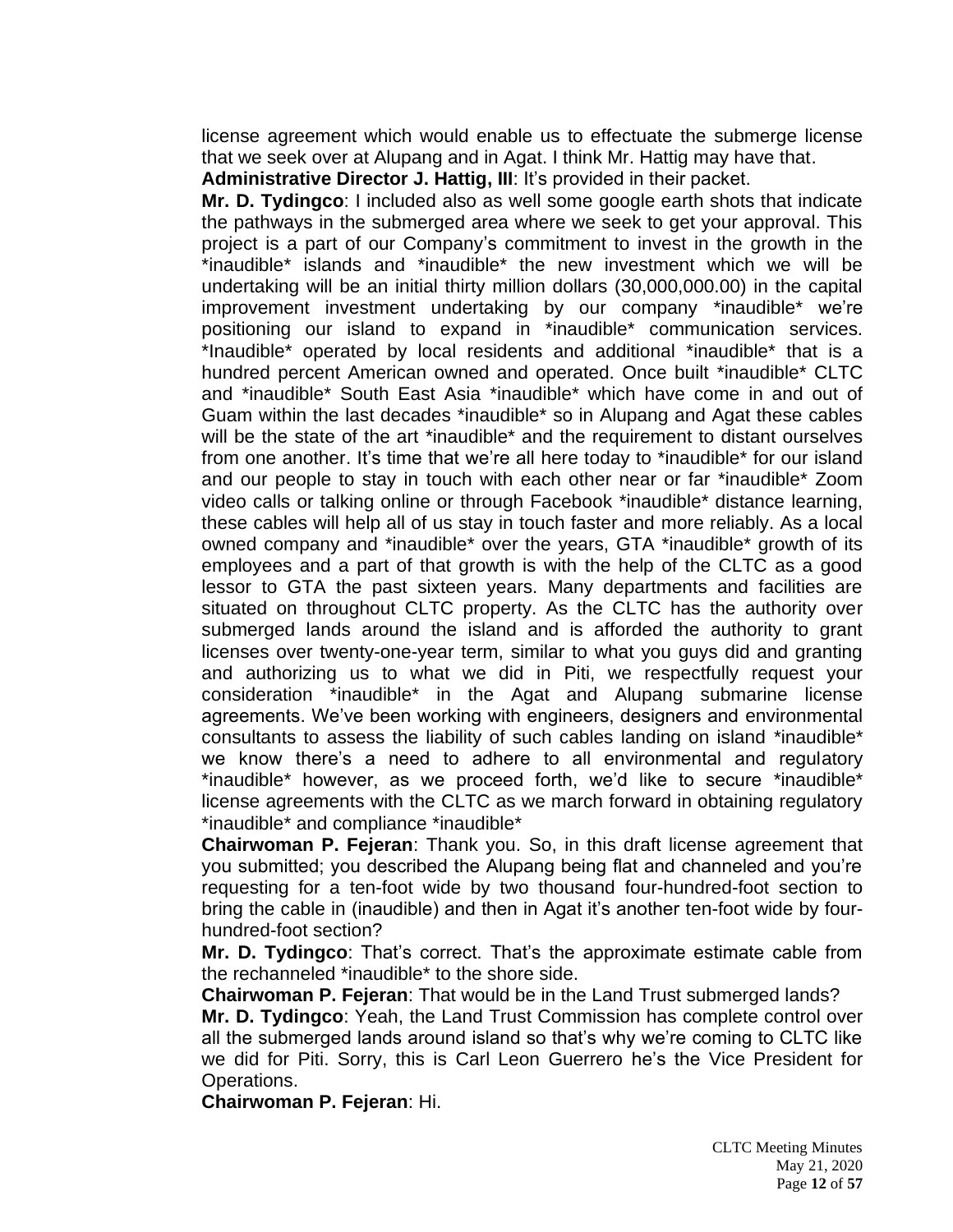**Carl Leon Guerrero**: What we did Madam Chair is… because we put a lot of work into this previously at least with the Piti project and we worked with the Commission and the Staff and the Legal Counsel, they came up with that particular lease agreement template and we said; okay so there's no need to reinvent anything here, we'll just mimic it and change the particulars in this instance as it contains everything with the length and width and the lease amounts and \*inaudible\* the last time we went through this exercise between one another, you had asked that we include escalation clauses to enable the Trust to generate more revenue so we've done that as well.

**Chairwoman P. Fejeran**: Okay, thank you. I see here that you're offering a base rent, it says here, one through five, fifteen thousand dollars (\$15,000.00) per year and it escalates every five years at eight percent (8%).

#### **Mr. C. Leon Guerrero**: Right.

**Chairwoman P. Fejeran**: And then for Agat, the starting rate would be ten thousand dollars (\$10,000.00) per year and then again escalating every five years?

**Mr. C. Leon Guerrero**: That's correct.

**Chairwoman P. Fejeran**: Has Legal Counsel had a chance to review this license agreement?

**Legal Counsel N. Toft**: Yes. Like he said, it was somewhat similar to the one we used for the Piti underwater lease so many of the terms and conditions are identical.

**Chairwoman P. Fejeran**: I seem to remember the Piti one we ended up getting appraisals done. Remember, we had to get \*inaudible\* appraisals \*inaudible\* seems kind of strange.

**Mr. C. Leon Guerrero**: I think Madam Chair, I don't think there was an appraisal it was based upon I think it was the submerged license agreement that the CHamoru Land Trust has with Tata, if I'm not mistaken, that was the entity. Because at that time the CHamoru Land Trust had indicated that they didn't have several thousands of dollars to do appraisals at the minimum several hundreds of thousands of dollars to do appraisals of submerged lands around the island so it was recommended that to kind of like use and pattern the valuation from Tata Agreement so we did that. I think ours is a little bit more and in addition to that, you had requested that we include the escalation clauses which are not included in the Tata agreement that I recall. But the licenses agreement for the annual leases that we're doing for this are much larger than the Piti one, of course because the \*inaudible\* is a little bit different so we said; okay, this is the \*inaudible\* cost here, we think it's going to be like… I think in Piti if I recall correctly it's about five to six K a year not including the escalators so like in this one, we're starting like in Alupang, we're starting two and half to three times that particular amount and stuff and also in Agat, it's double what we would be paying from what it is in Piti as well and of course none of this includes whether it's the Piti one that we presently have or the ones that we seek in Alupang and in Agat none of those \*inaudible\* what is does not reflect there is the \*inaudible\* that we give in the hosting villages. For example, down in Piti we just started braking ground and probably be completed in July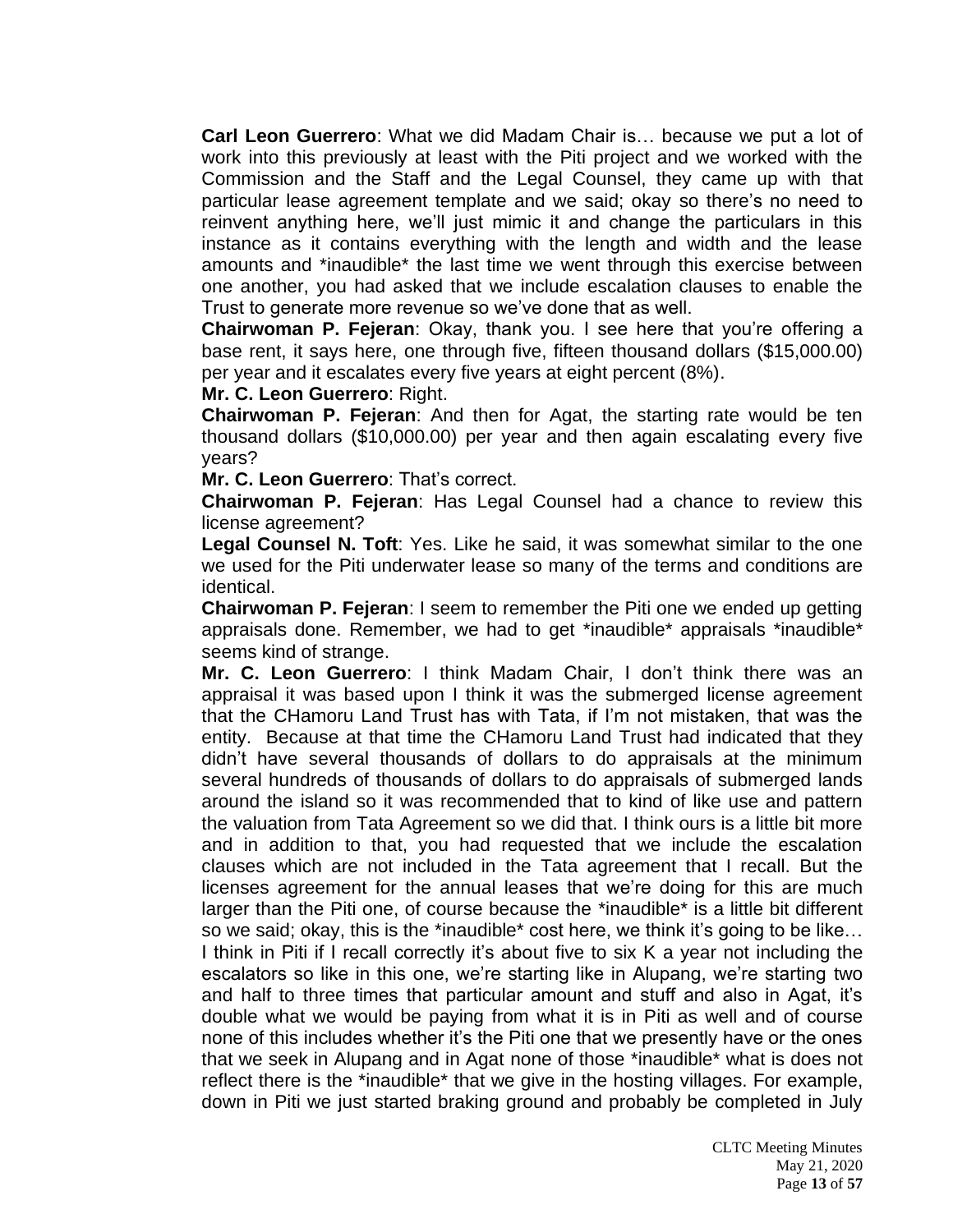first for their community a new basketball court about two hundred fifty thousand dollars (\$250,000.00). We also give of course for the maintenance of the village as well as other events such as Liberation Day, Fiesta events so… we'd be looking towards giving some community support as well to Tamuning and Agat which of course is not reflected on the leases. \*Inaudible\* have nothing to do with that.

**Chairwoman P. Fejeran**: Included in the agreement is the \*inaudible\* entry right, can you describe I guess where you're looking to land? I see the \*inaudible\* that's where you're \*inaudible\* in? And where you're going to be laying the cable down because I see two lines?

**Mr. D. Tydingco**: \*Inaudible\* testimony. We're having our Environmental Consultants already and Engineers already in water looking at the condition of the \*inaudible\* of these particular pathways \*inaudible\* so it's not to be disrupted to any environmental surroundings in the area. So, we're looking at two particular ones, one is in February we brought in and they were with me, the Claros Family and the Mendiola's from Tamuning. So, one of the spots indicated there is landing on their particular property of the shore and the other one, we're going to be discussing possibly and again, this all hinges on whatever environmental reports we get back from the consultants and engineers; we're also talking with EPA, Territory Seashore Commission but it's one of these two pathways so… the other one alongside with the Claros' one, the Claros one; do you have one in color?

**Unknown**: No, I don't.

**Mr. D. Tydingco**: \*Inaudible\* the one on the right, is the Claros-Mendiola Family, the one below is the Takagi family.

**Unknown**: Sir, there's a \*inaudible\* station that's there, around the shore area those are the two areas \*inaudible\*

**Mr. D. Tydingco**: But there's still a lot of moving parts, Commissioners and Madam Chairwoman because we really don't even know what the potential outcome is going to be based on those environmental engineering reports. They may even come back and say, there's no way you guys and come in here and stuff. But if they do, we just want to make sure that we're prepared and that the Commission is ready to say, okay, we're going to go ahead and proceed forth with the license agreement with you guys, conditions that you guys get your environmental clearances and regulatory clearances.

**Chairwoman P. Fejeran**: And so, would this… I guess for Legal Counsel, would this be finalized at that time?

**Legal Counsel N. Toft**: That would be up to the Board.

**Mr. D. Tydingco**: We would be requesting Madam Chair, if possible, the Commission consider today approval of the license agreement, executable upon GTA demonstrating a receipt of the environmental clearances and all the regulatory clearances so I'm not sure who exactly \*inaudible\* whether it would be the Commission or the Chairperson, I'm not sure.

**Legal Counsel N. Toft**: The Chairperson would decide.

**Mr. D. Tydingco**: Okay. So, it'll be like, again, our request is respectfully requesting that the Commission go ahead and proceed forth with, assuming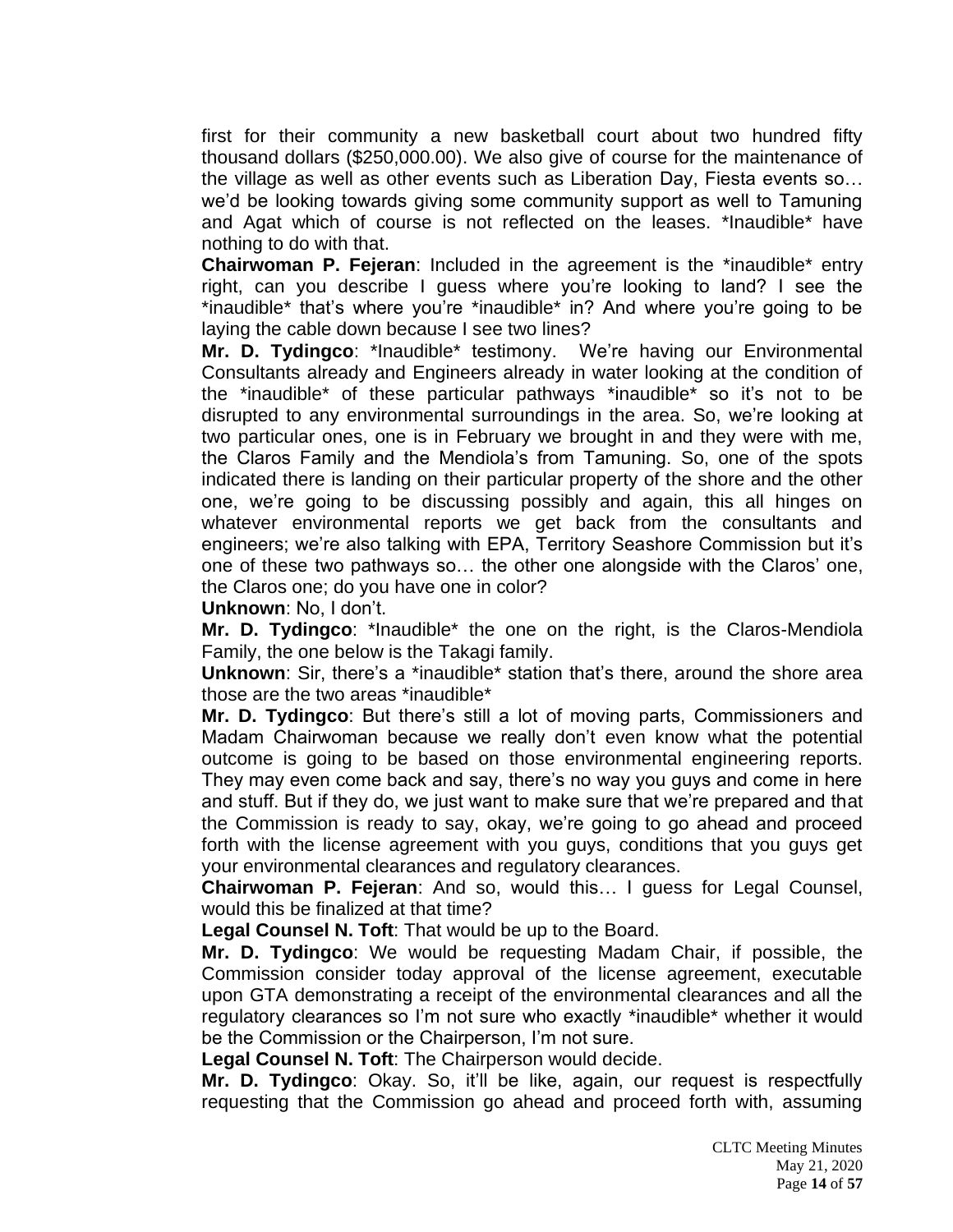that there's no issues today, with the license agreement, execute and agreed upon GTA's reports from the environmental engineers.

**Chairwoman P. Fejeran**: Well, I trust that the environmental engineers will ensure that the submerged lands as the CLTC holder is left unharmed or \*inaudible\* to sea life or…

**Mr. D. Tydingco**: No, we have to adhere to a very, very strict compliance regimes like down in Piti, there was a little \*inaudible\* C-four says, okay, you guys can do this but you're going to have to take care of relocating the corals and the mitigation plan as well as keeping what little corals we have in the area where the cable was coming in and also doing the mitigation plan, they're flourishing even more now that we've done \*inaudible\* we still have to pay for that. We're still on hook all the time to make sure that we don't run any foul of any environmental concerns that any of the entities may have \*inaudible\*

**Chairwoman P. Fejeran**: I have a question; how much are those permits that you're looking at? How much money did this project \*inaudible\* projecting on spending on permits?

**Mr. C. Leon Guerrero**: \*Inaudible\* I'm not sure, I don't have that number with me here today but we could \*inaudible\* that we have to spend on local consultants, then there's the \*inaudible\* we have to get a permit there… there's all the environmental \*inaudible\* I would guess as easily as six digits for sure, collectively.

**Chairwoman P. Fejeran**: Right, I think I'm just talking about just the permits. **Mr. D. Tydingco**: The actual government cost for permits, I don't know.

**Chairwoman P. Fejeran**: How much… you mentioned these projects \*inaudible\* thirty-million-dollar capital improvement project for the island. You know, I see telecommunications and Guam becoming a hub in the region. That's very important to our economy and if the Land Trust can play a role in that by granting this license, I think it would be a great idea. My question is, what is GTA's projected revenue for this project; for the thirty million you're putting in, you got to have some… what's your return on investment?

**Mr. D. Tydingco**: I don't have that particular figure. I know it's a business risk that we're taking. We're kind of taking the number of lives that \*inaudible\* cables are on island because all these cables have a life of let's say, approximately twenty-five years. So, lot of them are at end of life and a lot of them are going to be decommissioned. We're hoping we'll be in the position to step forward and fill that void for those cables that are going to be coming offline. We're taking a business risk. We're still going to have to be able to sell this capacity for people to be able to \*inaudible\* and for us to be able to communicate locally and globally as well so… I know at the ball park its thirty million dollars for us that we coughed out for our plans over the next few years. We hope to recapture that at some point in the twenty-five years or the twentyone years rather, should the Commission proceed forth giving us a license.

**Chairwoman P. Fejeran**: You know the Trust is…we're land rich but cash poor. The team that you see here is like maybe more than half of us and what they're dealing with is having to manage a huge inventory on the island larger than any inventory any real estate agent you see here in Guam has to manage. It's a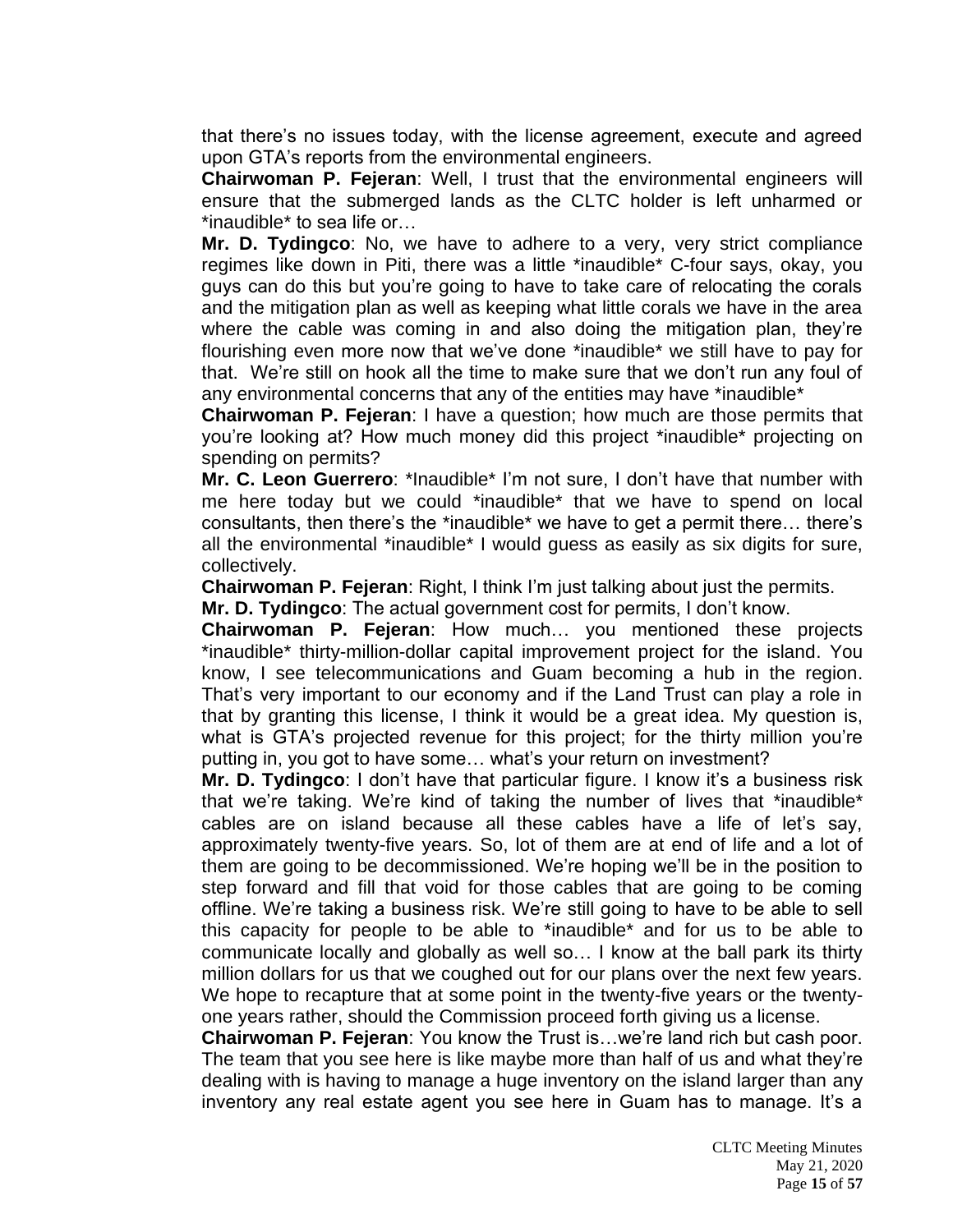challenging and daunting task and they're absolutely working their hardest to make it happen but you know when we're looking at this agreement, I almost want to really put these numbers in to terms to what would make sense for the Commission. What does these fifteen thousand dollars (\$15,000.00) and what does these ten thousand dollars (\$10,000.00) do for us, right?

**Mr. D. Tydingco**: For submerged lands, almost nobody else would probably want to be…

**Chairwoman P. Fejeran**: Right, but you want it, right?

**Mr. D. Tydingco**: I mean yes, we're very much interested in it.

**Chairwoman P. Fejeran**: I guess my question is, staffing is a big issue. We're severely understaffed, our budget is a lot lower than it should be, we're not able to take on more bodies that we desperately need. How much and we're actually going to be looking at our budget the next…

**Mr. D. Tydingco**: Madam Chairwoman we're proud to be the largest lessee for the CHamoru Land Trust Commission for the past fifteen years and we continue to be good payers. I believe we pay on time every year with one big lump sum check at fair market value so… hopefully it helps with the Commission and I would hope the Commission would be able to get support from the Legislature to take those particular revenues instead of it being summed into the general fund and use it for its own operations. We don't mind again giving additional money fairly to the Commission for the \*inaudible\*. If there's a need for what we did down in Piti in addition to the lease agreement that we have with CHamoru Land Trust Commission but for the community \*inaudible\* in addition to the basketball court we've given them WIFI services, I don't mind standing here on behalf of GTA \*inaudible\* to the Commission some of the services they may need in executing this mission out there, whether it's internet broadband services or telecom services to assist the CLTC so you could wean yourselves off of any additional expense telecom services that you guys may have. We could include that in as a condition of lease agreement as well.

**Chairwoman P. Fejeran**: For the life of the lease?

**Mr. D. Tydingco**: Absolutely. That shouldn't be an issue.

**Chairwoman P. Fejeran**: I'm sorry. I have the budget but do you know how much we're spending on telecommunications? We just moved to a new office and separated ourselves from DLM so it's not... Would that be under contractual?

**Administrative Director J. Hattig, III**: I have Joey available ma'am.

**Program Coordinator III Joey Cruz**: Madam Chair, \*inaudible\*

**Chairwoman P. Fejeran**: Seventeen thousand (\$17,000.00) \*inaudible\* and who is our current provider?

**Program Coordinator J. Cruz**: We're still using the services for DLM, we agreed on a prorated rate for what we use.

**Administrative Director J. Hattig, III**: But who is our main carrier?

**Program Coordinator III J. Cruz**: GTA.

**Chairwoman P. Fejeran**: Would GTA be willing to provide those services to our offices in addition to…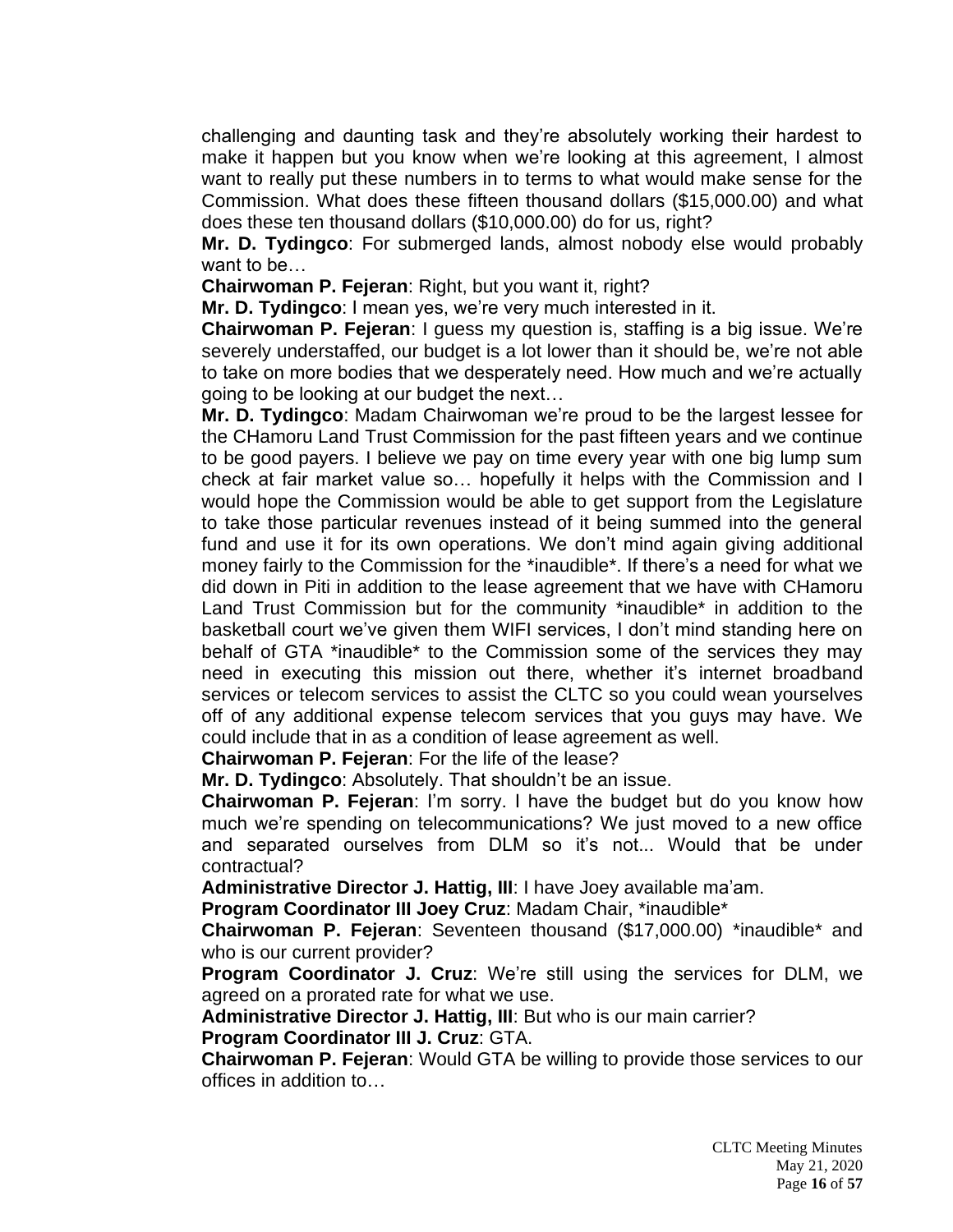**Mr. D. Tydingco**: Madam Chair, \*inaudible\* your staff, your Commission and stuff, I don't think we're going to have any hesitation for the staff or Commission to have the services for the \*inaudible\* agreement for those \*inaudible\* it all makes sense.

**Chairwoman P. Fejeran**: So that would be… this would be in addition to the amounts?

**Mr. D. Tydingco**: Yes.

**Chairwoman P. Fejeran**: For the life of the license?

**Mr. D. Tydingco**: Yes.

**Administrative Director J. Hattig, III**: Madam Chair, I've had discussion with the Legal Counsel in regards to this. We brought this up when GTA first made a proposal to try to get those services so I wanted to maybe defer to the Legal Counsel you know as far as the nature of procuring the services, that was my concern.

**Legal Counsel N. Toft**: Yeah, the problem is when you start throwing services like this then you start bringing in procurement and that needs to be done… you know, these types of lease agreements; we have that 107 provision that allows specifically for these types of \*inaudible\* as well. Before we start accepting any type of in-kind services stuff in lieu of procurement because procurement needs to be done, procurement doesn't have that exception for 107 \*inaudible\* license would. So, I would recommend if that's what you're looking at, I would not recommend doing it like for services, I would say, set an amount that you think is equivalent to the service to be included in or in addition to or just too simply increase the license fee because you're potentially running into a potential protest from another telecommunications company if you get in-kind services as part of license.

**Chairwoman P. Fejeran**: Thank you, \*inaudible\* taken.

**Mr. D. Tydingco**: But would the Commission at least want to \*inaudible\* unless, I'm wrong. The last time, I remember is all the revenues that you guys generate from the Land Trust Commission for the revenues from leases etc.… it does not go back to the Commission it goes back into the General Fund; is that not correct?

**Chairwoman P. Fejeran**: Well, I think what happens is it goes to the General Fund and then it's an amount due from the General Fund to us. Right, is that right? It goes like this? But what has happened is those lease payments goes and they're ours but it's used by the General Fund and we never get it back or it's transferred out from our fund so…

**Mr. D. Tydingco**: Maybe you can have a \*inaudible\* chairperson out there and just submit that so you guys can have it locked in so…

**Chairwoman P. Fejeran**: Yeah, it's been a…

**Mr. D. Tydingco**: A challenge.

**Chairwoman P. Fejeran**: Yeah, that's what we've been wanting to happen. We've been asking… I think they've taken at least six hundred thousand dollars (\$600,000.) that we could have been using for surveys, infrastructure and we've asked for it back and we continue to ask for it back, is that right?

**Administrative Director J. Hattig, III**: Yes.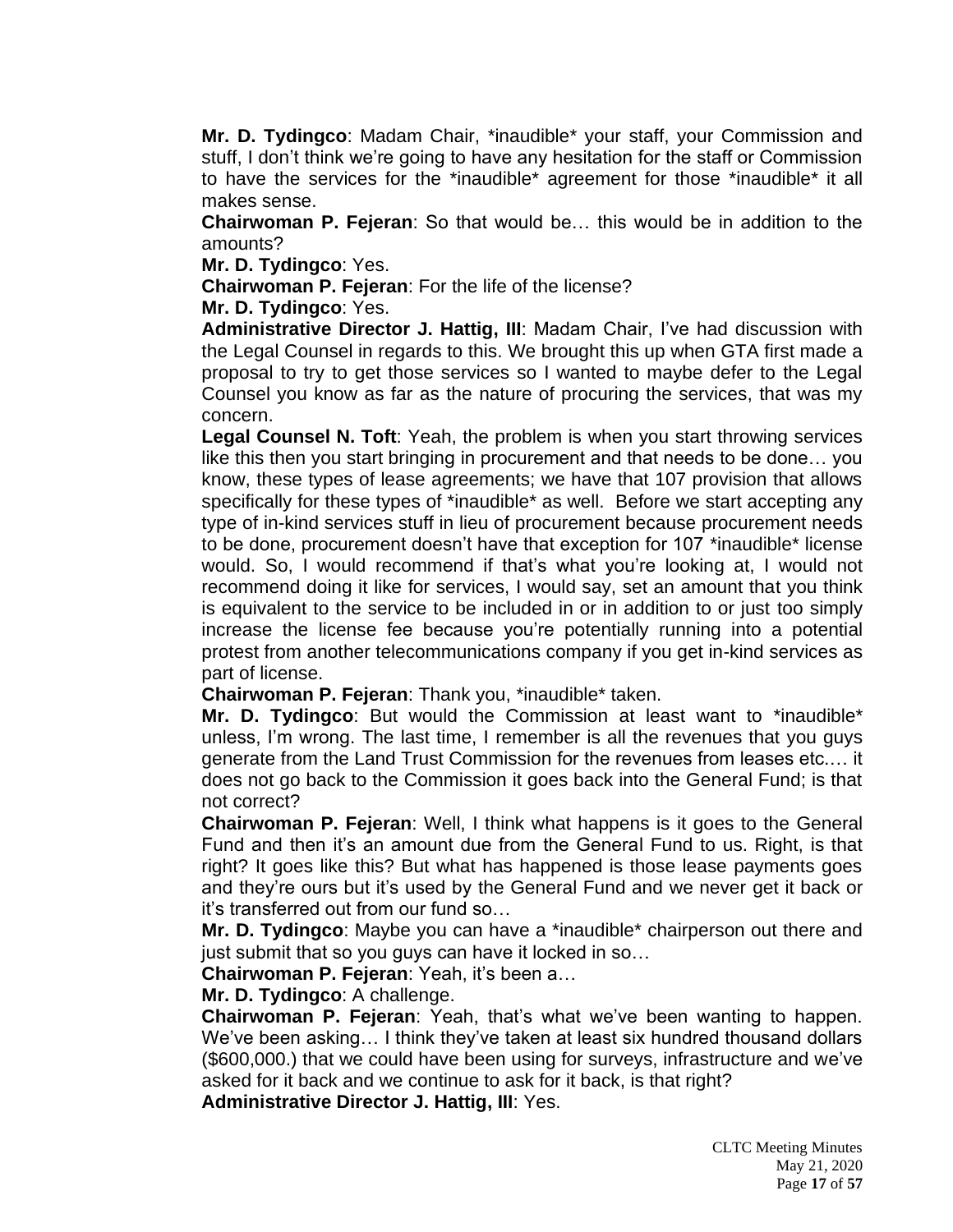**Chairwoman P. Fejeran**: Well, alright so we're looking at about twenty thousand some dollars per year that we're spending on telephone and internet services and I think I'd like to take Legal Counsel Toft's advice rather than getting some kind of in-kind services \*inaudible\* into the rental lease payment.

**Mr. D. Tydingco**: But at this point you guys might not even get that money \*inaudible\* I'd rather it goes to you guys.

**Chairwoman P. Fejeran**: I'd rather you give it straight to us too. But it's one of the many frustrations for this agency. But okay, looking back at the agreement, I did a little bit of rough \*inaudible\* it looks like the Agat property is charging approximately .71 cents per square foot, Alupang is at .63 cents per square foot, I'm wondering if we could just provide a consistent, I guess \*inaudible\* I think you guys were looking at rounding and it's nice to have round whole numbers but how much…

**Mr. D. Tydingco**: I'm sorry, what were the numbers again? You were saying .71 versus what?

**Chairwoman P. Fejeran**: .71 for Agat and .63 for Alupang.

**Mr. D. Tydingco**: That's fine, you want them consistent. We'll take the higher number.

**Chairwoman P. Fejeran**: Okay. We'll let's just make it .75 cents across the board per square foot and then we'll add in another twenty thousand, I don't know how you want to break it up for each.

**Mr. D. Tydingco**: I'll talk to the Administrator and also to the Legal Counsel and we'll try to figure that out and make sure that we don't run into any procurement issues.

**Commissioner J. Cruz**: May I ask a question, your distance between 1400 and the 2400 feet from point A to point B, are all those underwater?

**Mr. D. Tydingco**: Yes, sir.

**Commissioner J. Cruz**: So, what do you consider high water mark into the private land?

**Mr. C. Leon Guerrero**: Well, that's the properties that we're talking about, there's a…

**Commissioner J. Cruz**: Yeah, there's…

**Mr. C. Leon Guerrero**: That's the terrestrial side, that's actually high-water.

**Commissioner J. Cruz**: So, who's the ownership for that one?

**Mr. D. Tydingco**: The first one in Alupang, the one that he has and we'll give you the color copy, the northern one is the Claros and Mendiola family.

**Commissioner J. Cruz**: Okay because the lot line that you're (inaudible) is about maybe \*inaudible\* distant from the high-water mark and you're trenching it from…

**Mr. C. Leon Guerrero**: Yeah, so that includes the shoreline portion and from there that's the Claros Mendiola family and in Agat it's the Government of Guam.

**Commissioner J. Cruz**: Encroachment side or in encroaching into Parks and Recreation like consider the shoreline area, is that under their jurisdiction, if we're only considering underwater, submerged?

**Mr. C. Leon Guerrero**: I think up to this high-water mark there \*inaudible\*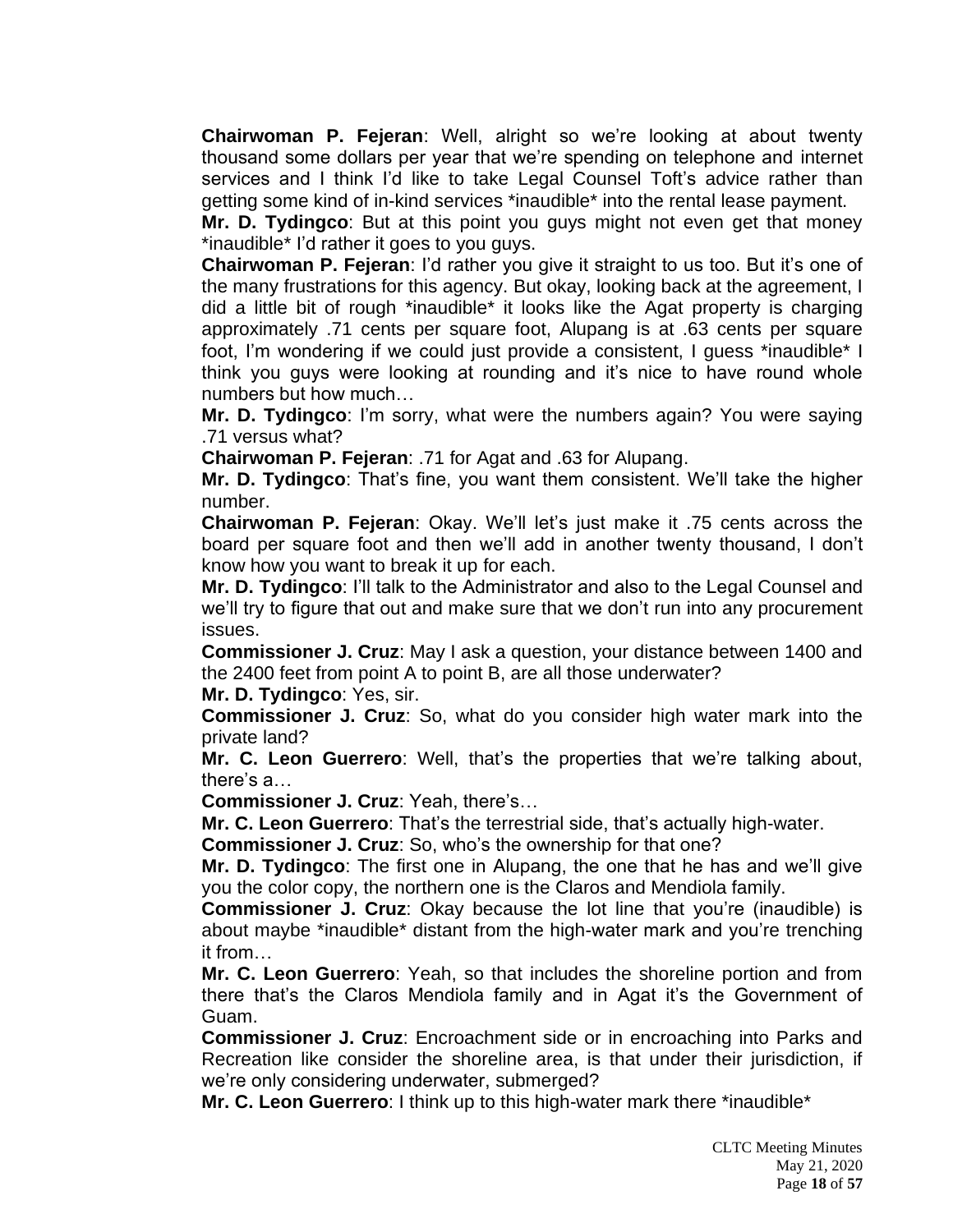**Mr. D. Tydingco**: I'm trying to recall down in Piti, when we did Piti and when we came out to the shoreline and Parks and Recs was in the mix so yeah, there's going to have to be some discussion between us I think and with Parks and Recs at some point.

**Commissioner J. Cruz**: The fourteen hundred is \*inaudible\* CHamoru Land Trust.

**Mr. D. Tydingco**: Yes, that's the approximate.

**Commissioner J. Cruz**: \*Inaudible\* to the water area.

**Mr. D. Tydingco**: Coming up from the terrestrial side.

**Commissioner J. Cruz**: Okay so from the boundary line, private line in between wherever that high-water mark you got 32 feet easement reserved for high-watermark the seashore.

**Mr. D. Tydingco**: And if I'm not mistaken Commissioner Cruz, what we in the instance of Piti was we had to socialize and get some review by Parks and Recs and I think mainly \*inaudible\* Preservation Office.

**Commissioner J. Cruz**: I'm concerned about the area that is not submerge. **Mr. D. Tydingco**: Right.

**Commissioner J. Cruz**: That could be under CHamoru Land Trust because high-water mark is considered submerged because as the water goes in.

**Mr. C. Leon Guerrero**: The property lines that are supposed to be up to high water that's these properties that we're talking about… these property owners go up to the high-water mark.

**Commissioner J. Cruz**: So, all of these three sides, wherever that high-water mark is or wherever that submerged land is private?

**Mr. C. Leon Guerrero**: That's what we're talking about in terms of this \*inaudible\* that was included as part of the \*inaudible\*

**Commissioner J. Cruz**: I just want to squeeze more value into it.

**Mr. C. Leon Guerrero**: The length may change. It may be longer it may be shorter so we'll get the exact length as soon as the engineers finish up their calculations and then we'll modify it accordingly.

**Chairwoman P. Fejeran**: So as Mr. Tydingco mentioned, he's seeking approval of this license agreement and there's simply some "whereas" in the begging for the Land Trust to fill out, definitely the owners of the property etc.…

For me, although, you did mention the exact dimensions may change but hopefully this could be drafted in a way that if it does change it doesn't need to come here again. Right, we don't want to have to have you come back for this but what I do want is ask the Commission is a compensation. So, we talked about in-kind services, leasing per square foot, we talked about adding in an additional twenty thousand dollars (\$20,000.00) as part of the rental fees, that comes out to about fifty thousand dollars (\$50,000.00) per year for both rent payments combined.

**Commissioner J. Cruz**: Both sites?

**Chairwoman P. Fejeran**: Yeah, combined. So, it looks like about 20k for Agat and 30k for Alupang.

**Mr. D. Tydingco**: Was that based upon Madam Chair the .75 cents? **Chairwoman P. Fejeran**: Yeah, just about I maybe had round it up.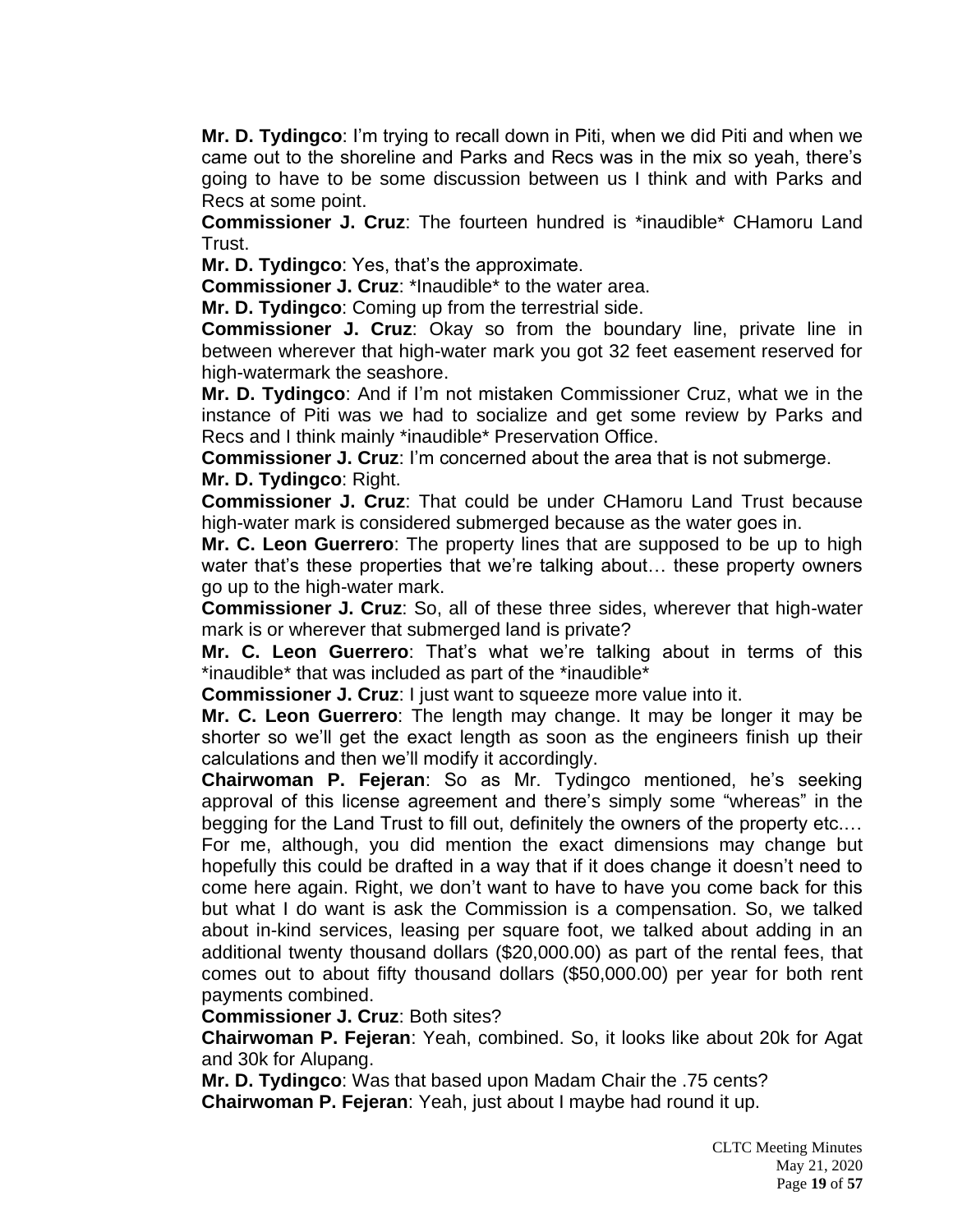**Mr. D. Tydingco**: So that's the… we got the concept.

**Chairwoman P. Fejeran**: Again, this is additional revenue that the Commission does not already have previously also lands that are partially submerged and are not going to be used by our lessees for homes or agriculture. And this would be providing our island with greater telecommunication infrastructure and it sounds like it's needed because the life of the current infrastructure is \*inaudible\* so with that said, will the Commission want to do, what do you feel comfortable with?

**Commissioner J. Cruz**: I have another question, that depth of the construction, whether we add another six feet from the shoreline. What's the depth of the trench? Will there be an issue when a parcel out their requests for a trenching for a deeper swimming area if they go to the seashore clearance and they say yes you can trench six feet, four feet in front of your lot line \*inaudible\*

**Mr. C. Leon Guerrero**: If we're dealing with… because remember, we're dealing with property owners.

**Commissioner J. Cruz**: No, no… I mean the one in submerged.

**Mr. C. Leon Guerrero**: Yeah, I understand, we're dealing with property owners in that seashore, if they wanted to trench, they would obviously have to work with \*inaudible\* got to get a lease with them and so there would be that discussion over.

**Mr. D. Tydingco**: I think Commissioner Cruz to answer your question, no, like what we do right now, terrestrial so if GPA or GWA wants to come in and we talked to those people and \*inaudible\* Public Works, we're looking at putting some additional infrastructure over at this particular area and ask what do you have there? So, we work, we collaborate with and make sure that they don't our infrastructure and we don't hit their infrastructure and we work around it to make sure that everybody's…

**Commissioner J. Cruz**: And so, if their trenching, they would have to go through your agency?

**Mr. D. Tydingco**: No, right now, we're going through clearances, any type of terrestrial clearances it's done with DPW so DPW division over there that handles all the buildings, permits and all the other clearances; they include GPA, GWA, GTA, Docomo, IT&E, everybody who has \*inaudible\* facilities so each and every one of us has to say, this is where… we provide a map and say, this is where our infrastructure is.

**Commissioner J. Cruz**: Do you have a physical sign that says, this is where the trenching is done?

**Mr. C. Leon Guerrero**: We have markers throughout the island for that, probable we'll have a marker on the shore that shows that there's a fiber cable there, and definitely we'll identify that \*inaudible\* part of the markers will say call GTA, it has our number \*inaudible\*

**Commissioner J. Cruz**: Just thought I'd ask.

**Mr. C. Leon Guerrero**: No, that's a fair question. We don't want our cables to get damaged.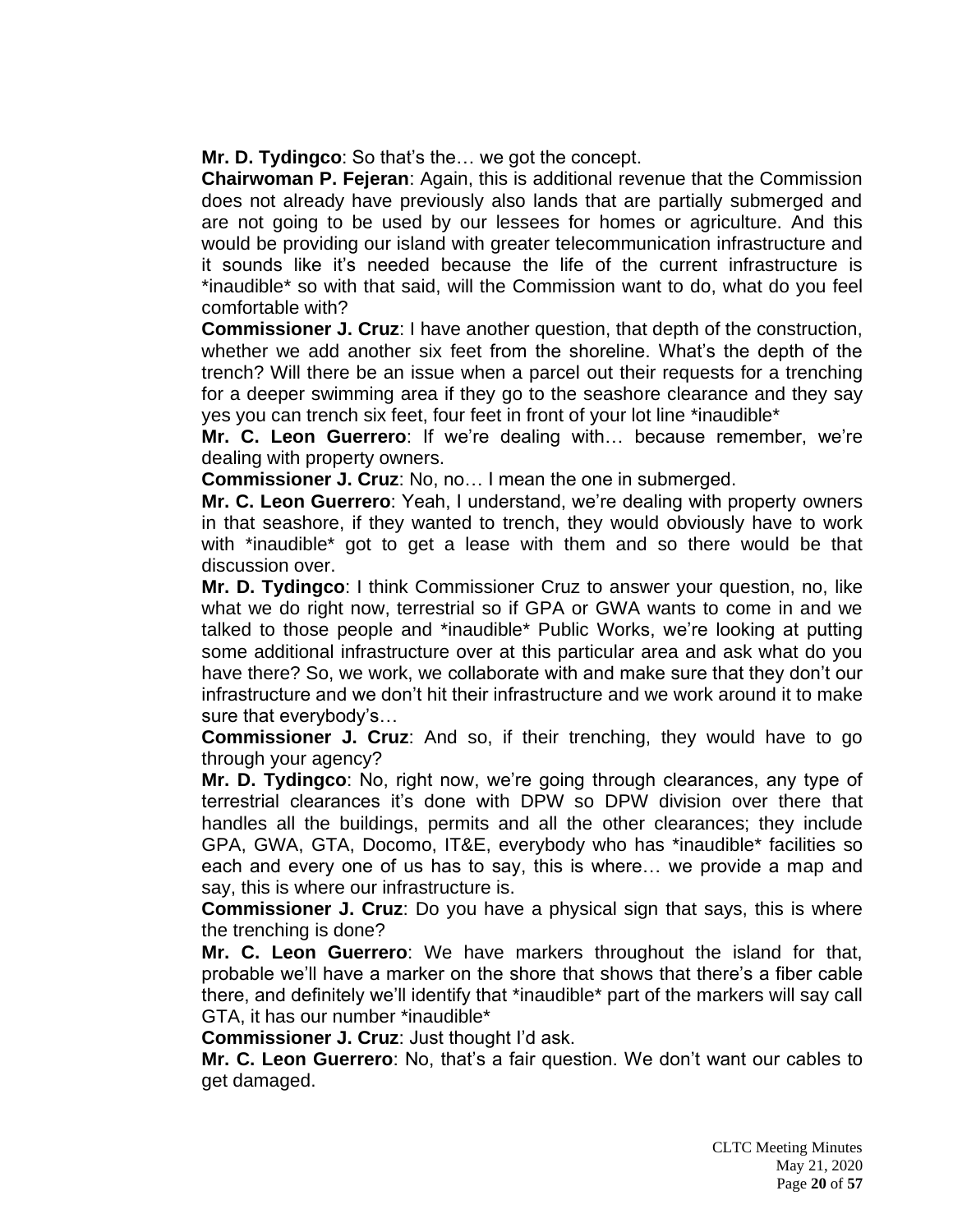**Mr. D. Tydingco**: For instance, at Piti. Piti got cut but then we have our two other systems down in Agat or Alupang, we still have a redundancy on our \*inaudible\* our network to make sure that \*inaudible\* or customers are \*inaudible\*

**Commissioner J. Cruz**: Before we make a motion, can I recommend to submit an advancement of the distance of the station.

**Mr. C. Leon Guerrero**: Our station as in…?

**Commissioner J. Cruz**: The 1400ft. let's say… a 100ft. of the (inaudible) land put a sketch.

**Mr. C. Leon Guerrero**: I'll have to make sure that's I regulation of…what we're trying to do is put it below so that nobody, jet skiers or somebody running along the shoreline, we don't want them to trip over this because you know as the sand gets pushed out and it, we don't want anybody to get hurt so…

**Mr. D. Tydingco**: Actually, you know what happens is… is like for the instances in Piti, they came to the, they ended up going to the \*inaudible\* there's an elaborate equipment that's going into the water, they're fanning out all the sand and \*inaudible\* so it's been \*inaudible\* away and then they have the machine, they call the process cut and cover so they get to the sea and then they're going to cut the particular swath where the ducts will go and they'll lay the ducts in and then they'll cover it with material that's environmental friendly and then of course over time the sand and the salt will go back and cover it. Nobody will even notice this anymore and when it comes up to the shoreline not up to the land it goes to the two way what's called a beach \*inaudible\* then they'll do something that's called horizontal drilling and pouring so it's going to go underneath the ground and stuff. There are strict rules on environmental regimes that we have to adhere to and stuff but nobody's going to see it. If you and I go down to Tumon and \*inaudible\* you see that Australian Cable that's out there, that's old technology, that thing is still above the water, you won't see this.

**Mr. C. Leon Guerrero**: \*Inaudible\* when we dig the sand, we have to put that same exact sand back on the cover so... it's not....

**Commissioner J. Cruz**: What I meant with that sketch is that the designation for 10ft x 2400, 10ft x 1400, we don't know the distance where it goes straight into the private land. So, we want to know the limitation from submerged land up to where it ends that's it. Based on this 1400 x 10 and when we brought up the issue of submerged land and high-water mark, we want to know where that station is.

**Mr. D. Tydingco**: \*Inaudible\* Mr. Cruz, which is \*inaudible\* and we'll find out the answer and we'll ask if they can put a designated watermark there.

**Mr. C. Leon Guerrero**: \*Inaudible\*

**Mr. D. Tydingco**: Even when we go out and \*inaudible\* remains on island right now, right, if our guys are digging on land, we \*inaudible\* remains with State Prehistoric Preservation Office \*inaudible\* but it's approved, you'll see a small pole and it indicates that this is known for…

**Commissioner J. Cruz**: It's no different from the gas line that was buried from Andersen to Naval Station, every mile there's a sign stating that there's a gas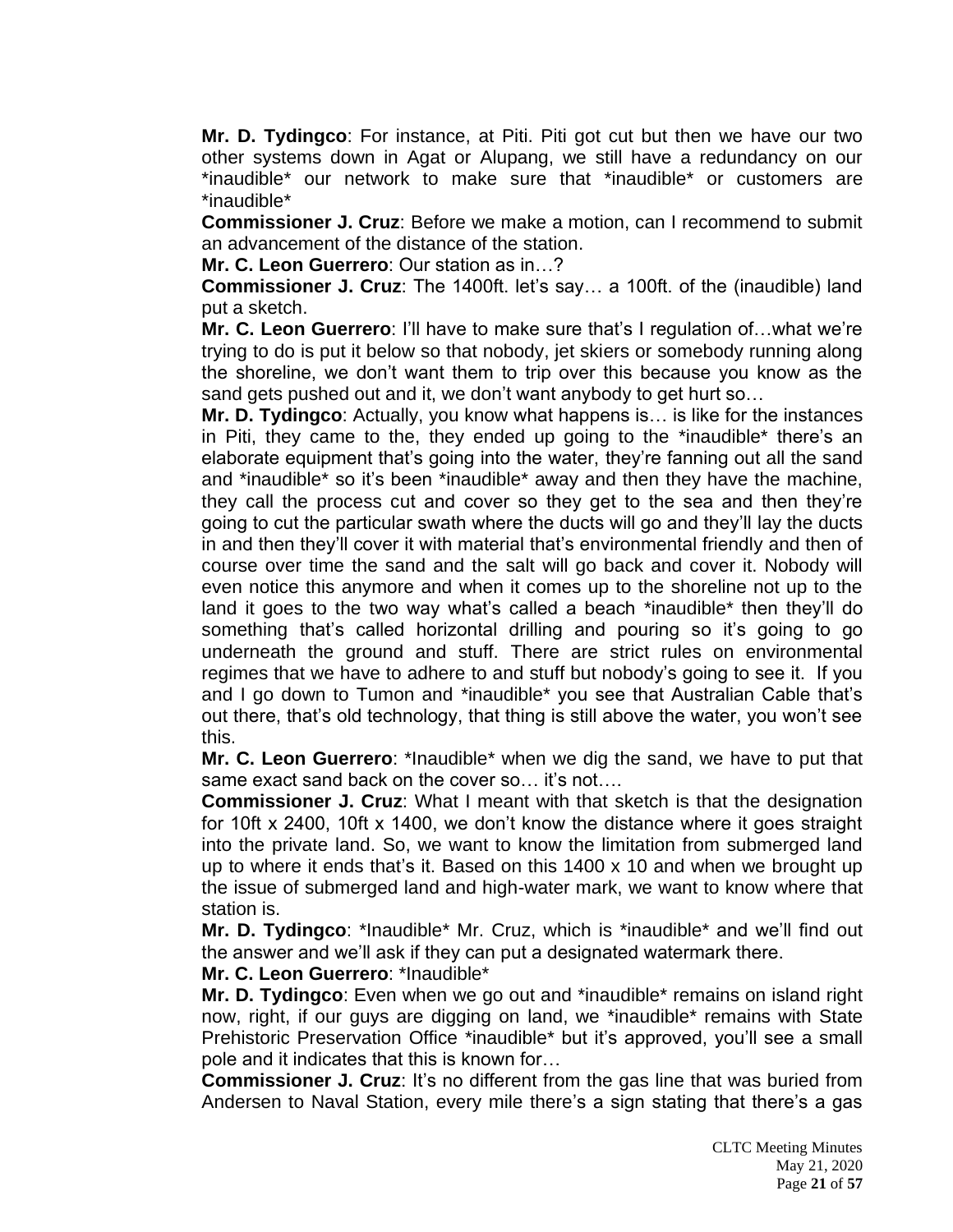line on the easement, this is no different from submerged land where we can determine that the distance from the submerged land that was declared 1400 is no longer….

**Mr. D. Tydingco**: We will make sure we stake out the CHamoru Land Trust property accordingly, if it's permissible. Are you guys in…

**Chairwoman P. Fejeran**: Okay, now going back to the agreement and the compensation obviously it would be kind of strange to approve an agreement that's only in draft form and it's supposed to have you know…. Several…

**Mr. D. Tydingco**: Well, if I may, you guys can go ahead and make the amendments accordingly but just approve it \*inaudible\* agreed upon here in the discussion and \*inaudible\* upon receiving our regulatory clearances. We did this last time for the one down in Piti.

**Chairwoman P. Fejeran**: So executable upon receipt of clearances and \*inaudible\* licenses.

**Mr. D. Tydingco**: I mean, our \*inaudible\* come back and say, sorry, you guys \*inaudible\* handle it. I don't want us to be \*inaudible\* for something that…

**Chairwoman P. Fejeran**: Yeah, of course.

**Commissioner A. Duenas**: Madam Chair, I do apologize, I do appreciate you guys coming forward but the only issue we have here now is I'm in conflict because of my affiliation with Docomo Pacific so we may be in a position where we may just have to \*inaudible\* with it.

**Chairwoman P. Fejeran**: Okay. Mr. Toft?

**Legal Counsel N. Toft**: Yeah, if he's a conflict then we don't have a quorum on a vote and I appreciate it and stuff but I would want to get the \*inaudible\* term nailed down before there's any sort of formal agreement. It doesn't sound like we're 100% there yet, if we could just put it on for the next meeting and then during that time we can communicate back and forth and come to an agreement and that price terms and we have everything set to go and you know, just give them permission today to start seeking permitting on it and then \*inaudible\* resolution on it.

**Chairwoman P. Fejeran**: Sorry Mr. Tydingco unfortunately we can't make a decision on it.

**Mr. D. Tydingco**: No, no I understand, you don't have a quorum but won't your rules \*inaudible\* for those present in the building?

**Legal Counsel N. Toft**: We need three because it's minimum three out of the five potential members so we have two other members and they're not here. So, for any motion you would need three out of the five so when all three are able to vote that's when…

**Mr. D. Tydingco**: I just thought it was majority of those present.

**Legal Counsel N. Toft**: Yeah, it's those present now, it's slightly different from ours.

**Commissioner A. Duenas**: Maybe Director we can do a quorum call for this. I don't remember having a quorum call like in my case, I can't vote.

**Administrative Director J. Hattig, III**: Okay, next \*inaudible\* we'll have a quorum call.

**Chairwoman P. Fejeran**: Wait, what?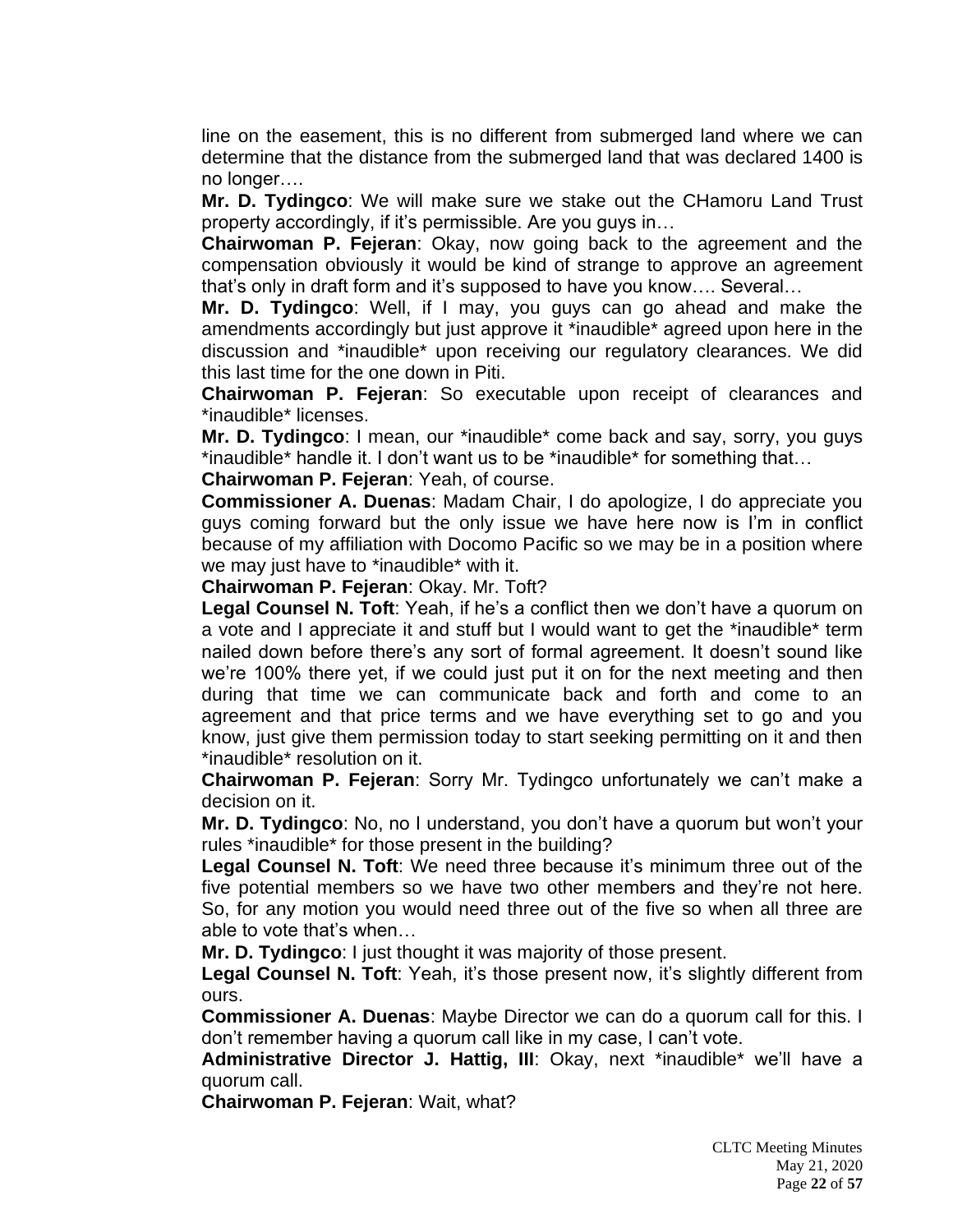**Administrative Director J. Hattig, III**: A quorum call is when I send out the announcement of who can attend looking at the business so that we don't have situations like this where we can vote on a \*inaudible\* because we don't have a complete quorum.

**Chairwoman P. Fejeran**: Oh, okay. But I did call quorum today, with the three. **Administrative Director J. Hattig, III**: Yes, that's correct.

**Chairwoman P. Fejeran**: Okay, so let's have our Legal Counsel go ahead and revise this agreement and I think I just threw the number out for Alupang at \*inaudible\* starting and twenty thousand (\$20,000.) per year for Agat. We'll just incorporate that, send it over to you guys so you guys and have a look at it again and we'll have it on our next meeting and we'll make sure that we have a… there's four of us here so that if Mr. Duenas \*inaudible\* We'll thank you for your time.

**Mr. D. Tydingco**: So, what could be \*inaudible\* for Mr. Hattig or Mr. Toft? **Chairwoman P. Fejeran**: Yeah, have it for next time.

**Mr. D. Tydingco**: We'll leave a copy for you guys… \*Inaudible\* thank you very much!

**Chairwoman P. Fejeran**: The time is 2:44 p.m., our Executive Session is supposed to start at 3:00 p.m. I'd like to call a recess for ten minutes.

# *RECESS*

**Chairwoman P. Fejeran**: I'd like to call this CHamoru Land Trust Meeting back to order unfortunately our timing has prevented us from speaking on Old Business, \*inaudible\* Financial Report FY2021 Budget, New Business; Proposed Leasing for our Land for the Landless lots so we'll table that for perhaps a later meeting. Okay, at this point we are going to move to New Business; CHamoru Land Trust Apps.

## **CHamoru Land Trust Applications**

**Chairwoman P. Fejeran**: And in our packets it's the last document and we have a letter from our Legal Counsel and \*inaudible\* regarding the Executive Session. Mr. Toft did you want to \*inaudible\* for the record.

**Legal Counsel N. Toft**: Yeah, pursuant to 5GCA Section 8.111c I do recommend that the CHamoru Land Trust enter into an Executive Session to discuss the Federal Litigation Matter.

**Chairwoman P. Fejeran**: Okay, so an Executive Session has been recommended by our Legal Counsel. Do I need a motion to move to an Executive Session?

**Commissioner A. Duenas**: Motion to move to an Executive Session.

**Chairwoman P. Fejeran**: Motion made.

**Commissioner J. Cruz**: I second it.

**Chairwoman P. Fejeran**: Seconded it by Mr. Cruz. Further discussion?

**All Commissioners**: None.

**Chairwoman P. Fejeran**: None, all those in favor?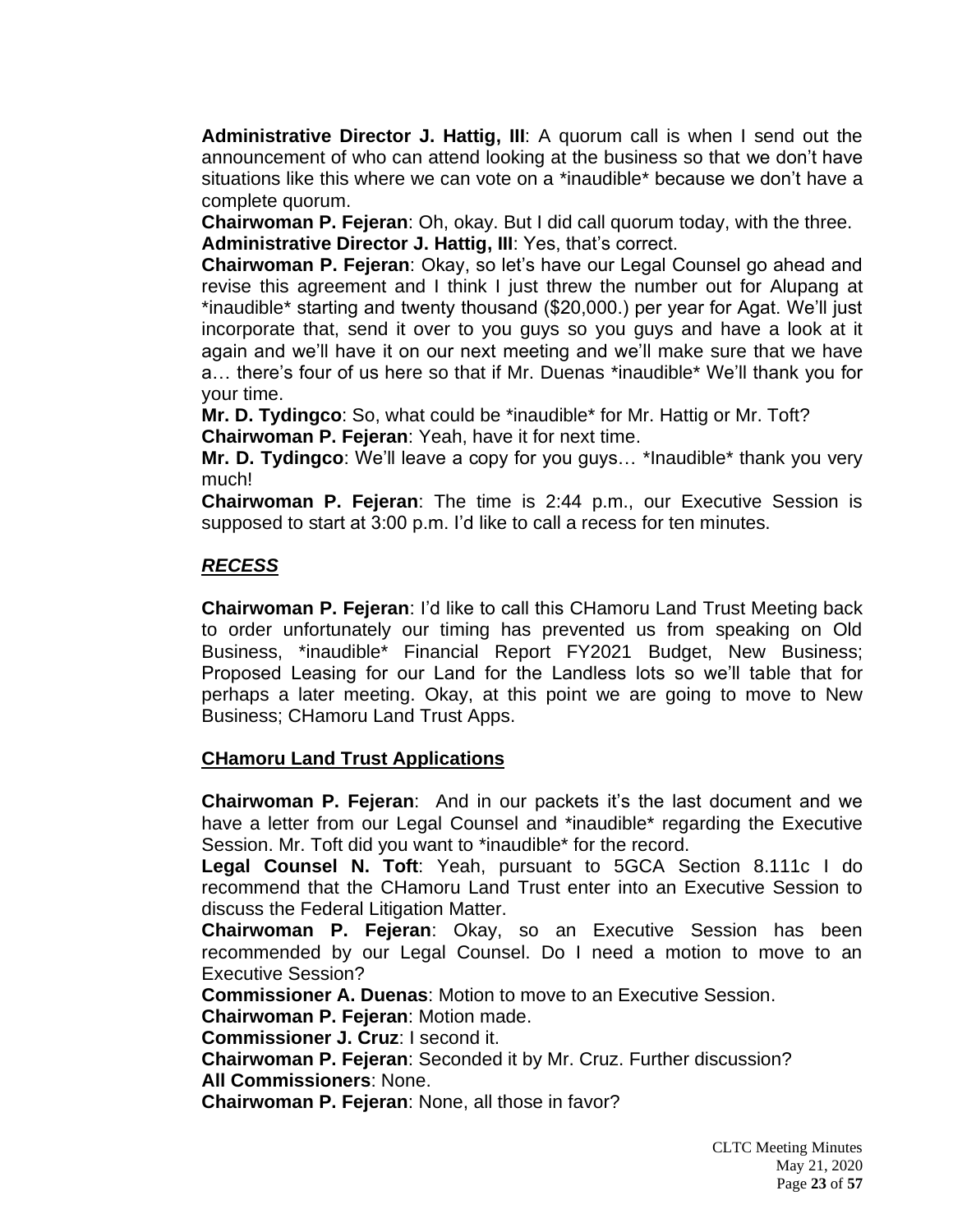**All Commissioners**: Aye.

**Chairwoman P. Fejeran**: Okay, the motion passes, we will now move into Executive Session.

# *EXECUTIVE SESSION*

**Chairwoman P. Fejeran**: Okay, I call this CHamoru Land Trust meeting back to session. We just completed our Executive Session where we discussed the… District Court of Guam Civil Case No.17-00113 so thank you Mr. Canto and Mr. Mike Philips for being with us. The Commission would like to make a…

**Commissioner J. Cruz**: Motion to approve the agreement between the DOJ and the USA versus the CHamoru Land Trust as discussed during the Executive Session.

**Commissioner A. Duenas**: Seconded.

**Chairwoman P. Fejeran**: A motion's been made and seconded by Mr. Duenas. Further discussion?

**All Commissioners**: None.

**Chairwoman P. Fejeran**: All those in favor?

**All Commissioners**: Aye.

**Chairwoman P. Fejeran**: Ayes have it. Unanimous. Alright, so motions been made to approve the agreement as we discussed; the settlement agreement would need to be signed if we could just get on the record about the signatory.

**Commissioner A. Duenas**: Madam Chair, \*inaudible\* Commission agreed to have our signature as the signatory.

**Chairwoman P. Fejeran**: Okay.

**Commissioner J. Cruz**: Motion to include the approval from the Chairperson.

**Chairwoman P. Fejeran**: Okay, for clarification, the motion is to grant to provide me as the Chairperson authority to sign the agreement?

**Commissioner J. Cruz**: To sign the agreement.

**Chairwoman P. Fejeran**: Okay. Motion to grant authority to sign the agreement on behalf of the Commission.

**Commissioner J. Cruz**: Yes.

**Chairwoman P. Fejeran**: Okay, motion made.

**Commissioner A. Duenas**: Seconded.

**Chairwoman P. Fejeran**: Second it by Commissioner Duenas. Further discussion?

**All Commissioners**: None.

**Chairwoman P. Fejeran**: All those in favor?

**All Commissioners**: Aye.

**Chairwoman P. Fejeran**: Okay, ayes have it; then I shall sign. Okay. I think that concludes that section of our meeting.

**All parties**: Thank you.

**Chairwoman P. Fejeran**: Okay, so now that we're back in session, let's go back to our regular meeting agenda. I'm going to move some things around but what I'd like to do is, our Financial Report, look at our Financial Report first and then what I'd like to do is provide our new SOP for New Business for the Land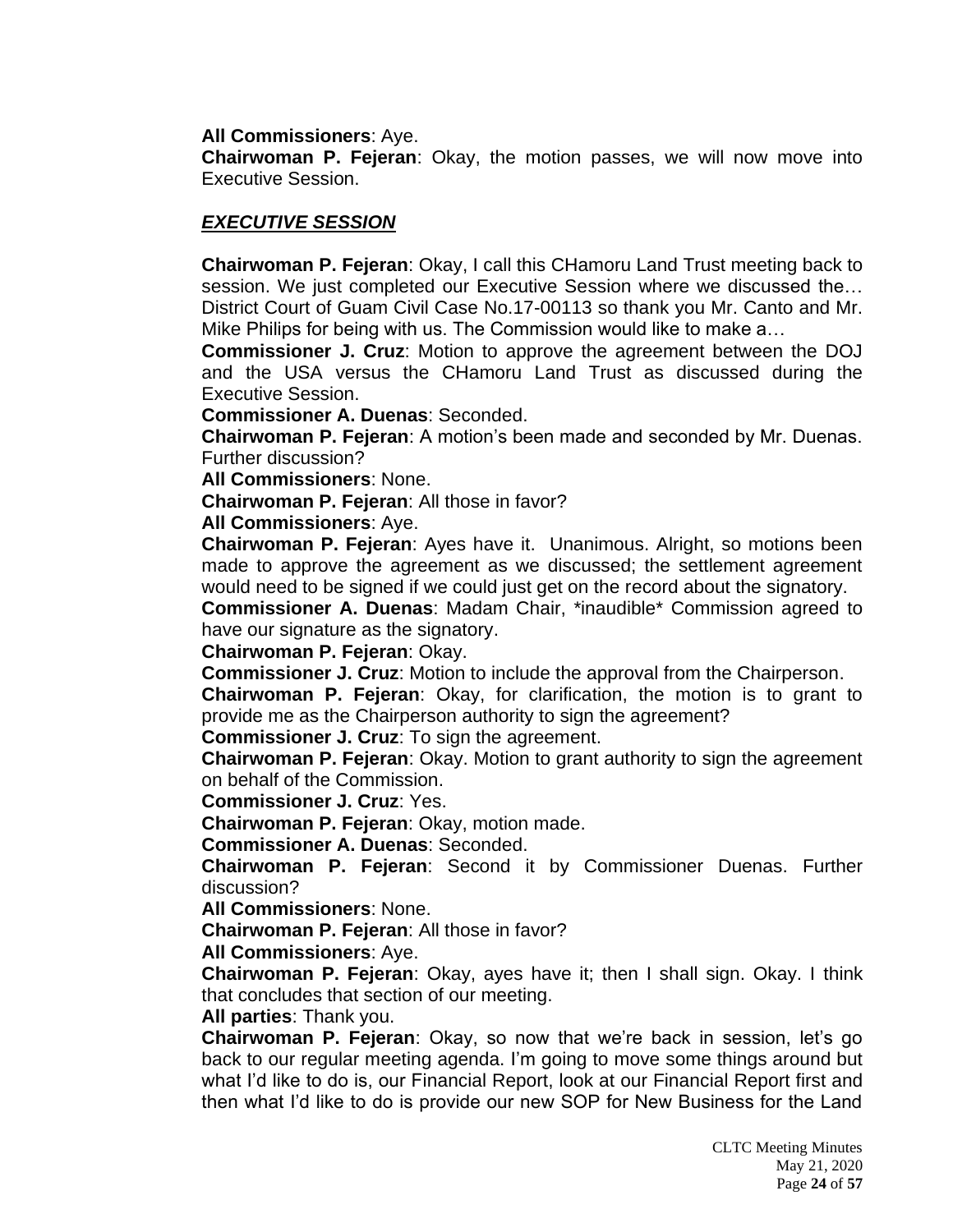for the Landless. So basically, we just have two areas that I'd like the Commission to discuss before we adjourn today. I think that we can get it done with the time that we have left. We can start with the budget. I know that in our packet we were provided with the proposed 2021 budget, which has been submitted to BBMR. Okay, so Mr. Cruz if you could just discuss the 2021 Budget

## **Financial Report:** FY2021 Budget

**Program Coordinator III J. Cruz**: Joey Cruz. We can turn to the sheet that says, Government of Guam Fiscal Year 2021 Budget Digest providing the summary.

**Administrative Director J. Hattig, III**: At the bottom of the page it says, one of four, right?

**Chairwoman P. Fejeran**: Ah... okay, thank you.

**Program Coordinator III J. Cruz:** So, CHamoru Land Trust given a budget ceiling of one million two hundred sixty-three thousand six hundred and nine dollars (\$1,263,609.00) that's an accumulative total of forty-five thousand (\$45,000.) from the General Fund, nine hundred five thousand two hundred forty-one (\$905,241.00) from the Operations Fund and three hundred thirteen thousand three hundred sixty-eight (\$313,068.00) from the Surveying and Infrastructure Fund.

**Chairwoman P. Fejeran**: So, would this be the first budget we're working with receiving funding from the General Fund?

**Program Coordinator III J. Cruz**: Yes.

**Chairwoman P. Fejeran**: And I'm curious as to how that came about.

**Program Coordinator III J. Cruz**: It was just from what was given to us from BBMR.

**Chairwoman P. Fejeran**: So BBMR made that decision?

**Program Coordinator III J. Cruz**: They work with the budget ceiling \*inaudible\* **Chairwoman P. Fejeran**: Oh, and that was \*inaudible\* forty-five thousand (\$45,000.) for each of these funds, I know the Survey and Infrastructure is limited to certain expenditures.

**Program Coordinator III J. Cruz**: So what we did for FY2021 is the request was, the Operations Fund was only \*inaudible\* for us to spend nine hundred five thousand two hundred forty-one (\$905,241.00) thought our budget ceiling that was given to us through BBMR; so we had to make a little adjustments so like you mentioned, the Survey & Infrastructure Fund is restricted to certain types of expenditures so we had to shift two employees which are our Survey Technicians to that fund \*inaudible\* and then the Operations Fund, I was able to cover the rest of us, the twelve of us; it was the most justifiable way. If we were to pay for just our salaries alone just for the fourteen of us, maybe it's about eight hundred sixty-seven thousand dollars (\$867,000.00) and that wouldn't have left any room to pay for rent so we had to do a little adjustment. **Chairwoman P. Fejeran**: I think moving that makes sense.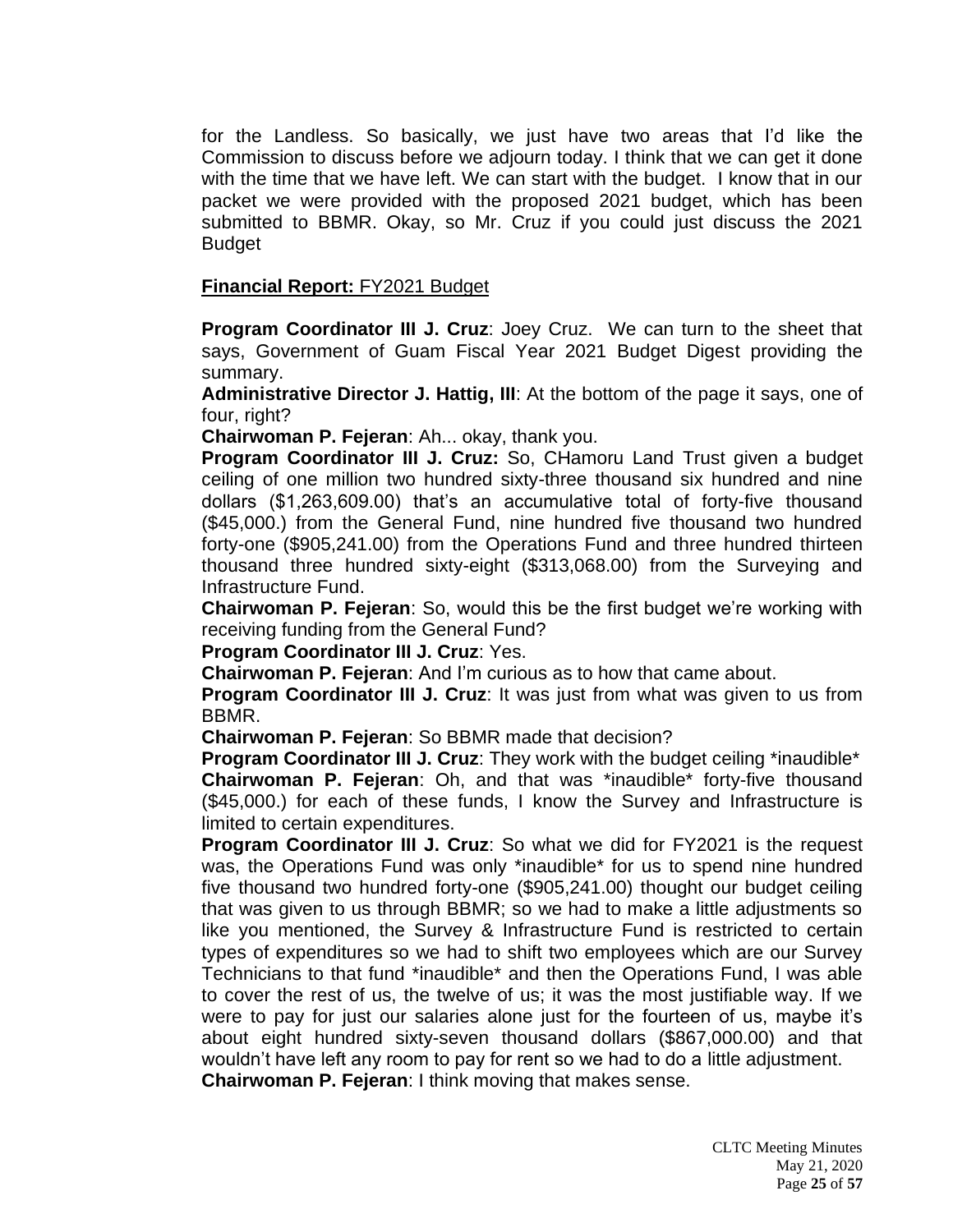**Program Coordinator III J. Cruz**: Well because they will be the ones to handle our survey.

**Chairwoman P. Fejeran**: What is the forty-five thousand (\$45,000.) from the General Fund used for?

**Program Coordinator III J. Cruz**: If we go to BBMR 96A it's further back, it entails what our object class is and expenditures are \*inaudible\*

**Chairwoman P. Fejeran**: Oh, I see here it was forty-one thousand (\$41,000.00) for legal services?

**Program Coordinator III J. Cruz**: Legal services and office supplies.

**Chairwoman P. Fejeran**: Okay.

**Program Coordinator III J. Cruz**: And then for our SID fund, its \*inaudible\* will be conducting, there's money in there for surveying, advertisements, vehicle maintenance and repairs and land registration; because, we are not merged with the Department of Land Management anymore there maybe fees that may arise from land registration, so we accounted for that.

**Chairwoman P. Fejeran**: Really? Is there no… we don't have an MOU in place with DLM that…

**Administrative Director J. Hattig, III**: For surveying, yes, we do but not for the land registration \*inaudible\* that's not included in the memorandum of understanding, just the surveying for \*inaudible\* but land registration takes on its own cost because we have to actually register the land under CLTC and that's the cost with DLM afforded or given to us.

**Program Coordinator III J. Cruz**: The land registration entails tasks like; abstract name and things of that nature \*inaudible\* so we may have to pay for certain services \*inaudible\* from DLM so it's accounted for \*inaudible\* set money on the side.

**Chairwoman P. Fejeran**: So, we don't know for sure.

**Program Coordinator III J. Cruz**: No, we don't.

**Chairwoman P. Fejeran**: Well, I urge the Director to add that in to our MOU that the Trust doesn't pay for land registration for land which should have been registered by the Government of Guam because…

**Commissioner J. Cruz**: That's in the section…

**Chairwoman P. Fejeran**: Yeah.

**Commissioner J. Cruz**: Not unless they amended it. It's not for our, it's not for CHamoru Land Trust to… I don't know how it came about that funding now has to come from CHamoru Land Trust.

**Program Coordinator III J. Cruz**: We just…

**Administrative Director J. Hattig, III**: It came about when the separation, I just want to make that clear that one of the unintended consequences of the separation is additional cost and we tried to mitigate that cost as much as possible it given our budget ceiling.

**Commissioner J. Cruz**: Now I don't know if it's incorrect but it was there when we were not merged, that law was there.

**Administrative Director J. Hattig, III**: What law are you referring to?

**Commissioner J. Cruz**: That Land Management was responsible for registering unregistered land under Chapter 60. That's why they have a Survey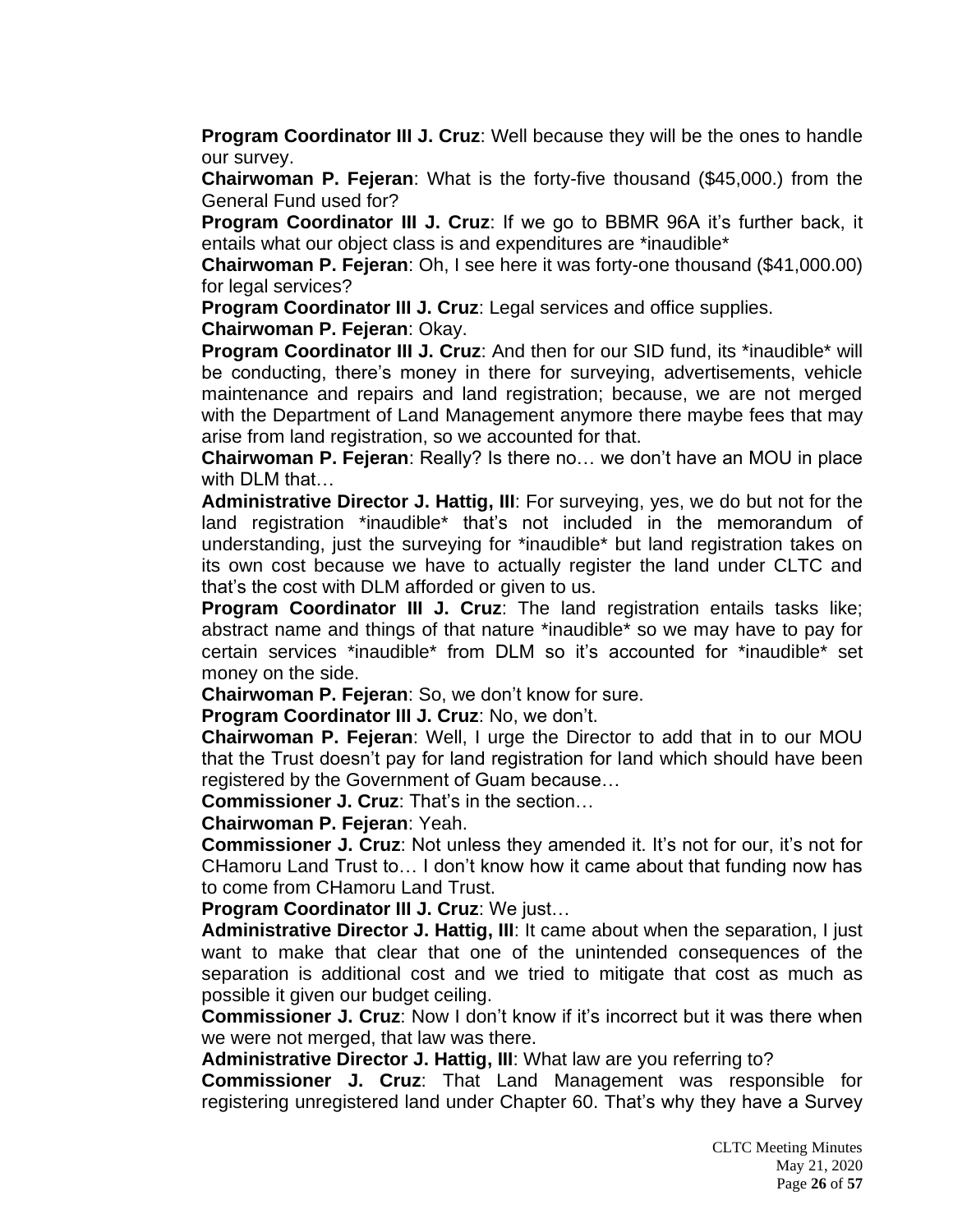Division a Land Agent Division which is Land Administration and Records. Records, does the abstract and then testify in court as to how the abstract of this property became government land. Survey does the parceling and registration, I mean the mapping. Land Administration does the noticing of the surrounding land owners. I was there when they start doing that back in the 70s.

**Administrative Director J. Hattig, III**: We have a… actually we do have process servers.

**Commissioner J. Cruz**: Yeah, but the key to this is that we make no mistake to the law that says; Land Management will handle unregistered land, not CHamoru Land Trust.

**Administrative Director J. Hattig, III**: Well, they do handle the services but the cost is not what….

**Commissioner J. Cruz**: Shouldn't the department…

**Administrative Director J. Hattig, III**: What I'm saying is that it's not necessarily part of that.

**Commissioner Cruz**: \*Inaudible\* the Survey Revolving Fund, under Survey Division covers land registration.

**Administrative Director J. Hattig, III**: Yes sir.

**Chairwoman P. Fejeran**: What's happening now because I know…?

**Legal Counsel N. Toft**: Yeah, we have four cases that are ready to go we just got to wait for the courts to reopen and for our ability for our Process Servers to be able to serve.

**Commissioner J. Cruz**: But that's under the previous budget, not the current one?

**Chairwoman P. Fejeran**: Are we paying for DLM services for our land registration cases right now?

**Program Coordinator III J. Cruz**: No.

**Chairwoman P. Fejeran**: No, okay. But we have to continue that, we cannot foot the bill for \*inaudible\* restriction that.

**Administrative Director J. Hattig**: I'll talk to \*inaudible\*

**Chairwoman P. Fejeran**: Thank you.

**Program Coordinator III J. Cruz**: And also, under the CID Fund on 96A, we've identified money to purchase laptops, GPS, desk top computers, ups and a server. The server is because is because \*inaudible\* surveys and stuff like that is stored in DLM's \*inaudible\* so I don't know what their capacity is now but if we start moving all our information it may exceed the capacity of their server so that's why we identified a server to make sure that we have \*inaudible\* save it on…

**Chairwoman P. Fejeran**: And this is coming out of the Survey & Infrastructure Fund?

**Program Coordinator III J. Cruz**: Yes ma'am.

**Chairwoman P. Fejeran**: I seem to remember like two years ago, the department got a whole bunch of new computers, a whole new system.

**Program Coordinator III J. Cruz**: Majority of those got… I believe that was four or five years ago, if I remember correctly. All of our computers in our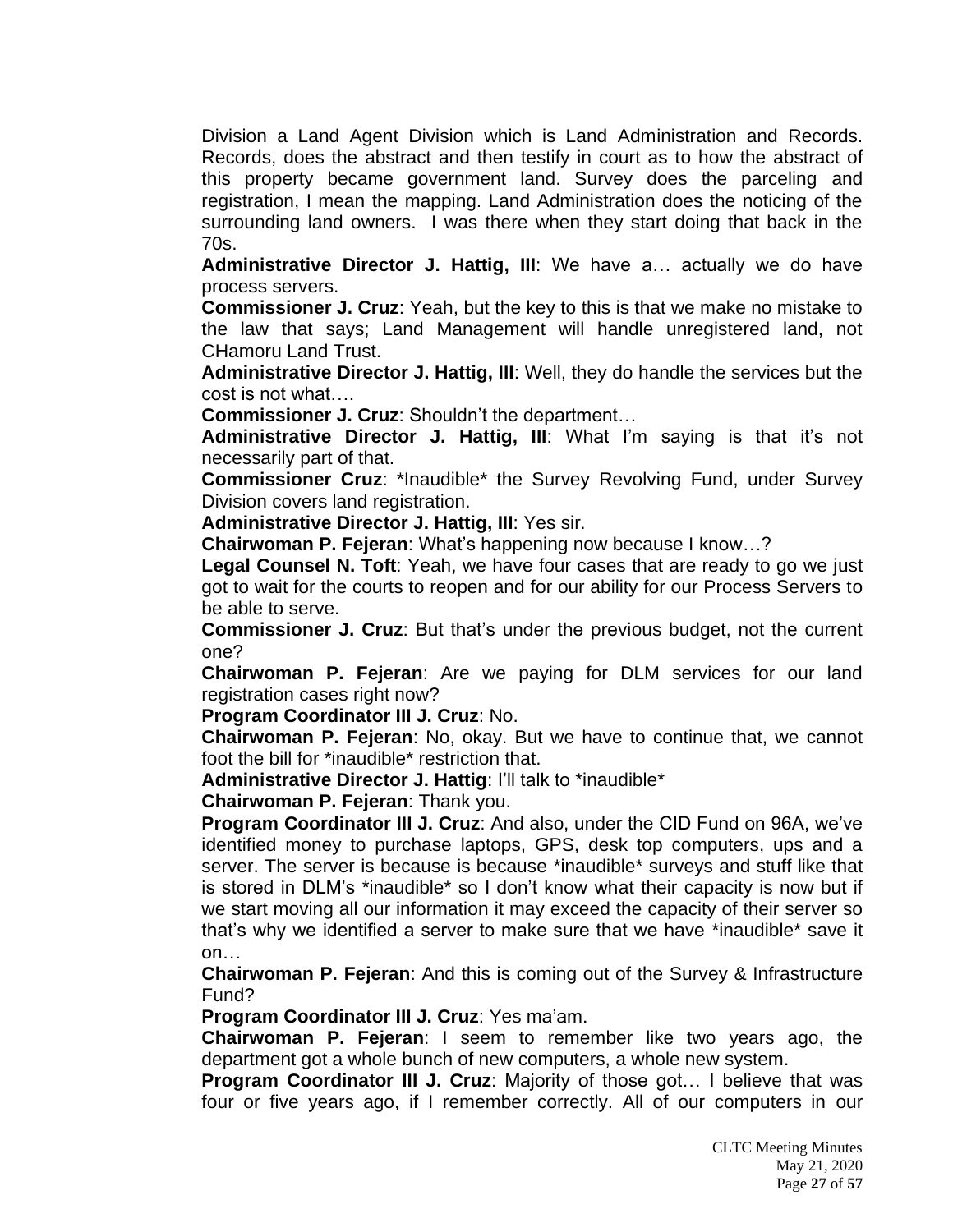department have reached its life for over five years already. We've had a couple of computers that have crashed so it's reached its peak already, so now we have to replenish that or replace them.

**Chairwoman P. Fejeran**: That's allowable under this fund?

**Program Coordinator III J. Cruz**: Based on serving the purposes of surveying \*inaudible\* because if not all of us we refer to the ARC GIS or any database of DLM to do our research so it all falls \*inaudible\* land registration and all that other great stuff.

**Chairwoman P. Fejeran**: Okay, well a hundred twenty-one thousand dollars (\$121,000.00) is a lot of money to be spending on all these materials but you know you can't operate an office without a working computer and all that.

**Program Coordinator III J. Cruz**: And for the \*inaudible\* GPS, yes, currently we're using our phones, the Land Agents are using their phones so we do have a hand-held GPS system but they're not as accurate so instead of the employees using their personal phones we included \*inaudible\* GPS.

**Administrative Director J. Hattig, III**: Part of that discussion also is trying to get GTA \*inaudible\* is going to work something out so that we don't have to include it in our budget, we can just work it out, again, my concerns were just the procurement to make sure that we fall within the procurement regulation. If we can get that included that would be a bonus for us.

**Chairwoman P. Fejeran**: And that would save us a thousand some dollars? **Administrative Director J. Hattig, III**: Correct, yeah.

**Chairwoman P. Fejeran**: Okay. Yeah, I'm looking at a hundred twenty-one thousand dollars (\$121,000.00) and that's a lot. Can we talk about staffing because I see a proposed org. chart? \*Inaudible\* will be presented to us in the \*inaudible\* report.

**Administrative Director J. Hattig, III**: Yes. Again this is \*inaudible\* with the understanding what our requirements are moving forward especially with the settlement so \*inaudible\* the possibility of this may be changing but the underlying agreement I think is that we need an administrator staff rather than a land administration staff \*inaudible\* who helps us with the processing so that's the only thing I'm submitting is that \*inaudible\* submitting adding that some things have changed since then but talking with the staff and reevaluating what the responsibilities are and with guidance of the Commission how we're going to need more than administrative staff to fulfill the needs especially with the settlement \*inaudible\* Also, we don't have a supervisor position which we didn't \*inaudible\* from the very beginning when I came on and that's why we have Mr. Matt Leon Guerrero detailed to us and we made and agreement with Department of Land Management providing, \*inaudible\* supervising the land agents \*inaudible\* but this.

**Chairwoman P. Fejeran**: I mean we know we're severely understaffed. I'm looking at the Org. Chart and then I'm looking at the \*inaudible\* digest for the first page, one of four where it shows personnel services and then if you look down there's one unclassified position which I assume is you it's referring to and then 13 classified positions. Are those positions filled right now?

**Program Coordinator III J. Cruz**: Yes ma'am. We're warm bodies.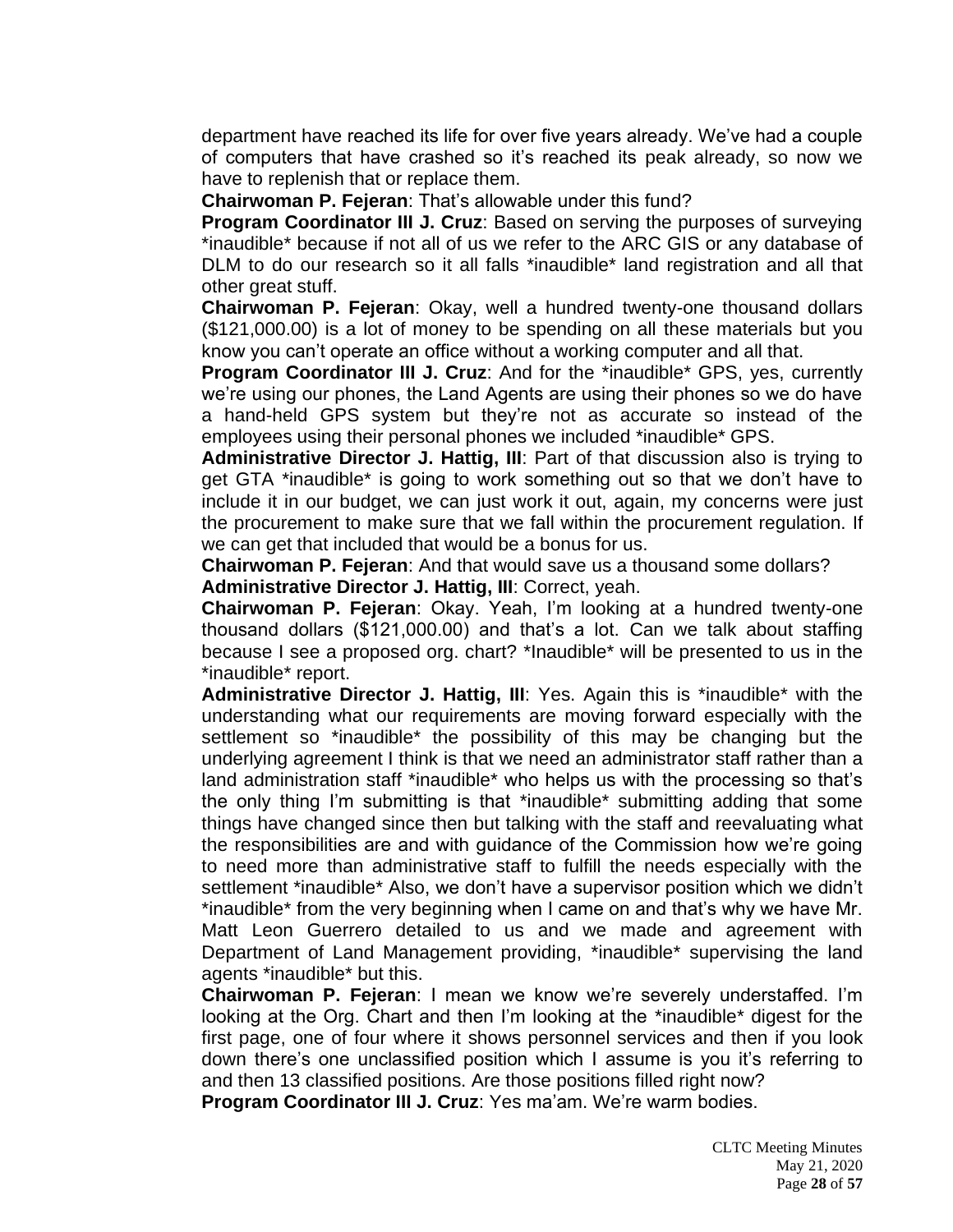**Chairwoman P. Fejeran**: We're not getting any more staff?

**Program Coordinator III J. Cruz**: \*Inaudible\* system, when the budget is prepared, we're given a memo from BBMR how to prepare a budget so any \*inaudible\* that were not approved for instance we're using \*inaudible\* 2020 we can include it in the budget request and then we have to think about, do we have sufficient funding funded for the year after and so \*inaudible\*

**Chairwoman P. Fejeran**: My question is, how do we get more staff? If we can't build it into our budget for next year, how do we build it?

**Program Coordinator III J. Cruz**: We have to display a financial capability to sustain more expenditures, like we mentioned in the past, we're looking…referring to the Budget Digest that you're looking at; for 2019, we were given from the Operations Fund or Special Fund nine hundred fifty-four thousand (\$954,000) then that increased in 2020 to a million (\$1,000,000.00) now in 2021 it decreased, it's going to decrease just for the Operations Fund to nine hundred and five thousand (\$905,000.) so our revenue projections are not doing so great, we won't be able to sustain more expenditures and as we mentioned in previous meetings our solvency has been addressed so for example, because of the pandemic and all that other great stuff GEDA hasn't been able to award any new leases \*inaudible\* and then also the money or the proceeds from the commercial leases will be going to the Survey and Infrastructure Fund which is restricted to certain expenditures so we have a lot of financial issues.

**Chairwoman P. Fejeran**: I remember we had at previous meetings, you provided us with a very thorough staff report of inactive funds, your recommendations and how to get our revenue back up or operations so that we could get more staff and then a subsequent meeting was held with \*inaudible\* on that procedure. Could you tell us about that meeting and what was described?

**Administrative Director J. Hattig, III**: Well from our meeting, the Chairperson had indicated that we need to prove that we can manage it well in order for them to change it back to the way it was before when we had a little bit more control over our accounts but as it is. Either \*inaudible\* that we've been able to manage \*inaudible\* I think six or seven straight years of good clean audit funding \*inaudible\* we did outline our proposal for how to make the revenues go to specific stream so that we could have a continuous source. We did also point out that we did ask the six hundred thousand plus money that was taken out that we are still in talking to the administration about getting that money back so that we could you know take that and make that a part of our budget so that we could maybe maximize maybe our staffing among other things so those were the proposals that we had indicated to the Chair, she was receptive to those but she also said that we also needed to make sure that we can prove in managing our funds. I think that that's the indicator, the number one of that meeting and then more meetings are necessary and make sure we bring the right people such as the Chair of the Commission on board \*inaudible\* thoroughly accessed \*inaudible\* to give a perspective as well.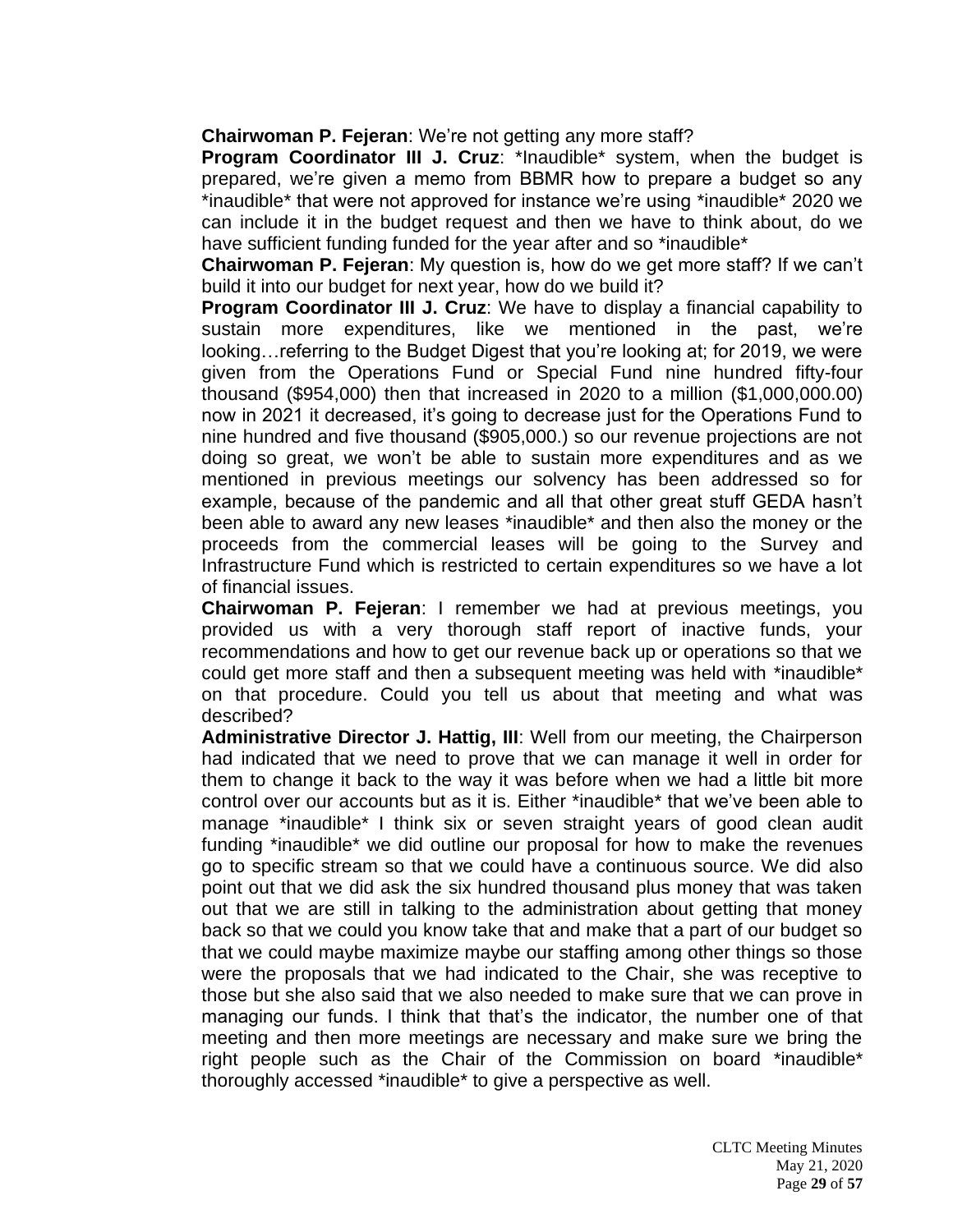**Program Coordinator III J. Cruz**: Just since we're talking about the budget, I just wanted to bring up that three hundred thirteen thousand three hundred sixty-eight (\$313,368.00) that was given to us through the budget ceiling is the entire amount that's in that fund so when we expend it next year, if we do, \*inaudible\* we have no revenue resources to replenish that money other than the three leases that are currently being \*inaudible\* which is only roughly about fifteen thousand (\$15,000.) a year so we're trying to project further than 2022 so that' just something to consider.

**Chairwoman P. Fejeran**: Yeah, I would ask that because you know, what was presented to the Commission is how we get our funds and \*inaudible\* the laws would have to change to kind of divert the funds from having to go here to over here so that so I think the Commission at the point said; hey, you know, we need to talk our legislative person to know what she would recommend before we can make any decision because we don't want to say; yeah, let's do this and then take it to her and you know she's the \*inaudible\* so that was our hope to come out of that meeting and that I would ask that you revisit that with her like the Director said. I don't know what you have presented to her but you definitely need to tell her okay, this is our 2021 budget this is what's going to happen in the next few years, however, if you're willing to change this law to allow us to divert funds here, etc.… I think painting that picture to her and then bringing her our audits our clean audits \*inaudible\* I think that would probably get the job done to get her on board and understand what the trust is facing at this point and that we need action now. I wonder if this civil case that the Commission today approved the settlement agreement for that will require eventually for the legislature to take action to amend our CHamoru Land Trust Act and perhaps that could be the avenue for the other changes that could happened to the fund, to make changes to the funds and then other administrative things that the Commission has worked on for our Rules and Regs. Public Law 23-38, there's several changes, administrable changes that we would like to be seen, that could be the avenue that if we can really work closely with the legislature to package this all together so that it's a onetime, I guess \*inaudible\* bill that addresses the various issues that the Trust is dealing with. I think that would be the easiest rather than piecemeal it here piecemeal it there so I ask the Director to please re-engage with Senator Terlaje and you know, we really need to address these funding shortfalls that we are projecting to have. I also wanted to ask about the request for the six hundred thousand (dollar)-shortfall again.

**Administrative Director J. Hattig, III**: I have not heard back from Adelup at all but I will follow up again but with all that we've been having based on the pandemic, there is \*inaudible\* you know there are some changes with the administration, obviously but I will meet with the DOA Director again \*inaudible\* to find out what we're doing.

**Chairwoman P. Fejeran**: I think a formal letter again will be necessary.

**Commissioner J. Cruz**: Will that have a general effect from the general fund that we're tapping from? What is it the six hundred some thousand from the general fund that we're getting because we don't have sufficient funds to operate?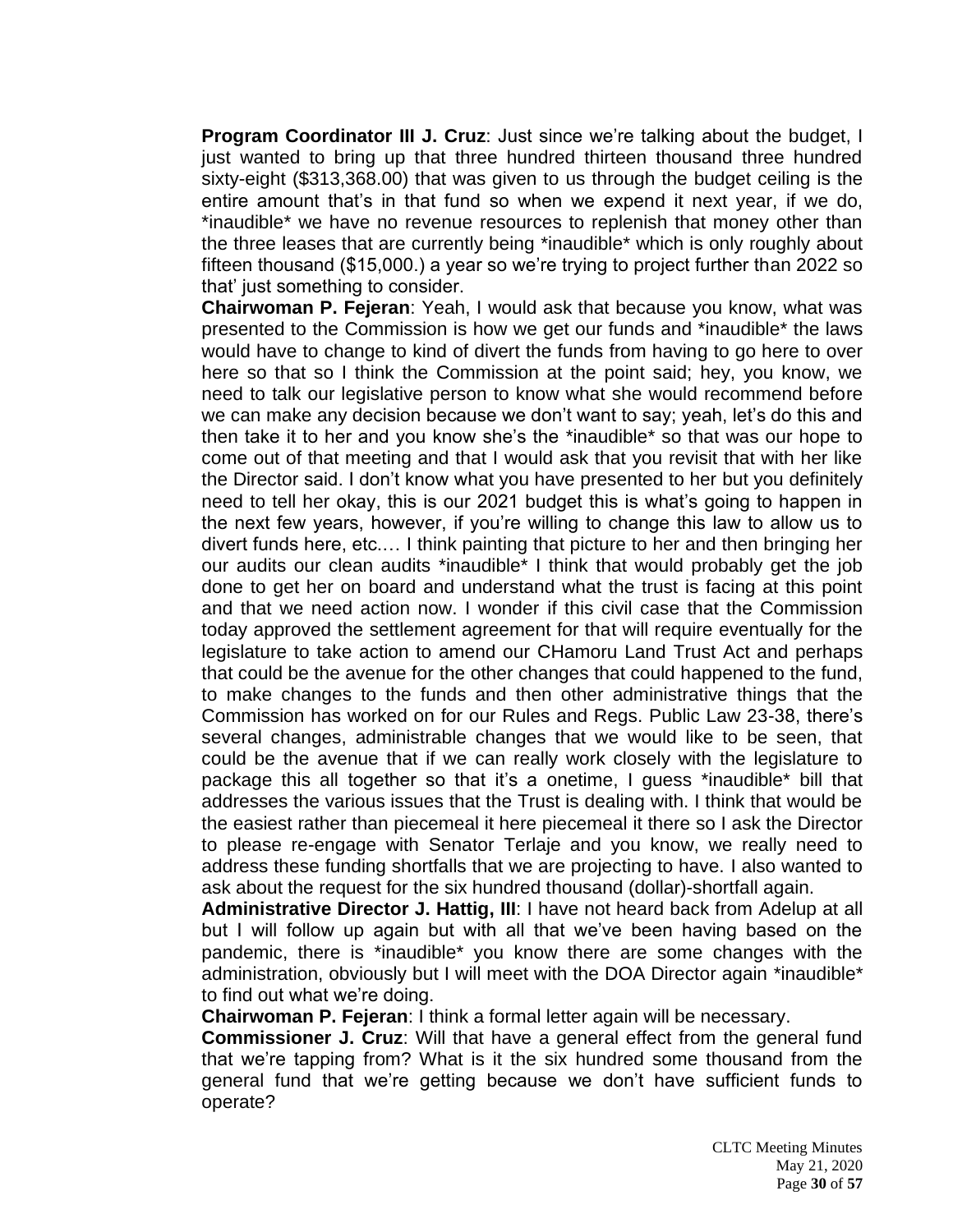**Administrative Director J. Hattig, III**: We can also talk to BBMR to make sure that… I can't answer that question.

**Commissioner J. Cruz**: If they can control taking it away, I don't know, maybe they can control giving it back.

**Chairwoman P. Fejeran**: Yeah.

**Program Coordinator III J. Cruz**: We were surprised to see what we were given.

**Chairwoman P. Fejeran**: Yeah, and I know that the Commission has been very careful to not utilize any general fund money however now that this civil case has gone through and we've reached a settlement to prove that the CHamoru Land Trust is a land restoration program and not race based I think that the agency should be treated like any other Gov Guam agency fully funded by tax payer dollars.

**Administrative Director J. Hattig, III: I'll have that available to you \*inaudible\* Commissioner J. Cruz**: How healthy is our CHamoru Home Loan Fund.

**Administrative Director J. Hattig, III**: What do you mean?

**Commissioner J. Cruz**: How healthy is that? Any money in that account? **Program Coordinator III J. Cruz**: The CHamoru Home Loan Fund is restricted and it's for the Loan Guarantees that we provide our constituents.

**Chairwoman P. Fejeran**: I think it's about five hundred thousand right now, it was higher and then they took out from there a lot money.

**Program Coordinator III J. Cruz**: That's part of the six hundred thousand that was transferred out, three hundred some thousand.

**Commissioner J. Cruz**: The deduction of that \*inaudible\* thousand, have we generated anything from that?

**Program Coordinator III J. Cruz**: The revenue \*inaudible\* from payment of taxes so all the real property taxes that our constituents pay, that's \*inaudible\*

**Chairwoman P. Fejeran**: Director, I'm imploring you, please speak with Therese, you've got to be \*inaudible\* because you know, and she has a lot of work on her end too with legislation to be written, see if we can talk to her and get her to understand what we fully need to happen.

**Program Coordinator III J. Cruz**: I'll prepare a presentation.

**Chairwoman P. Fejeran**: Yeah, thank you Joey that will be helpful. Okay, any other questions for FY21?

**Commissioner J. Cruz**: On this \*inaudible\* chart, do you have any section as to what the Administrator Section is, what is Program Coordinator III is?

**Administrative Director J. Hattig, III**: No we don't currently. We're just listing what the position is.

**Commissioner J. Cruz**: \*Inaudible\* what is the department operating based on this section?

**Administrative Director J. Hattig, III**: Yes, the Land Administration Division is essentially the entire right-hand side of the organizational chart, under the Land Administrator so I believe all the other \*inaudible\* we have a Land Agent III, the Supervisor and the three Land Agent II's and then what I proposed is six Land Agent I's underneath each Land Agent II. The left-hand side is the top portion of the Administrative Services Division and that's the Program Coordinator,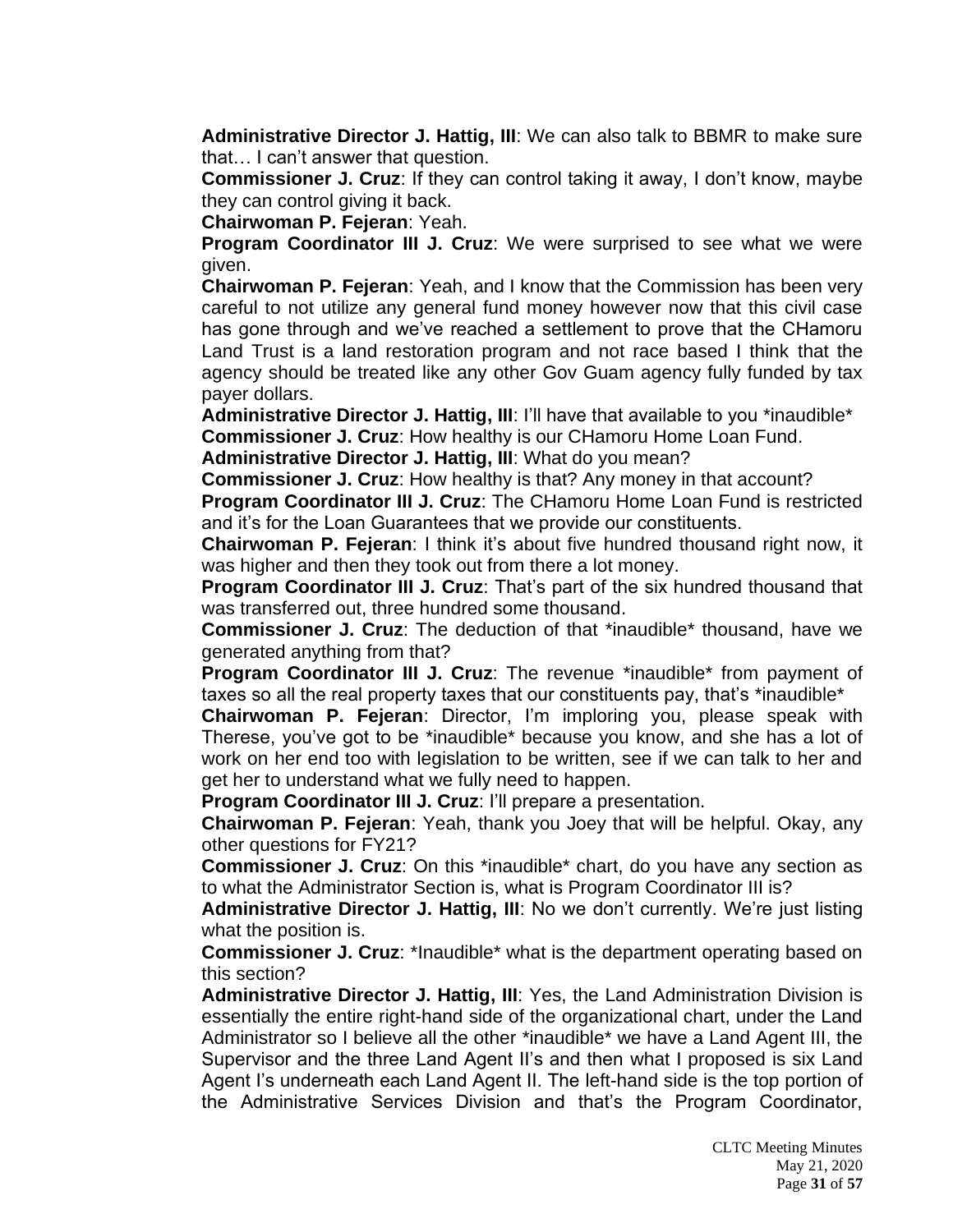Administrative Assistant and the Records Management Officer and I proposed a private secretary where initially \*inaudible\* so that they have someone operating the front office and then the bottom portion to the left is the Survey Division which is our two surveyors \*inaudible\*

**Commissioner J. Cruz**: So, who does they survey and the (inaudible) reports? **Administrative Director J. Hattig, III**: Well, they're supervised daily by the Chief of Cadastre.

**Commissioner J. Cruz**: No, no within our area? How do they \*inaudible\*

**Administrative Director J. Hattig, III**: Physically they're under separated from us because they're in Land Management's Survey Division but they do have access through… they do come down upon request and we do have meetings with them they do communicate via telephone and \*inaudible\*

**Commissioner J. Cruz**: So how does the workflow go through them if a Land Agent I or a Land Agent III has an issue with a sketch or an issue… how do you \*inaudible\* with them?

**Administrative Director J. Hattig, III**: Well, they reach out to one another we have a very good working environment so to answer your questions we…

**Commissioner J. Cruz**: But will he go to the Land Agent III or will he go to the Land Administrator to get the services because it's a while \*inaudible\*

**Administrative Director J. Hattig, III**: Currently right now they don't go through any specific chain, they reach out to the Survey Division and provide the information. If you needed to be…

**Commissioner J. Cruz**: No, it's not what I like, I want to know \*inaudible\* if the channels or the flow chart is integrating \*inaudible\*

**Administrative Director J. Hattig, III**: This is just again, \*inaudible\* purposes in terms of what…

**Commissioner J. Cruz**: Yeah, that's why I'm asking who do they lean to if it goes directly to the Director for supervision because the line goes straight up to you. Would it be better to split the Engineer Technicians to one on the left and one on the right and have them report to a Land Agent III instead of reporting directly to you \*inaudible\* the flow of the work progress. If you have \*inaudible\* this is just my suggestion because \*inaudible\* are the ones that need the support and if they are not supervised, a Land Agent III and a Land Agent II can make the arrangement of the work request to be done.

**Administrative Director J. Hattig, III**: Okay.

**Commissioner J. Cruz**: I'm only saying that because the line goes straight up to you.

**Chairwoman P. Fejeran**: This Org Chart is basically what is being proposed, this is not even close to what we have right now so…

**Administrative Director J. Hattig, III**: Correct, yeah but thank you for your suggestions we'll go back and…

**Commissioner J. Cruz**: That's all I got.

**Chairwoman P. Fejeran**: If we can move to FY20 budget along. I wanted to find out where we are in spending according one of the last meetings, we had asked the Director if we're going to have a (inaudible) at the end of the year, is that…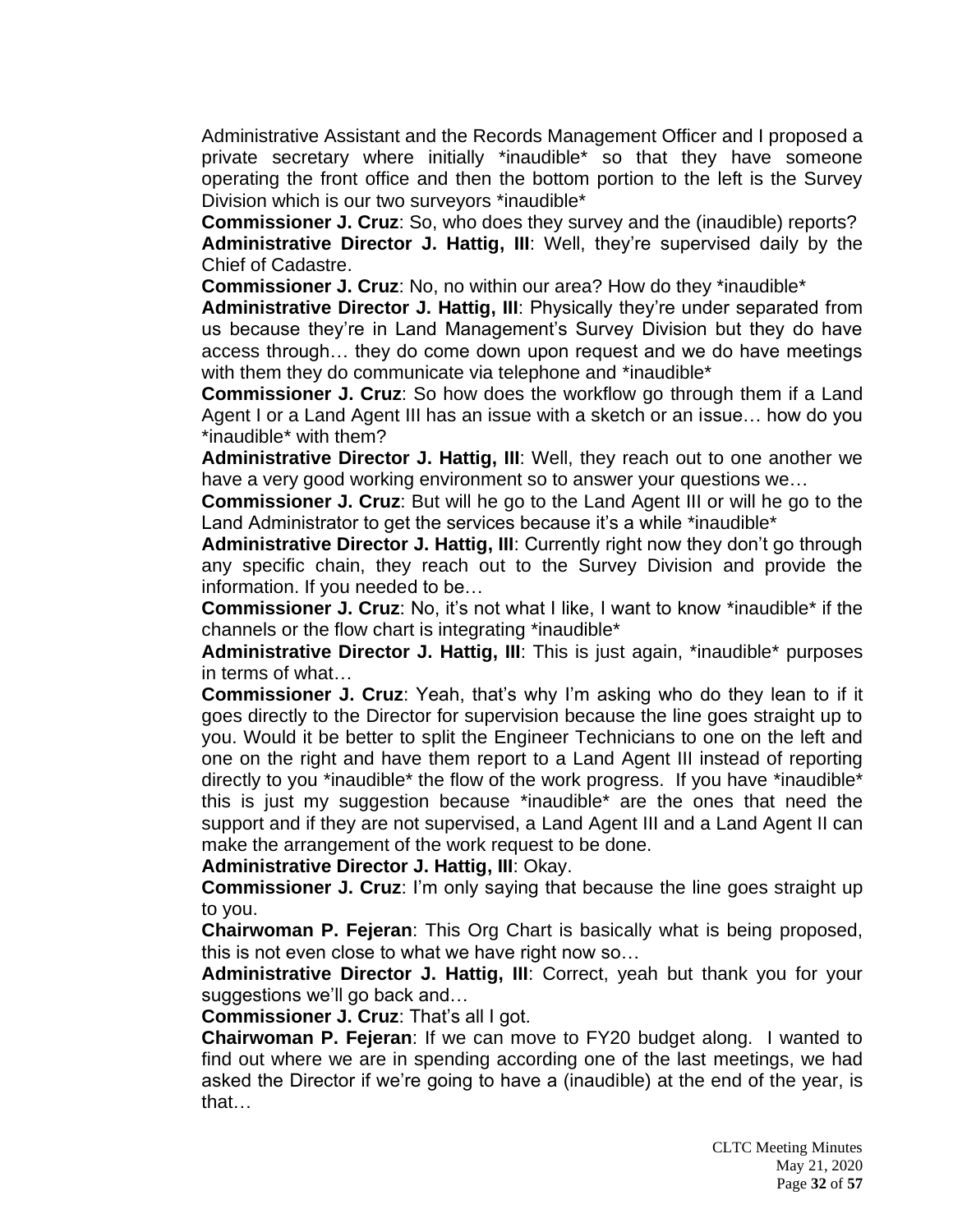**Program Coordinator III J. Cruz**: \*Inaudible\* I didn't bring the budget projection that I've been asking but we're tracking… we're still in the right so we're okay. And we have forgone certain expenditures for certain purchases just to ensure that we stay in the black.

**Administrative Director J. Hattig, III**: We've had some personnel issues so \*inaudible\* augment here, we have one person who's planning on retiring but he's still waiting on confirmation to exercise his retirement, he's waiting to see if he's eligible the other one is, we did receive word that one of our land agents will be discontinuing will be resigning \*inaudible\* so that also opens up some \*inaudible\* so that's why we're still in the black for the rest of our FY.

**Chairwoman P. Fejeran**: Okay, our next question is, Director, I've read in the news that you've been assigned to Pacific Star but you're no longer there? What is your status? My question is, what is your current status and it's my understanding that everybody on staff has been continuing to get paid as everyone on Gov. Guam even though our offices have been closed since the Public Health Emergency has been declared; so, can you just share with me what's your status, how have you been getting paid since you're not you know…

**Administrative Director J. Hattig, III**: Well currently as per the Executive Orders that was sent forth by the Governor, everybody was at a stay-at-home order and placed in an active pay status. So, I still report to work, I still come to work, a matter of fact, I'm at the office virtually every day. I check my emails and if the staff has any concerns that come forward or constituent concerns then I meet with Joey and I do activate land agents based on the need so they are informed and are brought in. Currently right now, I activated the employees that you see now so they're coming in to staff the meeting. Personally myself, I'm not assigned to the quarantine site anymore so that's something that's going to be resolved already as you heard the National Guard is taking over the quarantine responsibilities so my intention will be paid back to full time. The second thing I want to say is that we are a non-essential agency Public Health is currently occupying our work space to provide a very vital COVID-19 pandemic response. Currently, all the information from the flights that come in goes into the office that is currently housed in our offices in the ITC Building so they provide very vital information so that we can make sure that we track those quarantine numbers so I've talked to Public Health and I've asked them, I said, you need to provide me with a plan for when you're going to collapse back into wherever you're going to be at because as soon as we get the word from the Government that we're going to be able to open then we need to make sure that they get out of the office and we are able to reestablish ourselves. In lieu of that, I did request for a shift schedule for our land agents to come in so they're going to rotate on a weekly basis, they are going to come in and work for four hours in the office so that they can man the phones. We have two phone lines that have been established to man the constituents we also have an email address that's established so that they can email us then those people that are coming in, the land agents can have access to that and they can be answering emails. So, we have our records division that's still been coming in so they can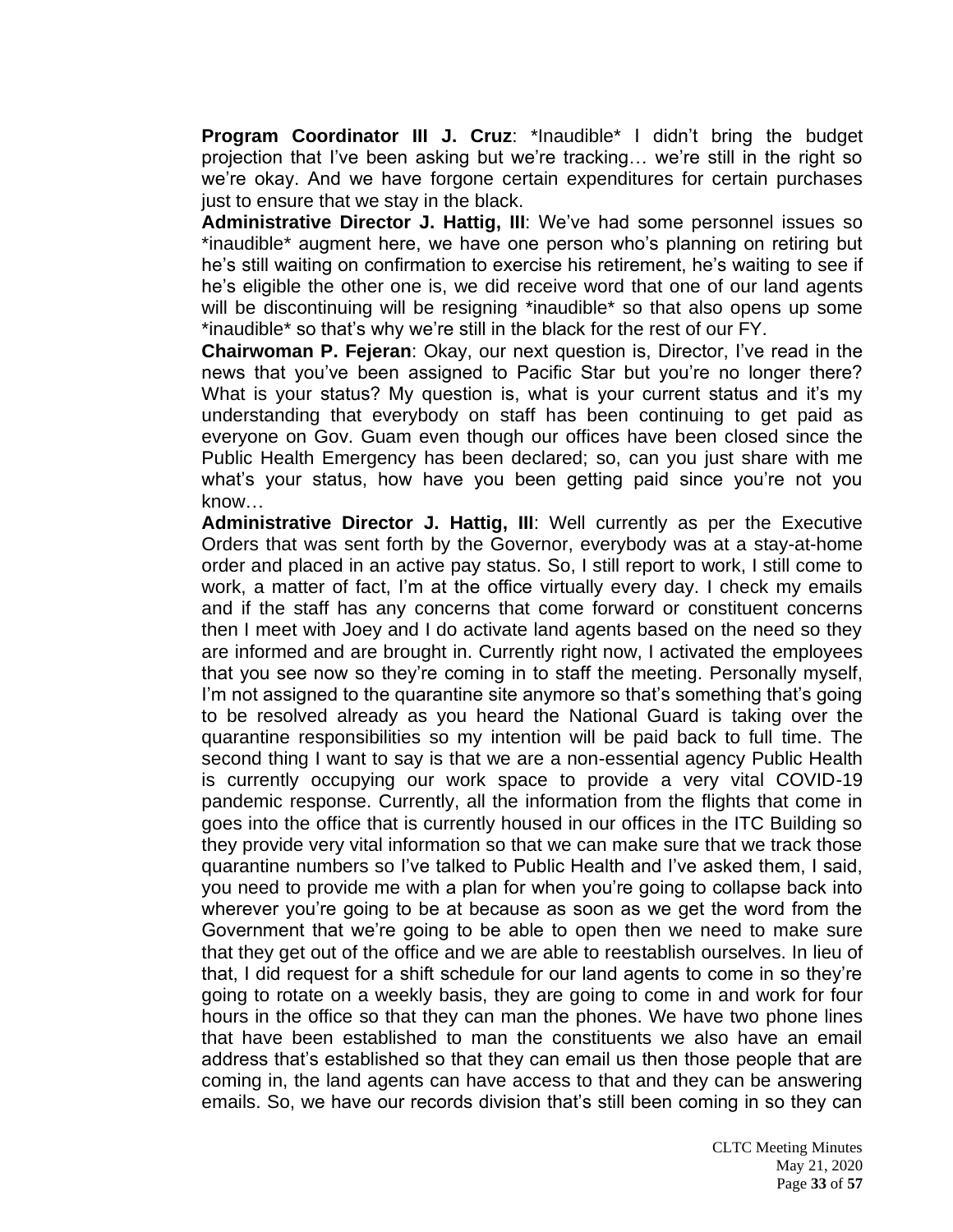utilize that space and then we have my office that can be equipped with a second computer so that we could still work. I've asked Joey to come up with a plan to make sure that we have a rotational schedule, no more than four or five employees for a four-hour period only until we are given the green light to open up then we can redo our measures. I've also asked to implement the social distancing measures to make sure that we have our PPE and to make sure that currently we are not accepting face to face because of the nature of our office but we are talking on the phone we are continuing the emails and we are continuing to communicate with other agencies like for power and water for UT Authorizations that we did receive some I think we did receive two or three that were during the pandemic so we were able to get those resolved and I was able to issue UTs. So currently that's our status right now of operation I continue to telework as well my phone and my computer can receive office emails so I'm regularly… I'm in touch with everybody if you send me an email or if any one sends me an email; I get to it while I'm at home as well. So that's the current situation in regards to our staffing.

**Chairwoman P. Fejeran**: Okay, thank you for that report. Have you advocated to the administration that the work that your department does can and should be considered as essential at least for opening in PCOR 2? Because we have a lot of constituents who have been waiting for twenty plus years and some who were in the middle of the process and then to be shut down you know, we're talking about getting people on to properties, we're talking about people living on property. I see the work of the CHamoru Land Trust Commission as essential to those that we serve to our beneficiaries. Have you been advocating for that?

**Administrative Director J. Hattig, III**: I haven't had any discussions with the administration directly, I've just been assigned to whatever duties I've been assigned to and in response to what is declared as essential versus not essential I can certainly especially since we have a new Chief of Staff, I can certainly advocate for that the problem is, we lack our physical offices and I don't know when it's going to collapse back in to where \*inaudible\* were at. I've asked like I said for a plan at least give me a plan or a number of dates and again they haven't provided it because the virus is what determines what they're actions are going to be so that's the only thing that's holding me back. I would love to advocate for it but until we have our offices back, I just don't know how we can do that with the limited.

**Chairwoman P. Fejeran**: I understand but a part of your advocating would be will be telling Public Health it's time for you to find a new office to move into we need to get back to work.

**Administrative Director J. Hattig, III**: And they have been told that as soon as we are ready, I anticipate that we will be notified and we'll be activated and up and running so that's why I requested a plan from them, a matter of fact two weeks ago when I was on the phone with their administrator today earlier today again requesting for their plan.

**Chairwoman P. Fejeran**: Can you give them a plan and say we need to back in the office \*inaudible\* your administration. I mean Revenue and Tax opened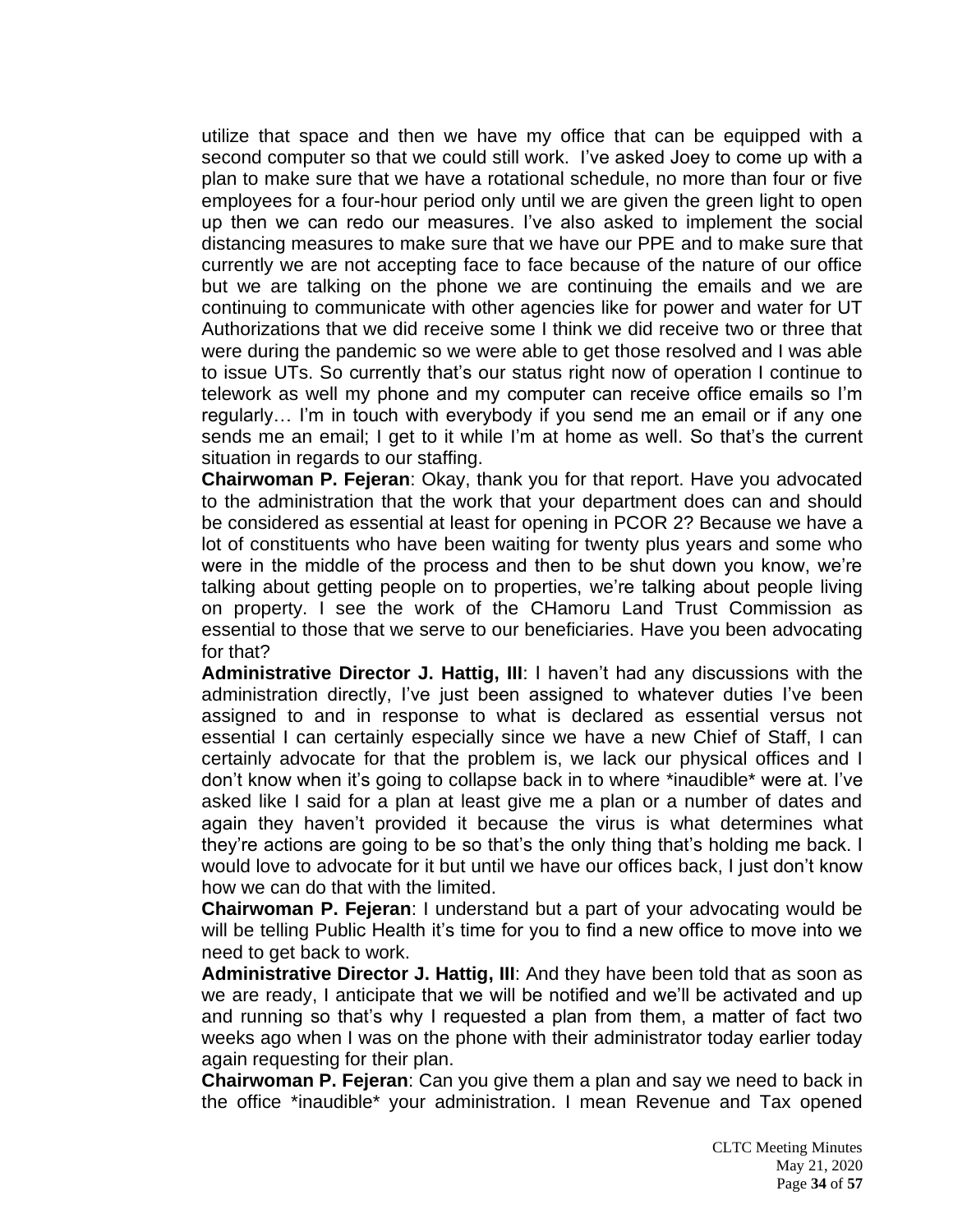back up and we saw how many people were waiting there to get those vital services that they needed.

**Commissioner J. Cruz**: Recording at Land Management is open.

**Chairwoman P. Fejeran**: Yeah, the Recording office at Land Management is open.

**Administrative Director J. Hattig, III**: That was \*inaudible\* that was in place by the Governor that's why so if the Governor would like to declare us as essential then I don't have any problems with that but like I said, I will work with them and I would advocate that, we'll tell them our case you know we have a lot of people coming forward.

**Commissioner J. Cruz**: If you plan on the rotation of employees, are you going to be merging with Public Health in the same area?

**Administrative Director J. Hattig, III:** Well, you know, access is going to be... we've done the social distancing measures already.

**Commissioner J. Cruz**: No, but are you going to be in the same office?

**Administrative Director J. Hattig, III**: Not the same exact space. Like I said, our records section is separated and my office is separated so we're not going to be interacting in the same space as them.

**Commissioner J. Cruz**: How many personnel does Public Health have?

**Administrative Director J. Hattig, III**: Right now, that number has changed, they're up to about eight.

**Commissioner J. Cruz**: Eight? And you're bring in another eight because you guys are going to be…

**Administrative Director J. Hattig, III**: It's going to be four because it's going to be one week of four and then another week of four or five so that's what our plan was. So, they're just going to rotate.

**Commissioner J. Cruz**: So, the people that are coming in on your rotation basis, are their spaces being occupied?

**Administrative Director J. Hattig, III**: Yes, their spaces are being occupied but we're providing a work space for them, mainly…

**Commissioner J. Cruz**: Who our staff or Public Health?

**Administrative Director J. Hattig, III**: Well, they're already working our computers they've already taken over our work stations so we've established my work station and another work station for them to…

**Commissioner J. Cruz**: For your staff?

**Administrative Director J. Hattig, III**: Yeah, for my staff and then Gary at records has his work station that is not being utilized so that's what we're going to do is we're going to utilize that as a place to work and they're only authorized to be either in my office or in the records office not anywhere else.

**Commissioner J. Cruz**: Are they occupying Land Management also?

**Administrative Director J. Hattig, III**: Yes.

**Commissioner J. Cruz**: How many staff?

**Administrative Director J. Hattig, III**: I don't know.

**Commissioner J. Cruz**: More than you?

**Administrative Director J. Hattig, III**: I don't know the extent of their occupation at Land Management.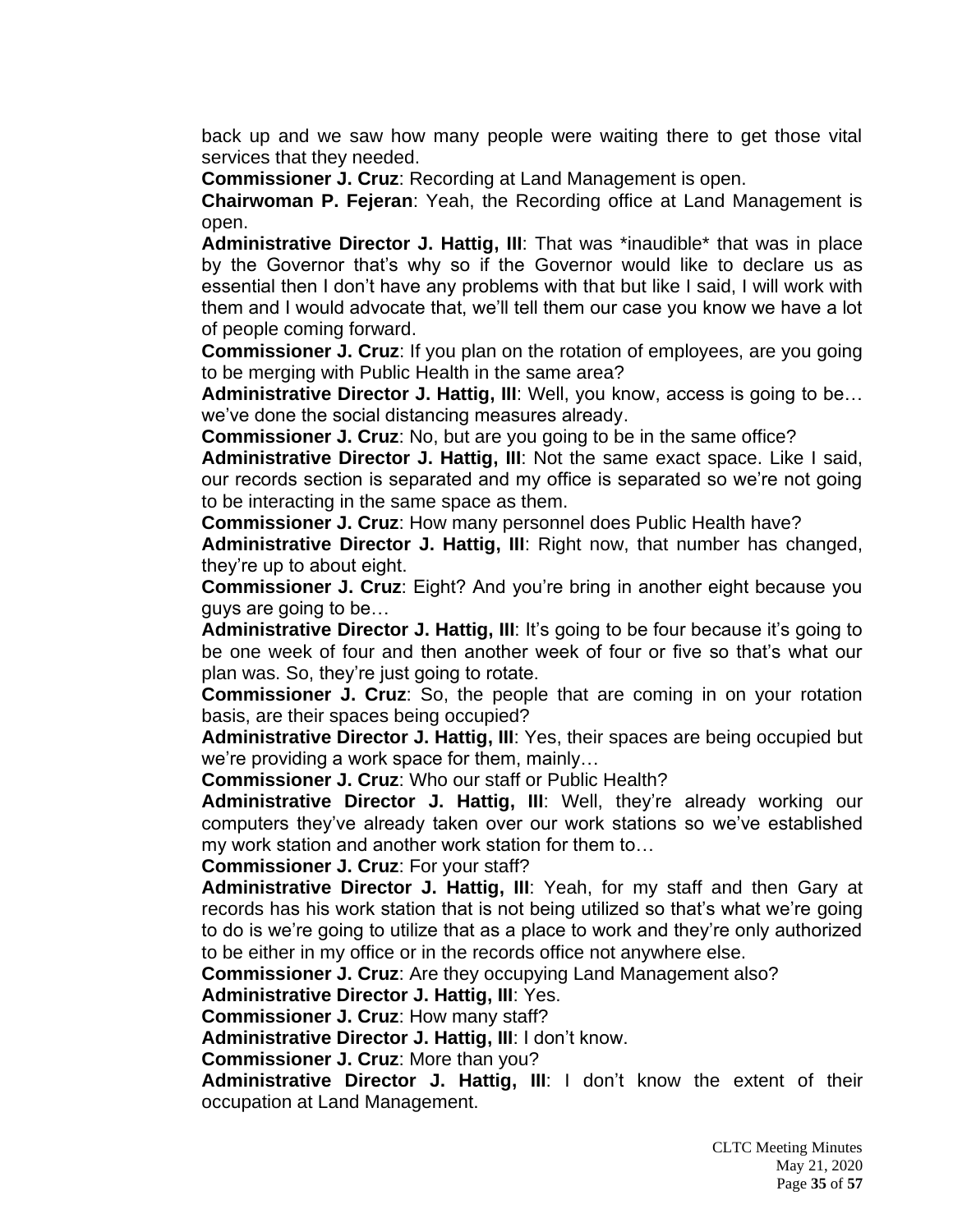**Commissioner J. Cruz**: Well, you've got to put your foot down if this thing is going to work.

**Chairwoman P. Fejeran**: Yeah. I think it's time. It's been what ten weeks since the shutdown. I know that there's beneficiaries out there that need you guys back in the office.

**Administrative Director J. Hattig, III**: I'll communicate your…

**Commissioner J. Cruz**: Especially those that are on site \*inaudible\*

**Administrative Director J. Hattig, III**: Currently right now, no one is like with regards to whether you're there or not with all the legalities no one is chasing anybody away. I mean, we're still operating right where when the pandemic started. We're not kicking anybody out, we're not asking anybody to leave, we are still responding to constituent concerns \*inaudible\* that's something that we can do and we are also trying to say once we opening up; what are our conditions like. We need like Plexiglass right so we're trying to work those things out too because when we do open up, we want to be safe. We want to be prepared so that's what I'm trying to do. I don't want to do it too quickly, I want to make sure that we do this in \*inaudible\* with Public Health they tested positive, they had eleven yesterday and I don't want to open up and then we… and a lot of our constituents are from the Dededo and Yigo area. I don't want to open up and then we have a second wave or… but I will convey your concerns to them over there.

**Chairwoman P. Fejeran**: Thank you. Another thing that I wanted to know is in the interim, I believe that there's several things that can be accomplished without having to go sit in the office; for instance, the last meeting minutes that we approved today was from September it's eight months ago. So, I know that there's so many meeting minutes that have to be recorded, let's use this time when there's not constituents in our face.

**Administrative Director J. Hattig, III**: And currently right now, we have two employees who are working on the minutes from home, teleworking so we do have them working it's just that we've had the last… the October and November minutes has been very muffled and so we're really having trouble transcribing it. So, you know, they're really taking their time to make sure they get it correct and accurate because the transmissions that we had from DLM's recorder are difficult, you're going to see a lot of inaudible in the minutes because…

**Commissioner J. Cruz**: People weren't wearing masks at the time.

**Administrative Director J. Hattig, III**: Yeah, we'll see how this one turns out.

**Chairwoman P. Fejeran**: I just ask that you know while everybody is still getting paid you know let's not use this as vacation time, let's get to work and get those things out of the way so that when we finally do get to get back in the office, we can hit the ground running to serve our beneficiaries. My last question about our budget; I have to ask because I've been reading a lot about it in the newspaper is this differential pay, double pay for the directors that were assigned to quarantine sites, what is the status with that from you and how does that have any bearing on our budget?

**Administrative Director J. Hattig, III**: Well, I'll just let Joey answer because he received the information about it.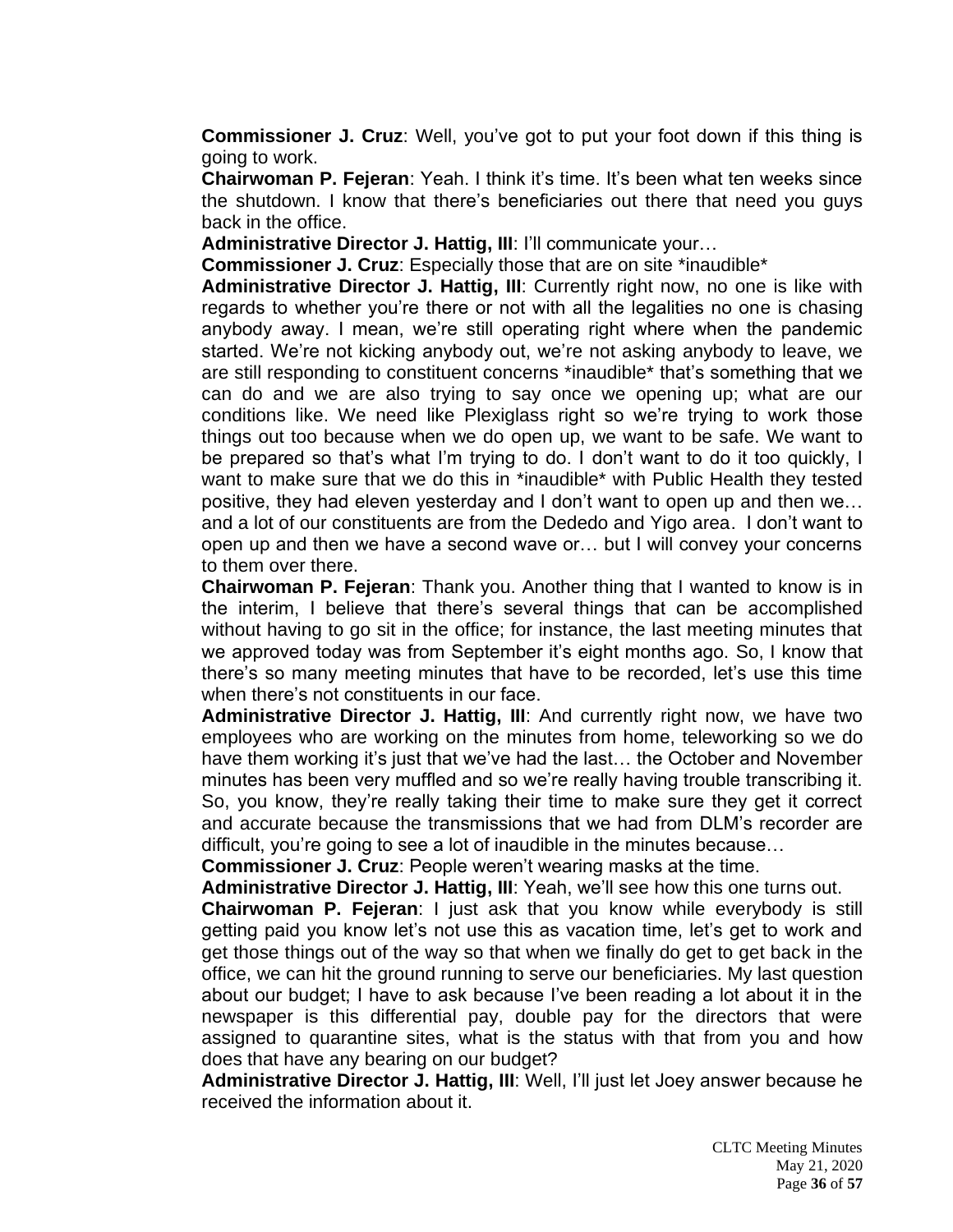**Program Coordinator III J. Cruz**: The differential pay \*inaudible\* not charged to our fund, there's a COVID-19 \*inaudible\* is where it's being charged.

**Chairwoman P. Fejeran**: Okay so what the director receives is just his regular pay from our budget and then…

**Program Coordinator III J. Cruz**: The differential pay is charged from a \*inaudible\* fund.

**Chairwoman P. Fejeran**: Okay, so from all the time that you are spending at the quarantine site getting paid from our funds, I don't think it's right that…

**Administrative Director J. Hattig, III**: I never got paid from our funds from quarantine site managing, I never got paid for that.

**Chairwoman P. Fejeran**: No?

**Program Coordinator III J. Cruz**: The regular eighty hours is what the CHamoru Land Trust fund is charged. The differential pay is coming from a different fund.

**Chairwoman P. Fejeran**: So, my question is those regular eighty hours that the Land Trust is paying you, you're obviously not working in the office those eighty hours you were on site at the quarantine.

**Administrative Director J. Hattig, III**: No, not necessarily, no, there were times where I was working at the office and there were times where I was working at the site but they're not co- \*inaudible\* they're not \*inaudible\* to say that I was getting paid for working over there through our funds.

**Chairwoman P. Fejeran**: So, you accounted for the time that you had in the office and only that time you were paid out of the land trust fund and all the other hours you spent at the quarantine site are coming out of the COVID-19 fund? It doesn't sound like Joey said that.

**Program Coordinator III J. Cruz**: What it is eighty hours is charged to the operations fund any differential pay that Mr. Hattig should accrue from the quarantine site \*inaudible\* comes from the special fund, so eighty hours if from the operations fund.

**Chairwoman P. Fejeran**: So, it goes back to my same question, if you're not able to account for those eighty hours as having done Commission work then why is it coming out fully from the Commission's budget?

**Administrative Director J. Hattig, III**: Well, I'm sure I can answer your question I just need to know a little more context behind it. We're all in an in active pay status including myself even though I'm unclassified I'm in an active pay status so…you know even the time that they didn't come to work \*inaudible\* because everyone you know is in active status so that's my understanding to the executive order, everyone is in active paid status so they're being paid regular normal eighty hours.

**Chairwoman P. Fejeran**: Okay, but the differential pay is not coming out of Land Trust?

**Administrative Director J. Hattig, III**: Correct.

**Commissioner J. Cruz**: Is there a special fund to cover your eighty hours from us? \*Inaudible\* I'm just asking, if there's one for differential pay then why not?

**Program Coordinator III J. Cruz**: \*Inaudible\* an email for any expenditures that the Commission should accrue but there's restrictions for how we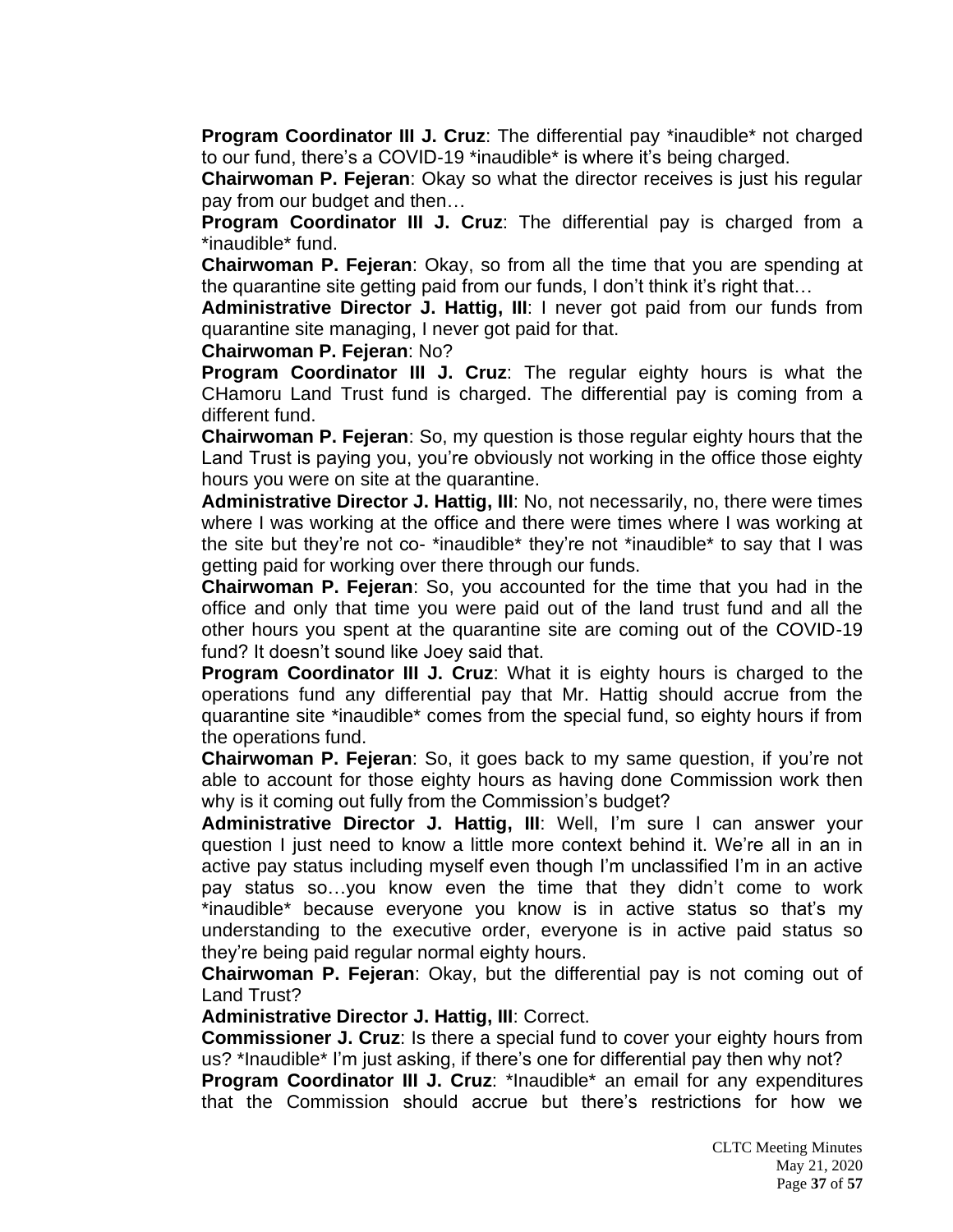\*inaudible\* for reimbursement so if I remember correctly one of them was \*inaudible\* but we can try and ask \*inaudible\* so Mr. Hattig's pay was approved for the FY2020 budget, I might not be \*inaudible\*

### **Chairwoman P. Fejeran**: Okay.

**Administrative Director J. Hattig, III**: Plus, when these guys come to work, they're going to be eligible for the ten percent under the differential pay because they're working \*inaudible\* so that's going to be charged under the special COVID-19. That's my understanding through Land Management.

**Program Coordinator III J. Cruz**: Anybody who reports to a work site while we're under \*inaudible\* is entitled to differential pay.

**Commissioner J. Cruz**: Yeah, but the justification for that is that it's essential.

**Administrative Director J. Hattig, III**: That' why we didn't have them on board all this time. We didn't have them actively working in the mist of things because I couldn't justify that for them being essential but if they change that, if the Governor changes it tomorrow to where we're semi-essential then definitely I can justify that.

**Chairwoman P. Fejeran**: Okay, thank you. Any other questions for the budget? Okay, what time is it? Oh, okay that's more than enough time to talk about the last things on our list. The Proposed SOP and Proposed Leasing of Land for the Landless. For the SOP again, yes, we have been going over this and it looks like there was a lot of clarifications and questions that we had but it looks like it's been made. I believe we've gone over part one; application, part two; processing which we know will be changed with the passage of the legislation for the settlement agreement.

**Administrative Director J. Hattig, III**: And I'm still working on \*inaudible\* language that you asked me to come up with \*inaudible\* I apologize it's taking me a while.

**Chairwoman P. Fejeran**: Part three; lot award, this is really the part this section and part four; lease issuance that is super important specially since the Commission decided over a year ago that we wanted to start issuing out Land for the Landless lots. But in order for the Commission to approve that effort, we wanted to see clearly stated SOPs for lease issuance, lot award issuance so again this part three, lot award is coming from Public Law 23-38 Section 6.4 as written, right? I believe we brought this up last time but lot awards and lease issuance. We talked about bringing cohorts of people to the process, I think the way that it's currently drafted is really more focused on especially this section where it talks about lot designation and acceptance, it's more about servicing somebody on the waiting list and showing them properties. I do see that you did add the statement, lot award shall be \*inaudible\* on availability of properties within the trust inventory and not necessarily based on applicant request. Okay so if an applicant responds based on their notice of intent to award or to notice that their application date and time is ready for leasing; the first step you do is determine the prospective property to determine for lot award?

**Administrative Director J. Hattig, III**: Yeah, based an interview process and based on location, they would ask where they would like the lot to be so currently right now, we try to look at the inventory in that area and give them…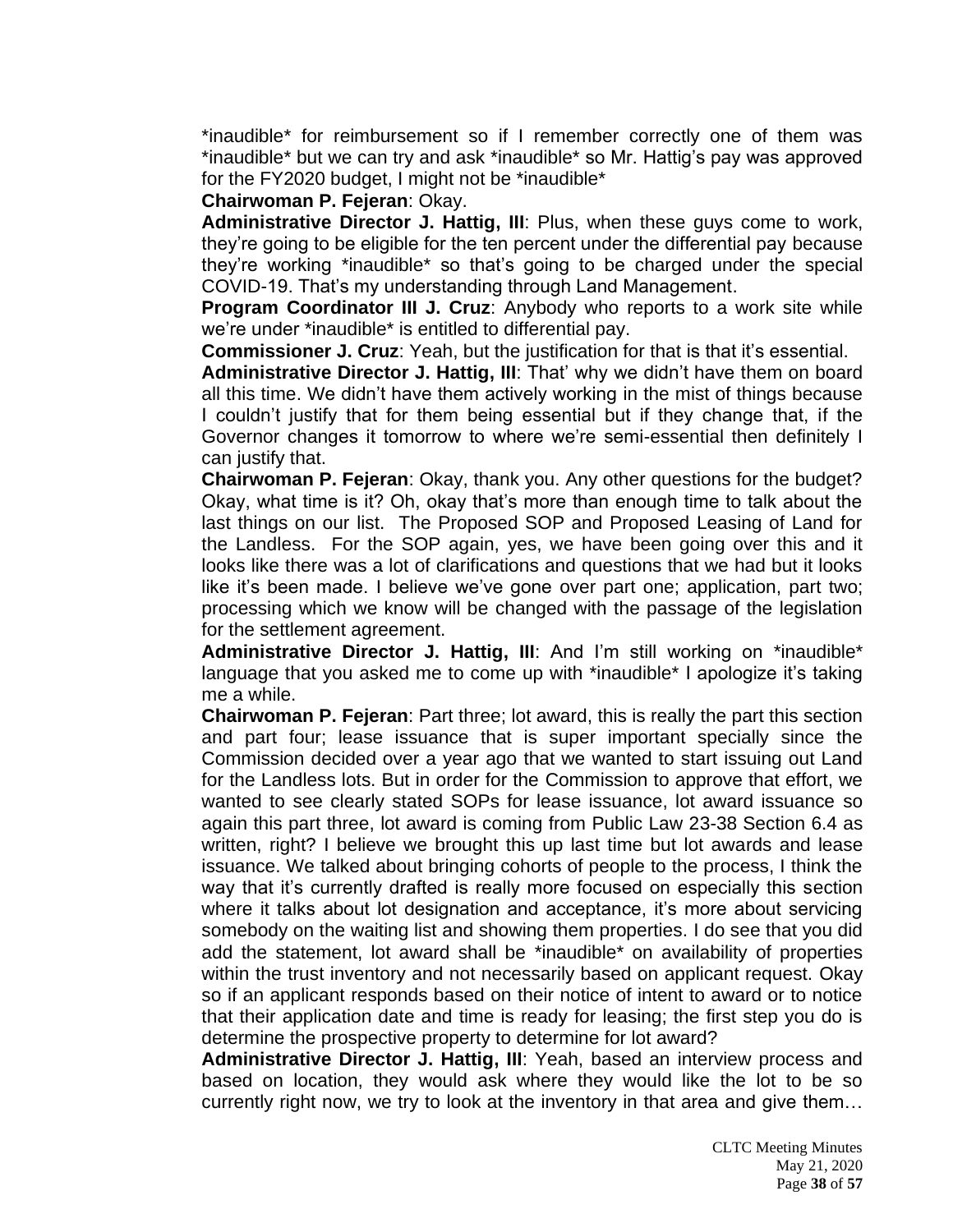previously we give them three options but now we're just going to give them basically one option saying, this is where we've determine based on your application this is where the next available property is, right here.

**Chairwoman P. Fejeran**: Is there a way to really just cut down on a lot of that out by… again, I want to use Land for the Landless as our guinea pig right so I'd like the strategy and timeline you put together here you've identified how many lots are available. How many total lots is this, 162? Yeah, 162 lots most have infrastructure access, all lots have access to power and water all lots have been surveyed and they're just subject to retracement survey. Sorry guys, I'm jumping around, I want to jump to this. The strategy that you put down here is identifying applicants on the waiting list so the database manager will identify the list of applicants starting from 1995 and in numerical order they were assigned, right, we're following the letter of the law, right.

**Administrative Director J. Hattig, III**: Correct.

**Chairwoman P. Fejeran**: Okay so 5.6a, 5.6 and 5.6a has to deal with their priority, right?

**Administrative Director J. Hattig, III**: Not necessarily. It's just based on the order in which they were received.

**Chairwoman P. Fejeran**: First come first serve?

**Administrative Director J. Hattig, III**: Yeah.

**Chairwoman P. Fejeran**: First come first serve, contract for award… okay so, section 5.7 says, applicant shall be considered for an award in the order that \*inaudible\* was received provided that awards shall first be made according to ranking and existing priority waiting list.

**Administrative Director J. Hattig, III**: That was number two under strategy is that if you own land already then you will not be considered and those who are landless will be considered.

**Commissioner J. Cruz**: So that will trump their priority in the line?

**Administrative Director J. Hattig, III**: That's where we come in to and we have to follow the letter of the law. If they're priority two, we cannot even though they come before somebody else we can't issue them a lot because….

**Chairwoman P. Fejeran**: Okay, I think that that needs to be clarified because it says, whoever owns property shall be considered after those who do not. So, are we talking about the entire list?

**Administrative Director J. Hattig, III**: And that's what I'm reading from the law is that we exhaust first everybody that's landless and then we go back and \*inaudible\* everybody that has property.

**Chairwoman P. Fejeran**: Okay so I think it would be a lot easier to understand if we say that, applicants who are priority one would be randomly assigned a lot. **Administrative Director J. Hattig, III**: Okay, that's fine.

**Chairwoman P. Fejeran**: That way it's clear, \*inaudible\* our priority ones.

**Commissioner J. Cruz**: So, let's say you have 150 applicants that are eligible under priority one, how is the lot assignment going to take effect? Are they going to say; choose one of the 150?

**Chairwoman P. Fejeran**: No, lottery, right? Lottery?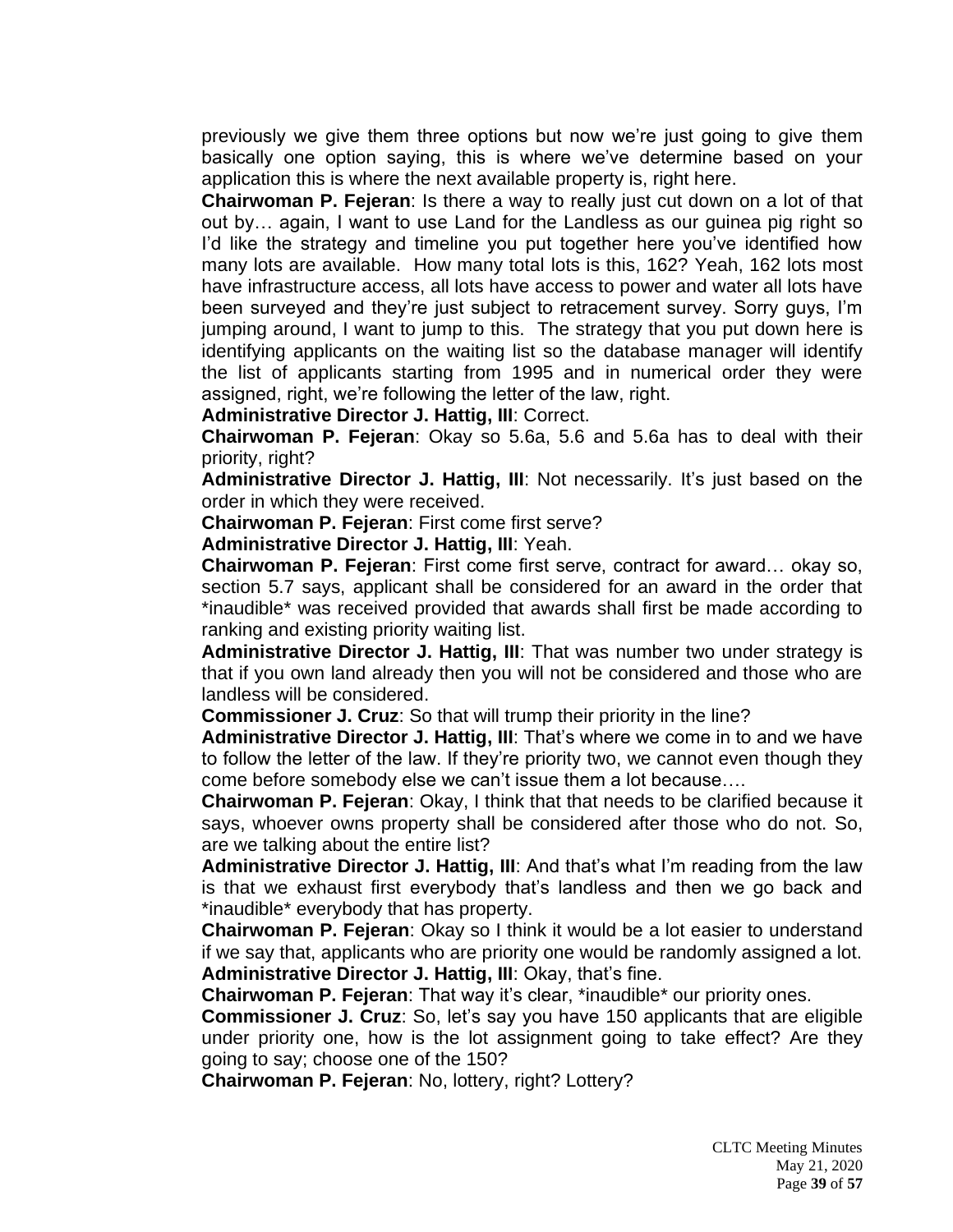**Administrative Director J. Hattig, III**: If you read the strategy it's by lottery so it's like a blind draw basically so we put all of the lot numbers in a hat or in a wheel or whatever and they come in and choose a lot number and it's a blind draw and whatever they choose that's what they're going to be assigned.

**Commissioner J. Cruz**: Now what if they refuse to do lottery because they still have that option.

**Administrative Director J. Hattig, III**: Yes so, we have a municipal decline that's listed as part of the strategy. So, my suggestion is, if you accept this lottery and then you pick something and you don't like where it is, you can exercise your municipal decline but that's your first decline and now you're no longer going to be choosing from the Land for the Landless, you're going to wait for another property to become available somewhere else.

**Chairwoman P. Fejeran**: So, you have to be…you have to get back in line where you were.

**Administrative Director J. Hattig, III**: Pretty much, yeah. Stay in line.

**Chairwoman P. Fejeran**: Stay in line and then be afforded the opportunity for the next set of property.

**Commissioner J. Cruz**: You have to have that in your SOP's. If they don't understand they'll challenge it and you can never satisfy…

**Administrative Director J. Hattig, III**: I think Madam Chair, if you want, we can probably put some of these things into the SOP part.

**Chairwoman P. Fejeran**: Yes.

**Administrative Director J. Hattig, III**: And that's fine.

**Chairwoman P. Fejeran**: And that is what I was looking for here because this kind of reverts back to the way things were done before and what I want to see is how we're going to do it now moving forward in these cohorts.

**Administrative Director J. Hattig, III**: I wanted to let you know that the land inventory project that we're doing currently right now that's going to be the factors portion, once we're done with 10121 so our pilot was 10121, right and so as soon as we're done assessing Tract 10121 we can tell you how many lots are available for agriculture for residential and how many have roads and that's why we needed to go out into the area and that's why we needed maps from DLM from Land Survey and then we coordinated with EPA for whatever environmental \*inaudible\* we already coordinated with the utilities to show us what utilities are in the area so we can provide you with that so we can lottery out 10121 for instance right. So, once we tell you that we have this many lots for agriculture and this many lots for residential we may need to transfer for instance if it's a majority of agricultural tract, we may need to transfer some of the residential people out depending on whether they built anything or not. If they didn't even build anything then maybe we can find them a residential tract that may be even better. So, these are somethings that we're providing the board, these are some of the things \*inaudible\* so we can even do this and make it a reality.

**Chairwoman P. Fejeran**: Okay.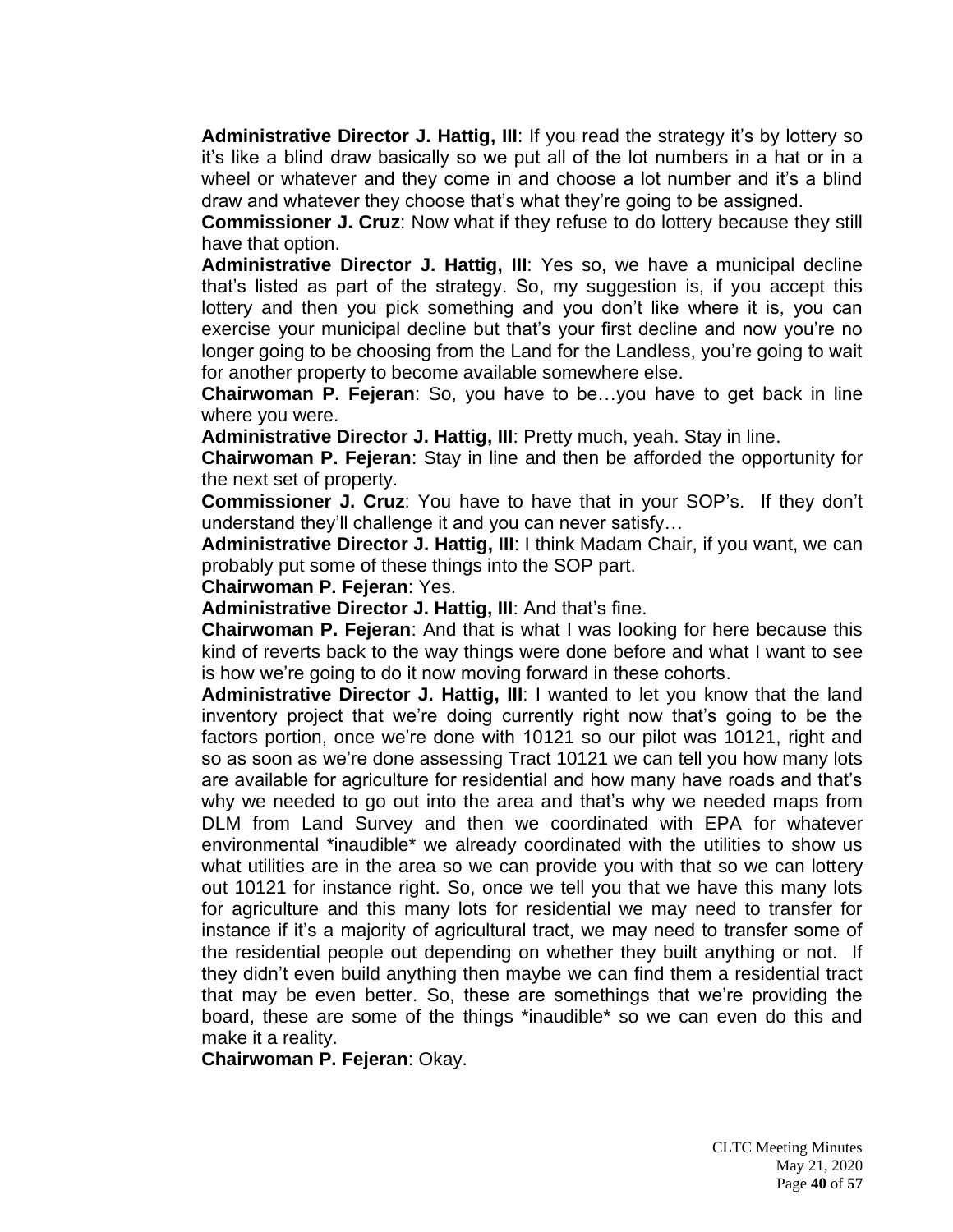**Commissioner J. Cruz:** \*Inaudible\* the subdivision if you're saying that those lots are available, have we engaged with Public Works in opening those lots that need \*inaudible\*

**Administrative Director J. Hattig, III**: On a case-by-case basis, we do because Public Works, you know they are aware of the situation. \*Inaudible\* but we ask the Commission to also be aware because if Public Works needs something then we could also utilize that as an incentive to get them to open up.

**Commissioner J. Cruz**: No but \*inaudible\* with the Tamuning Project, you mentioned that they're coming in to open and access road \*inaudible\*

**Administrative Director J. Hattig, III**: Right, they committed that to us. They committed that they would open up previously opened roads or access ways.

**Commissioner J. Cruz**: But do they have a list of roads \*inaudible\* or in your hand to say okay the minute \*inaudible\* is gone… project a, project b… this is where you go.

**Administrative Director J. Hattig, III**: Well, we provided, I provided a strategy as to how to do that, identify the easements like you requested in the January meeting so if you… we're compiling that list so \*inaudible\* project was to start like that's why we're starting with Tract 10121 so I have the list for Tract 10121 so if I could go tract by tract then we could provide you with that because it's easier for us…

**Commissioner J. Cruz**: You don't have to provide me with that, I just want to know what you have on hand and if you…

**Administrative Director J. Hattig, III**: Oh, we do have 10121 and we do have a list of roads that access.

**Commissioner J. Cruz**: Now all you have to do is take that land and give it to Public Works which would give \*inaudible\* a head start.

**Administrative Director J. Hattig, III**: And that's why we're trying to get shared information as much as possible where they're at because they deploy their resources all over the place so if they're in an area where we're already at I try to capitalize on that so that they don't have to redeploy where it'll cost money.

**Chairwoman P. Fejeran**: What I'd like to see is… we've looked at your strategy and I think that's…. the strategy for the Land for the Landless is really what I'd like to see really in a more concise SOP. I guess marry the SOP with what you have in your strategy and the other thing I just want to bring up is how are we making sure that we're conforming to the law. How do we notice them because in the three, lot award SOP, we say we're going to utilize their current contact information?

**Administrative Director J. Hattig, III**: Right, that's a strategy because contact information changes and it's very difficult for us to stay in contact.

**Chairwoman P. Fejeran**: How much cheaper, how much more cost effective would it be to take an ad out and to inform the mayors offices so that and, in that ad, you can have all the names and application numbers, dates and times that each of these individuals that are waiting on our waiting list and then in the ad you would also describe, we have a hundred and something lots that have access to power and water, they've been surveyed etc.…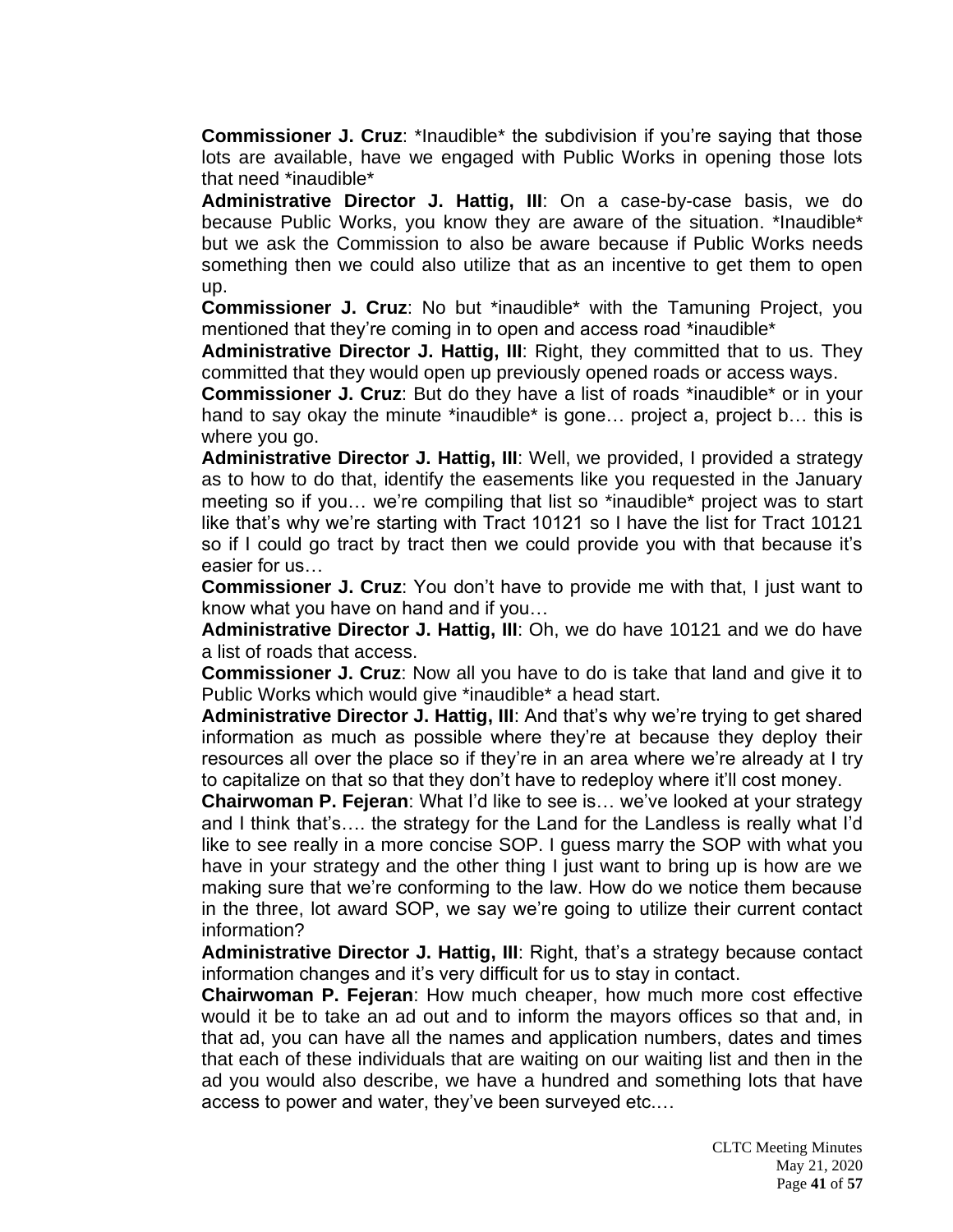**Administrative Director J. Hattig, III**: So, the information will be provided in these factors.

**Chairwoman P. Fejeran**: I think it should be so that it's clear to everybody including those that are not being called for and, in the ad, you would also have to explain that you do… I don't know what does it say, I think it says you only have ninety days, I would have to check it.

**Administrative Director J. Hattig, III**: I think it says thirty days on the proposed SOP from the time that they're noticed they have thirty days to respond to the notification.

**Chairwoman P. Fejeran**: Look at section 5.10, I believe that is says, they're given ninety days to come forward.

**Administrative Director J. Hattig, III**: To update their information that's correct but answering their \*inaudible\* there is nothing. I don't believe that there was anything in the law that states that. That's why I proposed thirty days, thirty days is a long time to tell you the truth.

**Chairwoman P. Fejeran**: I think that's fair and then also in the notice and please be building this in to your SOP because a part of the notice is the SOP and all the information contained but what should also be included is information on one, if you see your deceased relative in there what they could do if they're a descendant of somebody; two, if you don't want this property, what do we do? Do we take their formal notification from them or do we take their nonresponse as a declination? Is it a declination right and describe that you're only allowed three declinations? I think since you already have a plan, what the next set of properties are going to be, you should also include that and say our next set of properties are going to be in Dededo so at least somebody would say, I don't want any of those at least I know my name will be called again for the next set of properties. I think that would be very helpful.

**Commissioner J. Cruz**: Also, in line with that, the total number of 152, how many of those lots are \*inaudible\* and don't include that because you might say, 152 and only \*inaudible\* are usable.

**Chairwoman P. Fejeran**: I think they did the… I think these are the good ones.

**Administrative Director J. Hattig, III**: I think Pierce, right you did the topography of those lots?

**Engineer Technician II Pierce Castro**: There are a couple of lots that look like they're \*inaudible\* but I think \*inaudible\*

**Land Agent Supervisor Matt Leon Guerrero**: \*Inaudible\*

**Administrative Director J. Hattig, III**: What we could do is leave those out clearly because why advertise for something that we wouldn't be able to…

**Commissioner J. Cruz**: It's the number that I'm concerned.

**Administrative Director J. Hattig, III**: Okay.

**Chairwoman P. Fejeran**: And I think when we do put a notice in and have this list of numbers, if we have a hundred and fifty lots, we should notice for two hundred fifty people and put the disclaimer like if your name is towards the end of the list, you may not get a property this time however now is the chance to update your information so that the next round we have updated information.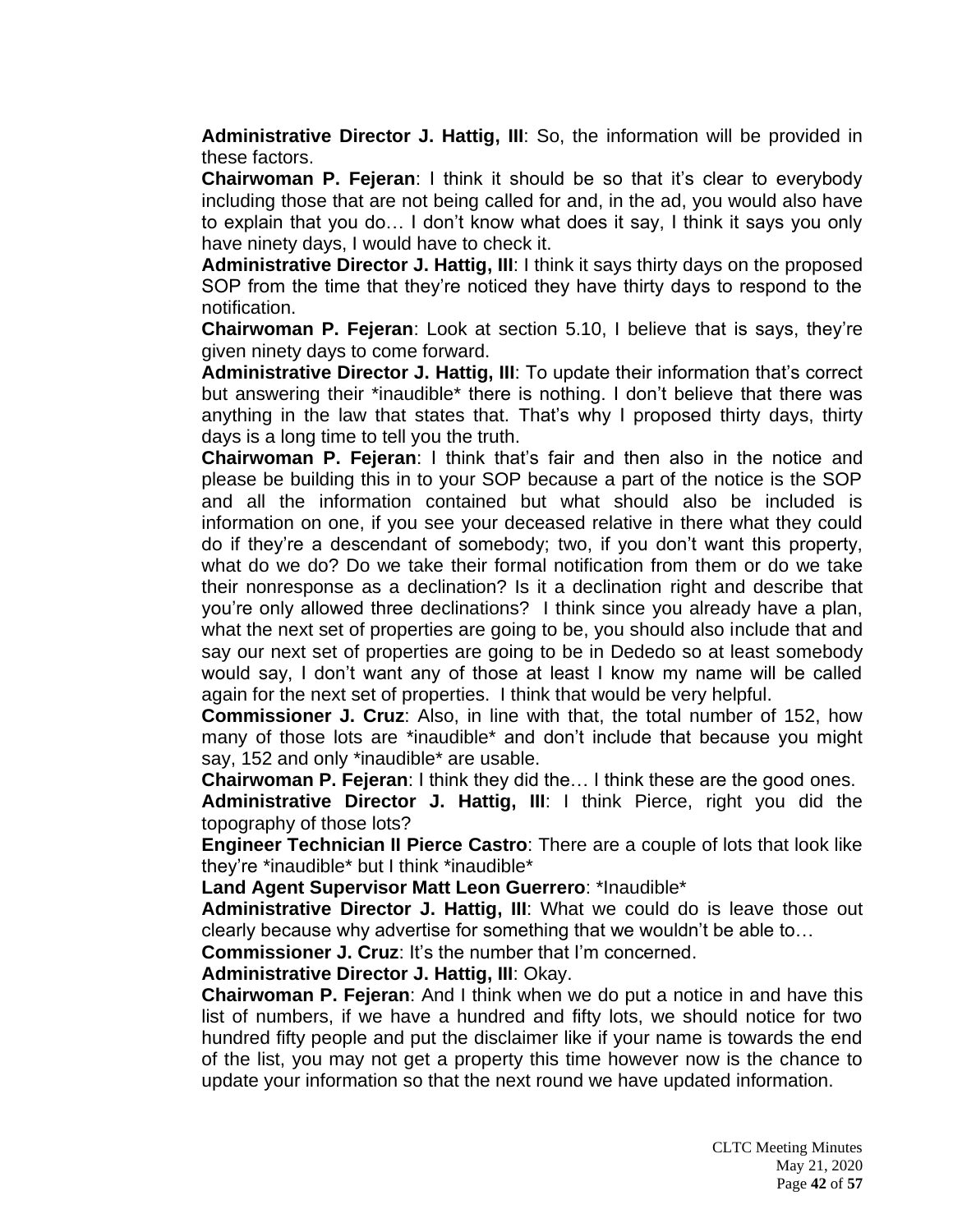**Administrative Director J. Hattig**: We always use the opportunity when we deal with somebody, we always give them the opportunity to update their contact information because we have a lot of people that are coming through us through relatives. So, relatives are coming forward and they're saying my auntie this and my auntie that so give us their telephone number and we'll contact them so they can come in. And also, we're working on a strategy for social medial because I do have a proposed social media strategy but you know Jhoana has been very influential in saying that a Facebook page will be very helpful at least not or maybe we can turn stuff informational, put informational stuff \*inaudible\* so that way it'll be cost effective. Because you asked about how cost effective it would be so that's another issue. The Mayors are ready willing and able to post stuff in their village community centers.

**Chairwoman P. Fejeran**: If we could also… I just want to be able to streamline in the process so that when these individuals come forward and decided yes, I want to get one of these properties it's a very simple process and it's not going to take half of an agent's time in one day so if there's a form that can be filled out and then collate it and them once the thirty days have passed, we already have somebody that wants it and we can move forward. So just try to think outside the box if there's a form online or if there's a printed form for everything, beneficiary changes etc.... that we can also give to the mayors and train the mayors' staff to you know like if somebody comes forward, they have this question give them these forms etc.….

**Administrative Director J. Hattig, III**: We've had requests from the mayors' offices to go out and to maybe sit for a couple of hours for people to come by so we're organizing that but with the pandemic of COVID-19 we've had to augment so you know we're trying to work that issue out.

**Chairwoman P. Fejeran**: Well, this is very promising I appreciate the work that you put into it. It's been a long time coming but you know this is the time that you should be working feverishly on this because you know we are basically on a shut down and everybody is on a full paycheck so let's keep working hard here.

**Administrative Director J. Hattig, III**: Yes ma'am.

**Chairwoman P. Fejeran**: Okay there's no public comment today. Any Commissioner comments? I have a comment today, I've now entered into my holdover time and I'm not too clear if it's sixty days or ninety days but after my holdover time I'm going to assume that there will be a new commissioner joining and a new chairperson appointed by the Governor so this is the beginning of an end for me.

**Commissioner A. Duenas**: So, this is your last meeting?

**Chairwoman P. Fejeran**: I'm not too sure if it is but the Governor will be appointing somebody to take my place and I'm just so thankful for the time I had working with the Commission. I came in super green, super green four years ago and I've just been… it's been a challenge. I'll be honest this is more of a challenge than my three kids and four restaurants if you could believe it. It's a been a challenge but it's also been really something that has been a passion, labor of love for me so I'm very appreciative with the time I have here from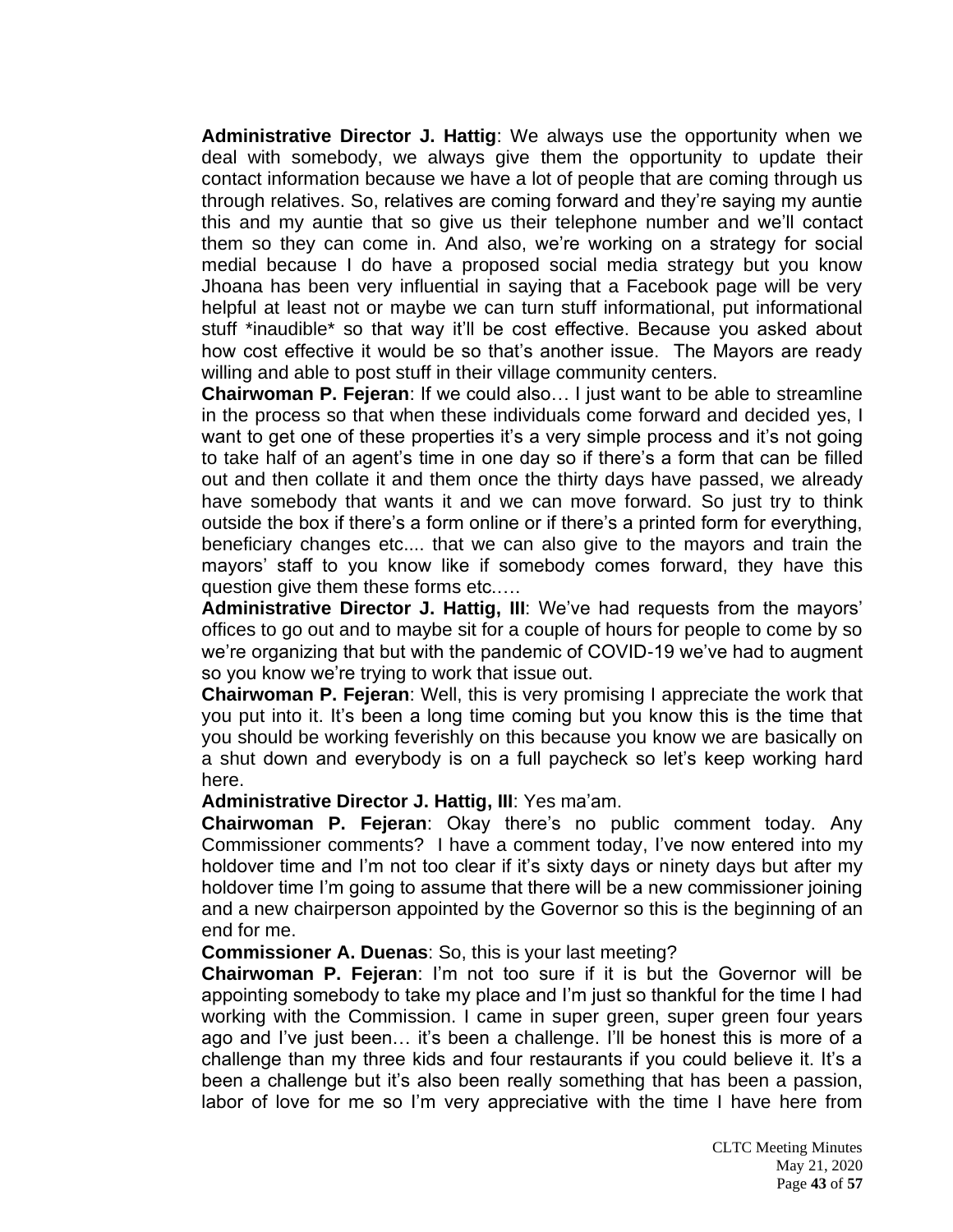getting to know everybody from the staff to legal counsel and even PBS guys you know it's definitely been a journey and I just want to thank you guys from the bottom of my heart (inaudible) if I'm replaced before the next meeting, I just want you guys to know that. I'm very thankful and grateful that this (inaudible) with this lawsuit.

### **All**: \*Clapping\*

**Chairwoman P. Fejeran**: And you know I will always be rooting for all of you and you know now that I was able to have an insider view you know the department gets a lot of raft that is very undo you know you guys work so hard and you guys just roll with the punches so thank you.

**Commissioner A. Duenas**: Motion to adjourn.

**Chairwoman P. Fejeran**: We are adjourned.

Transcribed by: Tina Rose Tainatongo, Land Agent I

Approved by motion in meeting of: \_\_\_\_\_\_\_\_\_\_\_\_\_\_\_\_\_\_\_\_\_\_\_\_\_\_

Jack Hattig, Administrative Director \_\_\_\_\_\_\_\_\_\_\_\_\_\_\_\_\_\_\_\_ Date: \_\_\_\_\_\_\_\_\_\_\_\_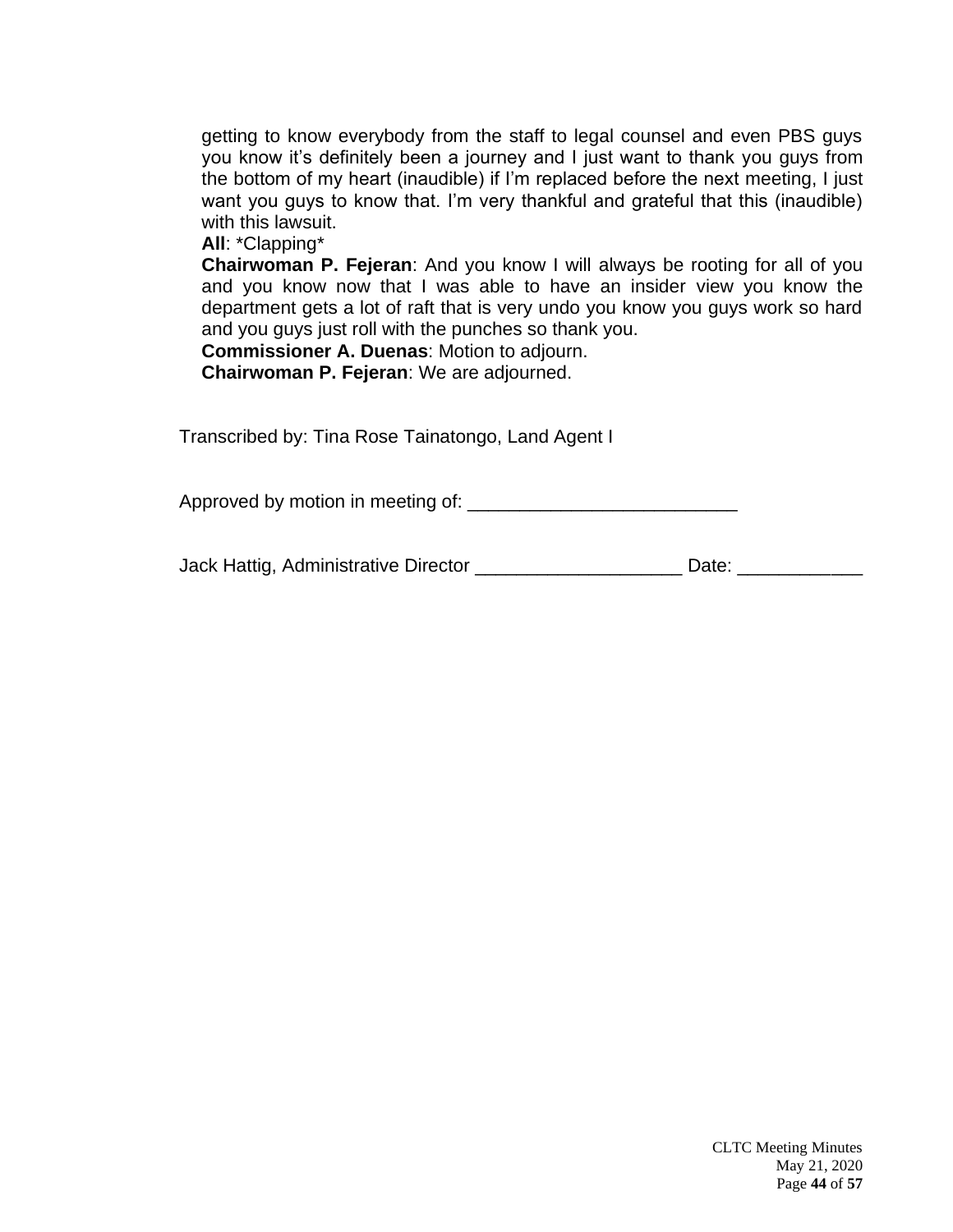CLTC Meeting Minutes May 21, 2020 Page **45** of **57**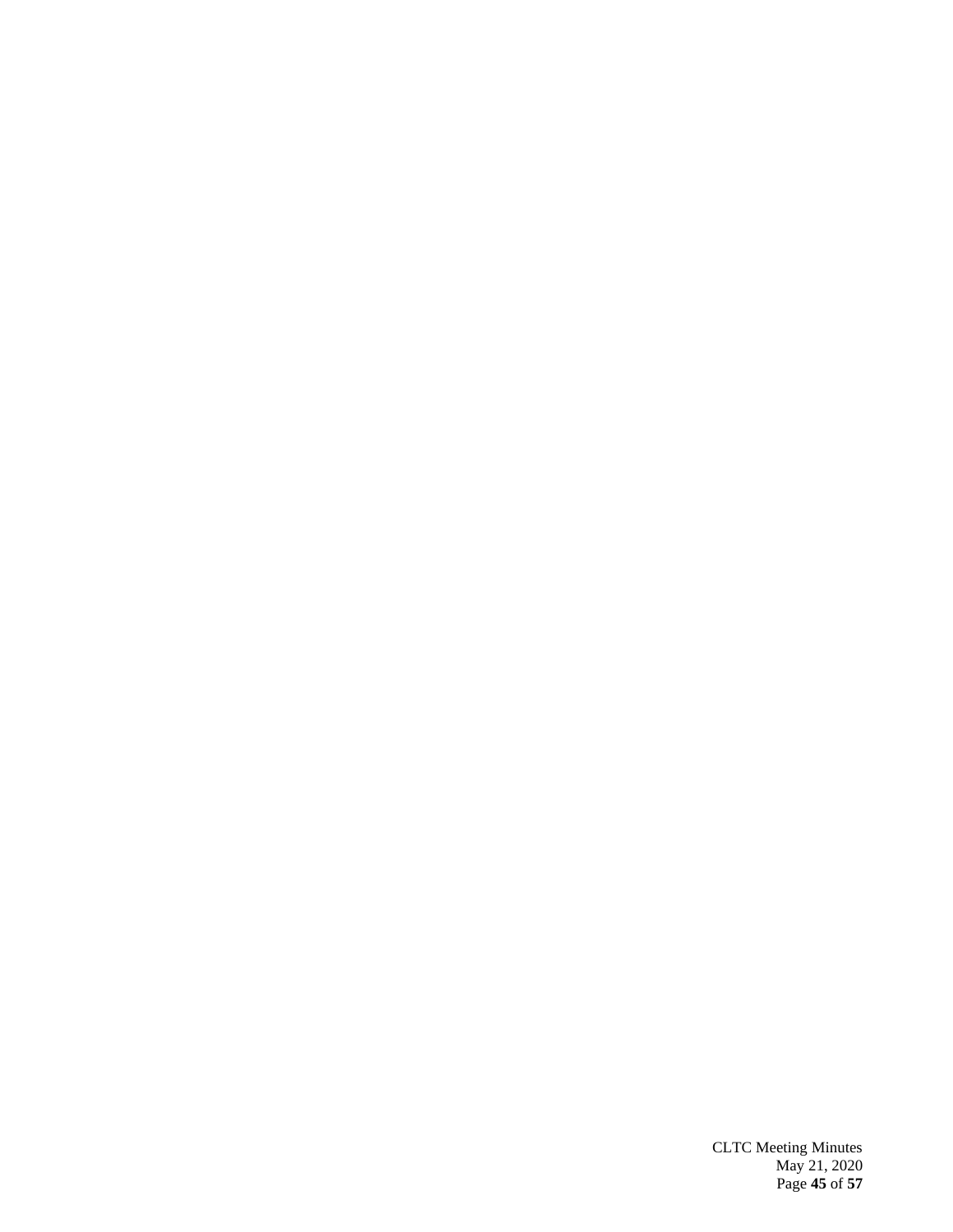CLTC Meeting Minutes May 21, 2020 Page **46** of **57**